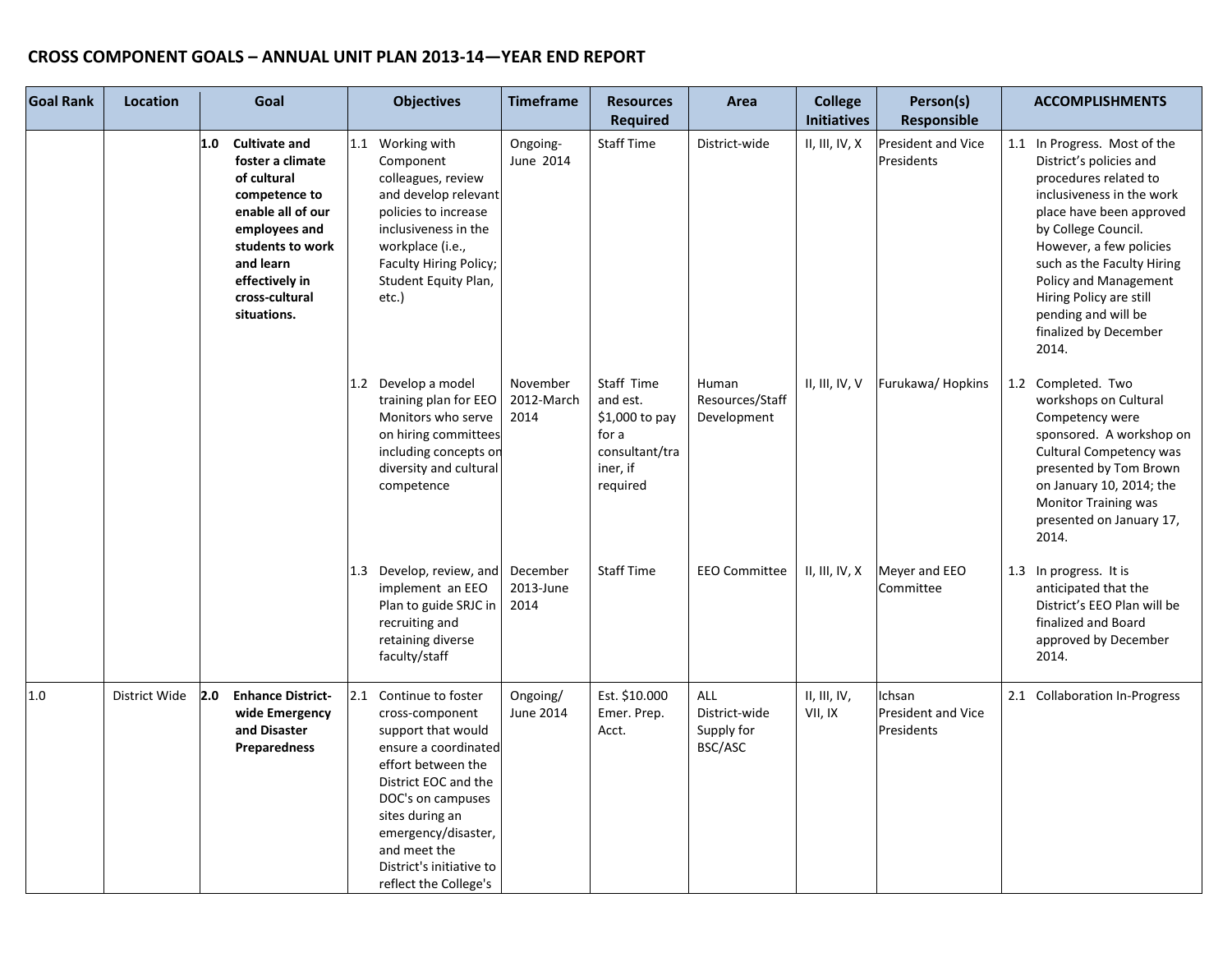| <b>Goal Rank</b> | <b>Location</b> | Goal | <b>Objectives</b>                                                                                                                                                                                                                                                                | <b>Timeframe</b>      | <b>Resources</b><br><b>Required</b>         | Area                                         | <b>College</b><br><b>Initiatives</b> | Person(s)<br>Responsible                                                                                                   | <b>ACCOMPLISHMENTS</b>                                                                                                 |
|------------------|-----------------|------|----------------------------------------------------------------------------------------------------------------------------------------------------------------------------------------------------------------------------------------------------------------------------------|-----------------------|---------------------------------------------|----------------------------------------------|--------------------------------------|----------------------------------------------------------------------------------------------------------------------------|------------------------------------------------------------------------------------------------------------------------|
|                  |                 |      | commitment to<br>maintain readiness in<br>the event of an<br>emergency.                                                                                                                                                                                                          |                       |                                             |                                              |                                      |                                                                                                                            |                                                                                                                        |
|                  |                 |      | 2.2 Provide an update on<br>District preparedness<br>to the President and<br>Board.                                                                                                                                                                                              | Ongoing/<br>Fall 2013 | <b>Staff Time</b>                           | <b>FPO</b>                                   | II, III, IV,<br>VII, IX              | Ichsan                                                                                                                     | 2.2 Complete                                                                                                           |
|                  |                 |      | Implement the next<br>2.3<br>phase of the<br>Emergency<br>Management<br>Program with an<br>outreach to the Santa<br>Rosa community by<br>developing and<br>launching the<br><b>Building Safety</b><br>Coordinator/ Area<br>Safety Coordinator<br>program.                        | December<br>2014      | TBD for<br>Supplies<br>Emer. Prep.<br>Acct. | EHS<br><b>FPO</b><br>All                     | II, III, IV,<br>VII, IX              | Ichsan/Kuula<br>President and Vice<br>Presidents<br>All                                                                    | 2.3 Santa Rosa-<br>Student Svc-Complete<br>Bus Svc - Complete<br>Human Res - In-Progress<br>Academic Aff - In-Progress |
|                  |                 |      | 2.4 Continue to develop<br>the permanent EOC<br>in Pedroncelli by<br>having the Sections<br>set-up their<br>respective areas. The<br>EOC will also be<br>utilized for District-<br>wide regulatory<br>required training (e.g.<br>monthly NESO/Dis<br>Prep, EOC/DOC, BSC/<br>ASC) | <b>Fall 2013</b>      | Est. \$6,000<br>Emer. Prep.<br>Acct.        | <b>FPO</b><br>EHS                            | II, III, IV,<br>VII, IX              | Ichsan/Kuula/<br>Navarrette/<br>Maremont-Silver/<br>Bielen/Rudolph/<br>Roberts/Jolley/<br>Saldana-Talley/<br>Chapman/Diggs | 2.4 EOC Re-Design - Complete<br>Manufacturing of Stations -<br>In-Progress                                             |
|                  |                 |      | 2.5 Develop and<br>implement table top<br>exercise that is<br>campus/ site specific<br>covering possible                                                                                                                                                                         | Ongoing/<br>June 2014 | <b>Staff Time</b>                           | <b>FPO</b><br>EHS<br>Police<br>District-wide | II, III, IV,<br>VII, IX              | Kuula/Ichsan<br>Presidents and Vice<br>Presidents                                                                          | 2.5 Complete and Ongoing                                                                                               |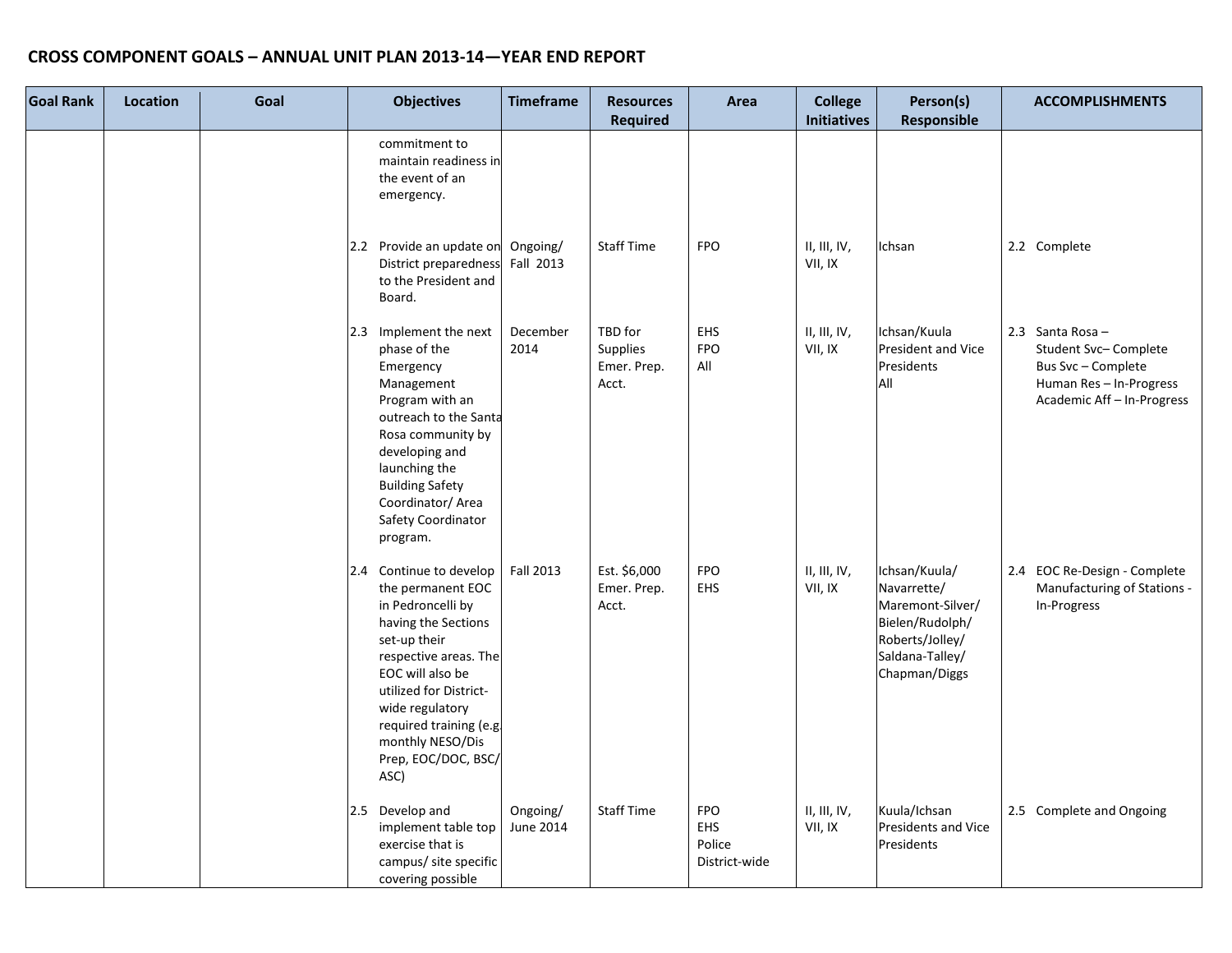| <b>Goal Rank</b> | Location | Goal                                                                                                           | <b>Objectives</b>                                                                                                                                                                                                                                          | <b>Timeframe</b>      | <b>Resources</b><br><b>Required</b> | Area                                                              | <b>College</b><br><b>Initiatives</b> | Person(s)<br>Responsible                                                                          | <b>ACCOMPLISHMENTS</b>                                                                                                                                                                     |
|------------------|----------|----------------------------------------------------------------------------------------------------------------|------------------------------------------------------------------------------------------------------------------------------------------------------------------------------------------------------------------------------------------------------------|-----------------------|-------------------------------------|-------------------------------------------------------------------|--------------------------------------|---------------------------------------------------------------------------------------------------|--------------------------------------------------------------------------------------------------------------------------------------------------------------------------------------------|
|                  |          |                                                                                                                | topics such as<br>earthquake<br>preparedness, active<br>shooter, special<br>needs, disruptive<br>individuals, fire,<br>bomb threat, etc.                                                                                                                   |                       |                                     |                                                                   |                                      |                                                                                                   |                                                                                                                                                                                            |
|                  |          |                                                                                                                | 2.6 Continue to provide<br>leadership and foster<br>established<br>relationships for<br>District practices in<br>emergency and<br>disaster.                                                                                                                | Ongoing/<br>June 2014 | Staff Time                          | <b>FPO</b><br><b>EHS</b><br>Police                                | II, III, IV,<br>VII, IX              | Ichsan/Kuula                                                                                      | 2.6 In-Progress                                                                                                                                                                            |
|                  |          |                                                                                                                | Participate in the<br>2.7<br>Great California<br>Shakeout not only<br>with the Operational<br>Area, but also to<br>test/practice District<br>procedures such as,<br>Alert U, Net Support<br>Notify, duck, cover<br>and hold-on (where<br>applicable), etc. | October<br>2013       | <b>Staff Time</b>                   | <b>ALL</b>                                                        | II, III, IV,<br>VII, IX              | <b>ALL</b>                                                                                        | 2.7 Complete                                                                                                                                                                               |
|                  |          |                                                                                                                | 2.8 Provide leadership to<br>the North Coast<br><b>College University</b><br>Mutual Aid Group as<br>program manager of<br>the six Community<br>Colleges and three<br>CSUs.                                                                                 | Ongoing/<br>June 2014 | <b>NCCUMAG</b><br>Acct.             | <b>FPO</b><br>Police<br><b>EHS</b>                                | II, III, IV,<br>VII, IX              | Ichsan/Bielen<br>Kuula                                                                            | 2.8 Complete and Ongoing                                                                                                                                                                   |
|                  |          | 3.0<br>Centralize<br>function for<br>Professional/<br><b>Staff</b><br>Development<br>under Human<br>Resources. | 3.1 In conjunction with<br>the Professional Staff<br>Development<br>Committee, identify<br>training and<br>professional<br>development                                                                                                                     | 2012-13               | Staff Time                          | Human<br>Resources<br>Staff<br>Development<br>Academic<br>Affairs | 1, II, III                           | Furukawa, Meyer,<br>Rudolph,<br>Abrahamson, Ichsan,<br>Kuula & Roberts,<br><b>Chief of Police</b> | 3.1 Complete. Professional<br>Development reports to<br>Human Resources.<br>However, planning the<br>content of PDA Day is still<br>under the purview of the<br><b>Faculty Development</b> |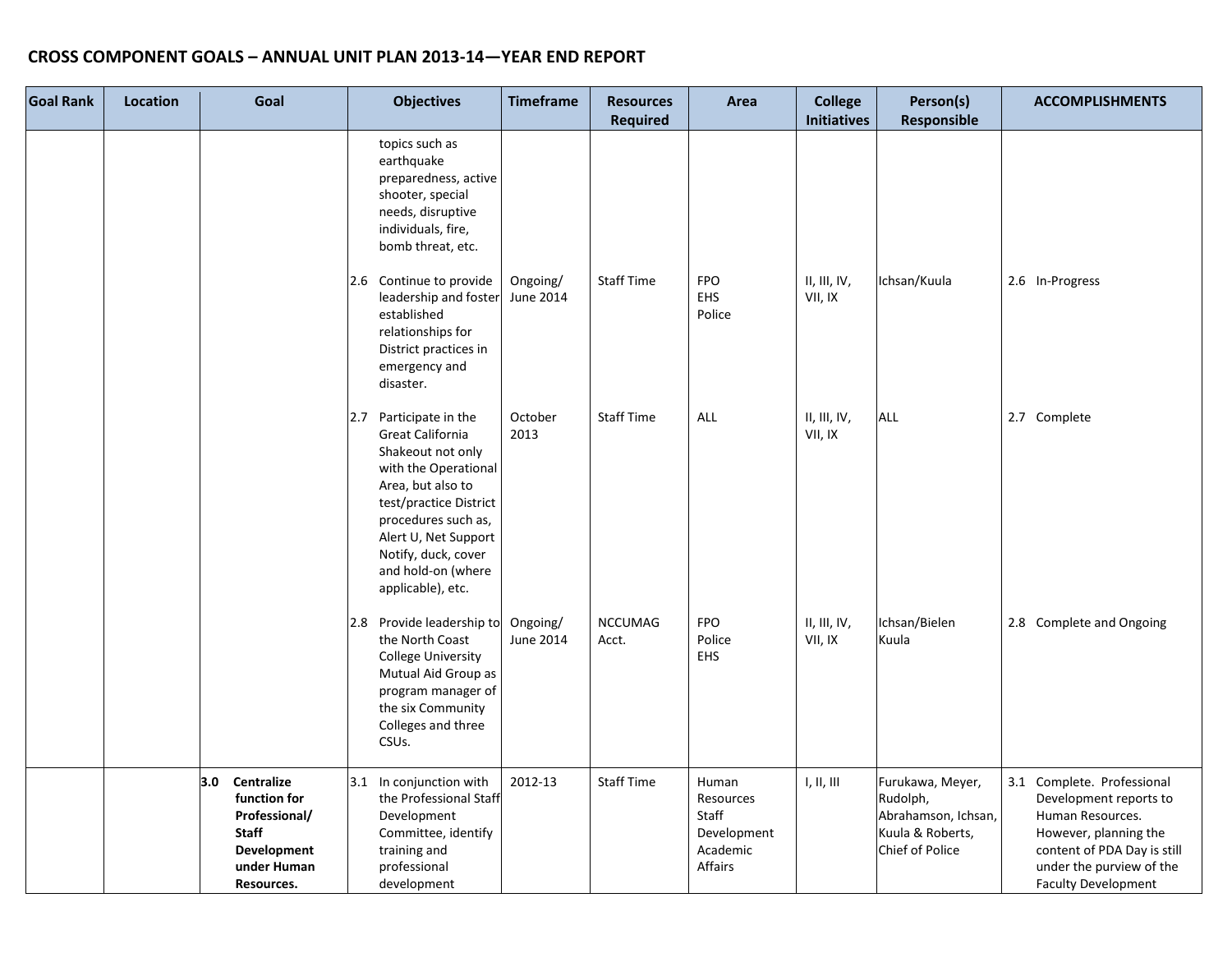| <b>Goal Rank</b> | <b>Location</b> | Goal                                                                                                            | <b>Objectives</b>                                                                                                                                                                            | <b>Timeframe</b> | <b>Resources</b><br><b>Required</b>                                                     | Area                                            | <b>College</b><br><b>Initiatives</b> | Person(s)<br>Responsible                                | <b>ACCOMPLISHMENTS</b>                                                                                                                                                                                                                               |
|------------------|-----------------|-----------------------------------------------------------------------------------------------------------------|----------------------------------------------------------------------------------------------------------------------------------------------------------------------------------------------|------------------|-----------------------------------------------------------------------------------------|-------------------------------------------------|--------------------------------------|---------------------------------------------------------|------------------------------------------------------------------------------------------------------------------------------------------------------------------------------------------------------------------------------------------------------|
|                  |                 |                                                                                                                 | opportunities for<br>staff.                                                                                                                                                                  |                  |                                                                                         |                                                 |                                      |                                                         | Coordinators who work<br>closely with Human<br>Resources to implement<br>the College's PDA<br>workshops and<br>presentations.                                                                                                                        |
|                  |                 |                                                                                                                 | 3.2 Produce and<br>distribute a "Training<br>Calendar" for training<br>opportunities with<br>specific focus on<br>classified staff and<br>management this first<br>year.                     | 2012-2013        | <b>Staff Time</b><br>from IT and<br><b>Faculty Staff</b><br>Development.<br>Coordinator | District                                        | IX, X                                | Meyer and Staff<br>Development<br>Coordinator.          | 3.2 In progress. A calendar<br>does exist on-line to<br>advertise presentations<br>and workshops. However,<br>some refinement is still<br>needed to make this more<br>"user friendly."                                                               |
|                  |                 |                                                                                                                 | 3.3 Schedule and conduct<br>several training<br>workshops with<br>emphasis on<br>Emergency<br>Preparedness, Safety<br>in the Workplace,<br>Supervisory Training,<br>and ADA<br>Requirements. | 2012-13          | Staff time<br>from DRD,<br>Facilities, and<br><b>HR</b>                                 | District                                        | IX, X                                | Wegman, Ichsan,<br>Furukawa, Meyer,<br>Kuula, McCaffrey | 3.3 Completed and on-going.<br>These various topics have<br>been offered throughout<br>the year and will continue<br>to be offered as an-going<br>menu of workshops for<br>staff and faculty.                                                        |
| $\mathbf{1}$     | District        | <b>Diversify SRJC's</b><br>4.0<br>funding base via<br>the successful<br>awarding of<br>grants and<br>contracts. | 4.1<br>Institutionalize Office<br>of Grants<br>Management for the<br>district.                                                                                                               | 2013-14          | Staff Time,<br>funding for<br>staff                                                     | Academic<br>Affairs/<br>Student<br>Services/    |                                      | Rudolph, Wilson<br>Navarrette                           | 4.1 An Academic Dean was<br>hired and tasked<br>specifically with grants<br>coordination and manage-<br>ment for the District, and<br>in particular with liaison<br>duties between academic<br>and student services grant<br>writers and recipients. |
|                  |                 |                                                                                                                 | Develop and launch<br>4.2<br>Grant Web site to<br>support grant<br>development and<br>management.                                                                                            | 2013-14          | <b>Staff Time</b>                                                                       | Information<br>Technology/<br>Dean ISPD/<br>OIR | $\mathbf{I}$                         | Rudolph, Wilson,<br>Conrad, Berger,<br>Greaney          | 4.2 Website was launched in<br>F14 in conjunction with<br>grant proposal workshop                                                                                                                                                                    |
|                  |                 |                                                                                                                 | 4.3 Continue with                                                                                                                                                                            | 2013-14          | Funding for                                                                             | Dean, ISPD                                      |                                      | Rudolph, Wilson                                         | 4.3 In partnership with                                                                                                                                                                                                                              |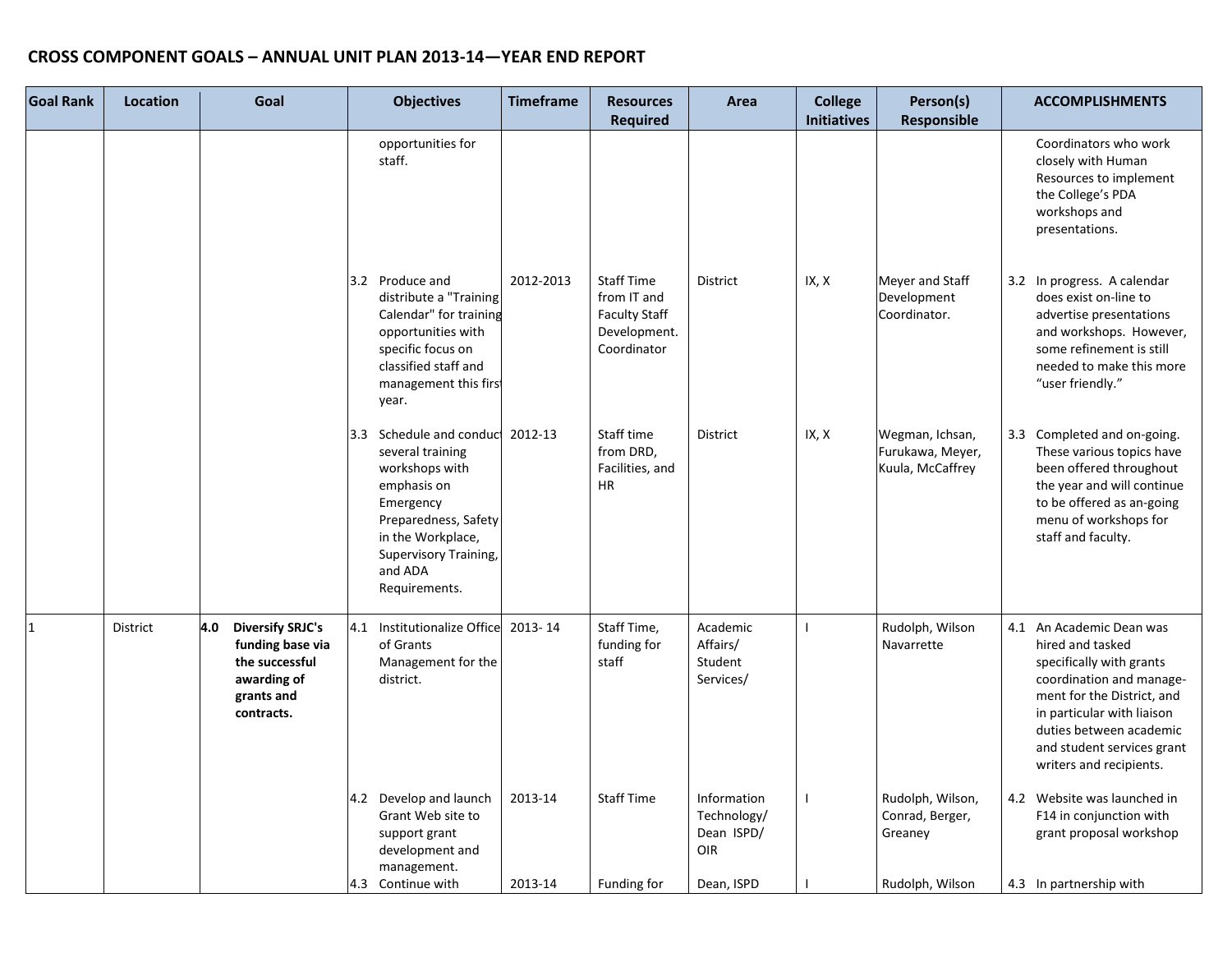| <b>Goal Rank</b> | <b>Location</b> | Goal                                                                                                                                           | <b>Objectives</b>                                                                                                                            | <b>Timeframe</b> | <b>Resources</b><br><b>Required</b>    | Area                                                                          | <b>College</b><br><b>Initiatives</b> | Person(s)<br><b>Responsible</b>                                                                                                                       | <b>ACCOMPLISHMENTS</b>                                                                                                                                                                                                                                               |
|------------------|-----------------|------------------------------------------------------------------------------------------------------------------------------------------------|----------------------------------------------------------------------------------------------------------------------------------------------|------------------|----------------------------------------|-------------------------------------------------------------------------------|--------------------------------------|-------------------------------------------------------------------------------------------------------------------------------------------------------|----------------------------------------------------------------------------------------------------------------------------------------------------------------------------------------------------------------------------------------------------------------------|
|                  |                 |                                                                                                                                                | Hannover partnership<br>to build the district<br>infrastructure<br>necessary to broaden<br>grants funding base.                              |                  | Hannover                               |                                                                               |                                      | Navarrette                                                                                                                                            | Hanover, wrote and submit<br>6 Federal discretionary<br>grants:<br>In STEM - IUES, S-STEM<br>In AG - USDA HSI AG<br>In SS-CAMP<br>District-wide - Title V, First<br>in the World for a total of<br>\$8,744,000, received Title<br>V for \$2,650,000 over 5<br>years. |
|                  |                 |                                                                                                                                                | Launch district wide<br>4.4<br>training/ mentor<br>program for grant<br>writers, establish<br>support for staff<br>seeking grant<br>funding. |                  | <b>Staff Time</b>                      | Dean ISPD, IT,<br>Human<br>Resources<br>Professional/<br>Staff<br>Development |                                      | Rudolph, Wilson,<br>Furukawa,<br>Abrahamson,<br>Greaney                                                                                               | 4.4 Through grant<br>development process and<br>training have developed<br>additional grant writers in<br>district who have<br>submitted applications<br>separately from the<br>Hanover/SRJC process.                                                                |
|                  |                 |                                                                                                                                                | 4.5 Continue to define<br>and support the<br>district infrastructure<br>necessary to support<br>funded grant<br>projects.                    |                  | Staff time,<br>funding for<br>software | Dean ISPD,<br><b>Business</b><br>Services,<br>Human<br>Resources              | $\mathbf{I}$                         | Wilson, Greaney,<br>Roberts,<br>Meyers, Jolley                                                                                                        | 4.5 Have continued to develop<br>and maintain a 12 month<br>rolling calendar of future<br>federal discretionary<br>grants. The grants office<br>needs clerical support<br>which was submitted via<br>PRPP to the Academic VP.                                        |
| $\mathbf{1}$     | <b>District</b> | 5.0<br>Develop<br>organizational<br>capacity,<br>awareness, and<br>planning in<br>support of<br><b>College Initiative</b><br>VIII - Integrated | 5.1 Review, analyze and<br>engage in dialogue<br>about unit-level<br>sustainable practices<br>reported in the 2013<br>PRPP (Section 3.5)     | 2012-13          | <b>Staff Time</b>                      |                                                                               | II, III, IV,<br>VIII                 | Ichsan, Saldana-<br>Talley, Rudolph,<br>Navarrette, Roberts,<br>Chong Furukawa,,<br>IEPC, IEE, Petaluma<br>Sustainable Practices<br><b>Task Group</b> | 5.1 Complete and Ongoing                                                                                                                                                                                                                                             |
|                  |                 | Environmental<br>Planning                                                                                                                      | 5.2 Establish component<br>and site-based teams<br>designed to explore<br>best practices,<br>develop plans, and                              | 2013-14          | <b>Staff Time</b>                      |                                                                               | II, III, IV,<br>VIII                 | Ichsan<br>Saldana-Talley,<br>Rudolph, Navarrette,<br>Roberts, Furukawa,<br>Chong                                                                      | 5.2 SR, Pet, SF Teams<br>established<br><b>PSTC In-Progress</b>                                                                                                                                                                                                      |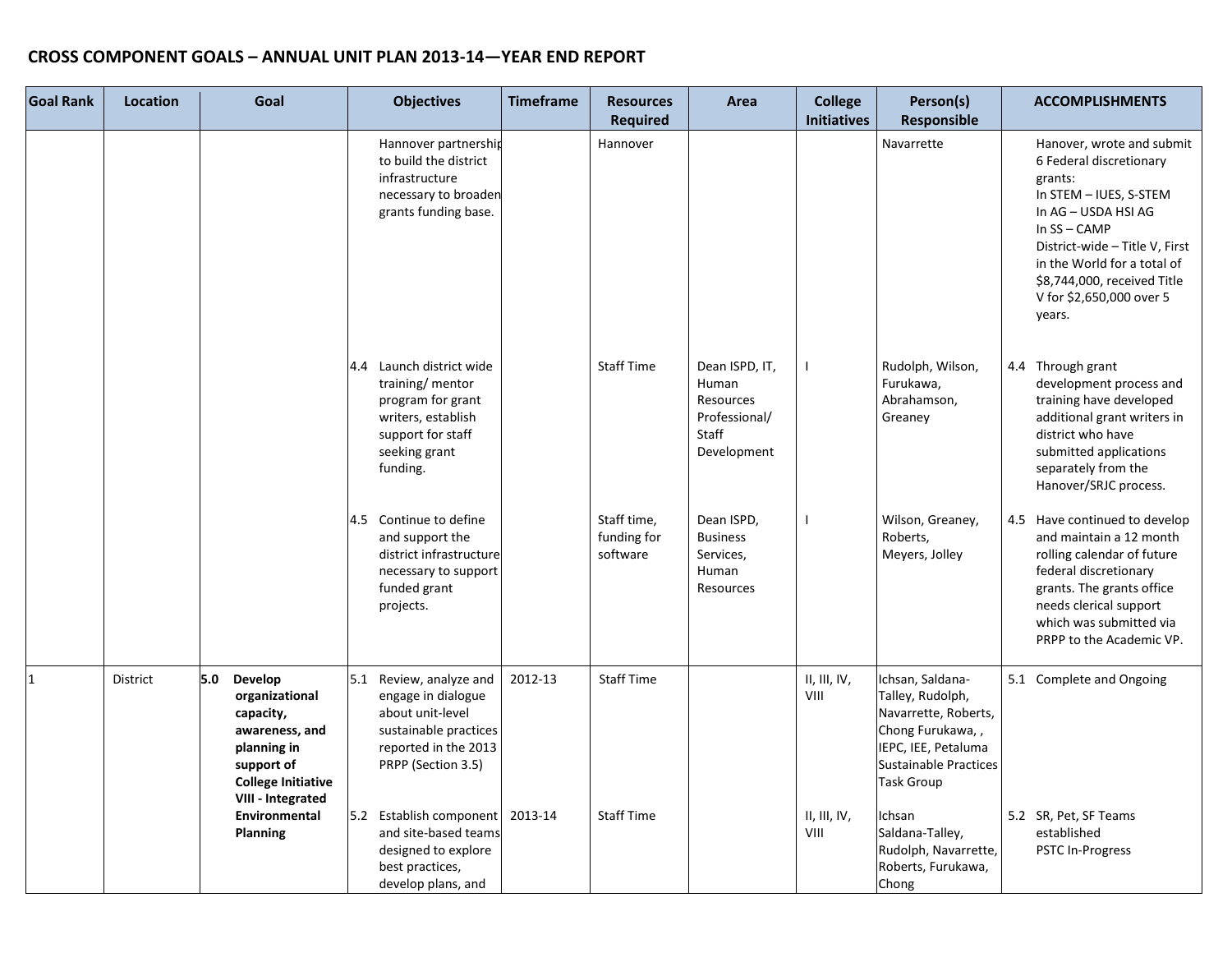| <b>Goal Rank</b> | Location | Goal | <b>Objectives</b>                                                                                                                                                                                | <b>Timeframe</b> | <b>Resources</b><br><b>Required</b> | Area | <b>College</b><br><b>Initiatives</b> | Person(s)<br><b>Responsible</b>                                                  | <b>ACCOMPLISHMENTS</b> |
|------------------|----------|------|--------------------------------------------------------------------------------------------------------------------------------------------------------------------------------------------------|------------------|-------------------------------------|------|--------------------------------------|----------------------------------------------------------------------------------|------------------------|
|                  |          |      | report progress<br>toward becoming<br>environmentally<br>friendly                                                                                                                                |                  |                                     |      |                                      |                                                                                  |                        |
|                  |          |      | Ensure component<br>15.3<br>and site-based<br>participation in the<br>development of a<br>college<br>environmental plan<br>utilizing the CCC<br>"Sustainable Plan"<br>template as a road<br>map. | 2012-13          |                                     |      | II, III, IV,<br>VIII                 | Ichsan<br>Saldana-Talley,<br>Rudolph, Navarrette,<br>Roberts, Furukawa,<br>Chong | 5.3 In-Progress        |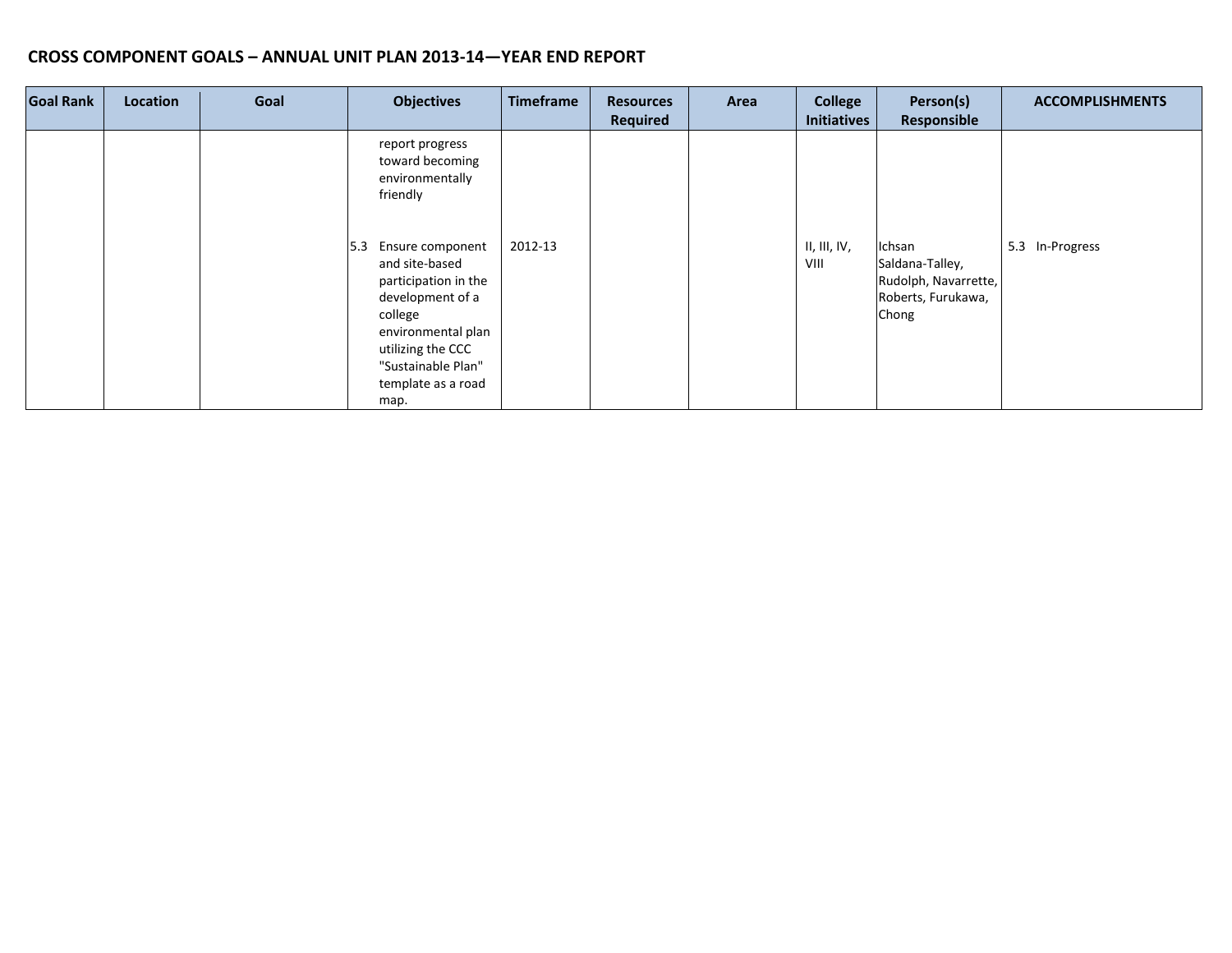# **6.3a…ANNUAL UNIT PLAN 2013-14 – ACADEMIC AFFAIRS—YEAR END REPORT**

| <b>Rank</b> | <b>Location</b> | Goal                                                                                                                                                                     | <b>Objective</b>                                                                                                                                                                            | <b>Time</b><br>Frame  | <b>Resources</b><br><b>Required</b>                                                                                                            | Area                                                   | <b>College</b><br>Initiative | Person(s)<br>Responsible                                  | <b>ACCOMPLISHMENTS</b>                                                                                                                                                                                                                                                         |
|-------------|-----------------|--------------------------------------------------------------------------------------------------------------------------------------------------------------------------|---------------------------------------------------------------------------------------------------------------------------------------------------------------------------------------------|-----------------------|------------------------------------------------------------------------------------------------------------------------------------------------|--------------------------------------------------------|------------------------------|-----------------------------------------------------------|--------------------------------------------------------------------------------------------------------------------------------------------------------------------------------------------------------------------------------------------------------------------------------|
| 0001        | ALL             | 1.0 Increase student<br>success and<br>retention by 1-3%<br>over 2012-13.                                                                                                | Retain 75% of our<br>1.1<br>students.<br>1.2 75% of our<br>students will<br>complete courses<br>in which they<br>enroll.                                                                    | 2013-14               | Venues for<br>sharing data,<br>focus on best<br>practices,<br>commitment by<br>faculty and<br>staff to goals.<br>IT resources to<br>track.     | Academic<br>Affairs, Student<br>Services               | II, III, V, VI,<br>VII       | AAC, SSC,<br><b>DCC</b>                                   | District-wide retention data is<br>posted on the PRPP Web site and<br>indicates that our retention<br>numbers are increasing:<br>In 2012-13, retention was<br>73.52%. In 2013-14, retention<br>was 74.86%, an increase of 1.3%<br>and just shy of the goal of 75%.             |
| 0002        | <b>ALL</b>      | 2.0 Increase degree<br>and certificate<br>completion by 5%<br>annually.                                                                                                  | 2.1 Increase degree<br>completion rate<br>from 1:12 to 1:10<br>2.2 Increase student<br>transfer rate from<br>1:15 to 1:13<br>2.3 Increase certificate<br>completers from<br>1:27 to 1:25    | 2013-14<br>and beyond | Clear<br>communication<br>of goals in all<br>venues, shared<br>commitment,<br>data from OIR,<br>possibly IT<br>time.                           | Academic<br>Affairs, Student<br>Services               | II, III, V, VI,<br>VII       | AAC, SSC,<br>DCC                                          | Graduation and completion rates<br>for 2013-14 were relatively flat<br>as compared to 2012-13.<br>However, the big jump in<br>completion had already occurred<br>in 2013-14. As enrollments<br>increase, it is hoped that<br>completion rates will also rise.                  |
| 0003        | ALL             | 3.0 Accurately count<br><b>Basic Skills</b><br>students at SRJC<br>in order to<br>determine<br>strategies to<br>increase<br>completion<br>through the<br>pathway         | 3.1 Implement changes<br>to coding of five<br>SRJC pre-collegiate<br>level courses to<br>accurately reflect<br><b>SRJC</b> success rates<br>and allow<br>comparisons with<br>statewide data | 2013-14               | OIR and IT time,<br>communication<br>with staff and<br>faculty as to<br>why and how<br>this needs to<br>occur.                                 | Curriculum<br>Office,<br><b>Curric Review</b><br>Cttee | III, IV, $V$ ,<br>VI, VII    | Abe Farkas,<br>Doug Fisher,<br>OIR & IT<br><b>Staff</b>   | Changes at the CCCCO in<br>accounting for basic skills MIS<br>data makes this no longer<br>necessary and accomplishes the<br>objective. In 2014-15, the<br>College Skills and ESL<br>departments will be examining<br>the pathway lengths and<br>proposing curriculum changes. |
| 0004        | <b>ALL</b>      | 4.0 Increase success<br>rate of pre-<br>collegiate<br>students in<br>pipeline and make<br>sure students<br>have the skills<br>necessary for<br>collegiate level<br>work. | 4.1 Implement<br>incremental<br>approaches in<br>changes to math,<br>reading and writing<br>pre- and co-<br>requisites for<br>collegiate classes to<br>ensure success.                      | 2013-14               | Data on best<br>practices,<br>shared widely.<br>Faculty and<br>curriculum<br>committee<br>commitment to<br>make the<br>changes.<br>Staff time. | Academic<br>Affairs,<br>Academic<br>Senate             | II, III, V, VI,<br>VII       | Victor Cummings,<br>Steve Lewis,<br>OIR,<br>Robin Fautley | The college successfully launched<br>a pilot for pre-requisites and co-<br>requisites in the Life Sciences,<br>and is incrementally adding pre-<br>requisites to 1-2 general<br>education courses from each<br>General Education area each fall.                               |
| 0005        | <b>ALL</b>      | 5.0 Provide<br>leadership for an<br>institutionalized<br>response system                                                                                                 | 5.1 Utilize grants<br>coordinator and<br>AAC/SSC managers<br>to plan for grants                                                                                                             | 2013-14               | Hanover, dean<br>and staff time.<br>Cabinet<br>commitment,                                                                                     | Academic<br>Affairs,<br>Student<br>Services            | III, VI, VII                 | Cathy Wilson,<br>Mary Kay<br>Rudolph,<br>Ricardo          | Interim Dean for grants<br>development and coordination<br>(Dean, Instruction and Strategic<br>Program Development) was                                                                                                                                                        |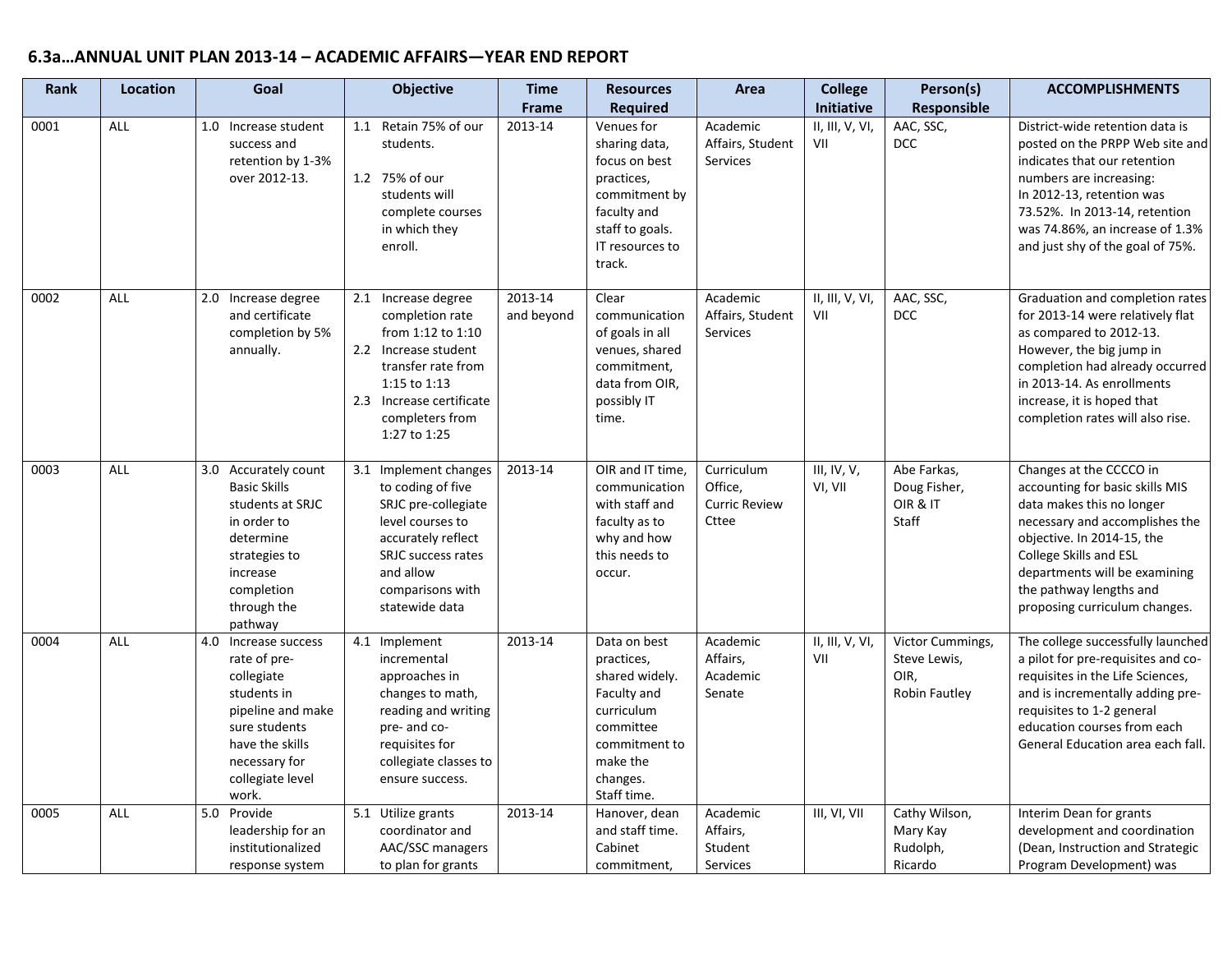# **6.3a…ANNUAL UNIT PLAN 2013-14 – ACADEMIC AFFAIRS—YEAR END REPORT**

|      |            | to vet, write and<br>submit federal,<br>state, local and<br>foundation grants<br>to support<br>programs and<br>services at SRJC                  | submissions one<br>vear out<br>5.2 Submit at least 6<br>grants for federal<br>or foundation<br>funding for<br>amounts over<br>\$200K per grant<br>each year with 50%<br>success                                                                                                                                                                                                                             |         | faculty<br>involvement.                                                                                                                                                                                                                  |                     |                 | Navarrette                                                                          | hired More than \$10M in grant<br>submissions were made in 2013-<br>14. To date, SRJC has been<br>awarded more than \$3M and are<br>awaiting award notification on<br>other grants.                                      |
|------|------------|--------------------------------------------------------------------------------------------------------------------------------------------------|-------------------------------------------------------------------------------------------------------------------------------------------------------------------------------------------------------------------------------------------------------------------------------------------------------------------------------------------------------------------------------------------------------------|---------|------------------------------------------------------------------------------------------------------------------------------------------------------------------------------------------------------------------------------------------|---------------------|-----------------|-------------------------------------------------------------------------------------|--------------------------------------------------------------------------------------------------------------------------------------------------------------------------------------------------------------------------|
| 0006 | ALL        | 6.0 Develop more<br>nimble and<br>responsive CTE<br>programs and<br>majors to meet<br>local and regional<br>industry needs in<br>a timely basis. | 6.1 Revise advisory<br>committees to<br>reflect current<br>industries and best<br>practices for<br>advisory<br>membership.<br>6.2 Work with local<br>Workforce<br>Development to<br>assess industry<br>needs and<br>expectations.<br>6.3 Utilize newly<br>acquired "leavers"<br>survey data to<br>improve CTE<br>programs and<br>services in<br>conjunction with<br>Policy and<br>Procedure 3.6 and<br>3.6P | 2013-14 | <b>CTE-Perkins</b><br>funding for<br>leaver survey,<br>Academic<br>Senate white<br>papers on<br>advisory<br>committees,<br>active<br>participation on<br>the WIB and<br>with North Bay<br>Leadership<br>Council, staff<br>and dean time. | <b>CTE Programs</b> | II, III, V, VII | Jerry Miller,<br>Anne DeClouette,<br>Steve Lewis,<br>Joel Gordon,<br>Deb Chigazola, | Under the guidance of the new<br>Dean III, CTE and Workforce Dev.<br>all objectives for 2013-14 were<br>met. Many will continue in 2014-<br>15 as part of continuous<br>improvement in CTE and<br>workforce disciplines. |
| 0007 | <b>ALL</b> | 7.0 Create an<br>additional 20 TMC<br>majors or all that<br>are released from<br>the CCCCO/<br>Statewide<br>Academic Senate.                     | Work for<br>7.1<br>resolution of<br>concerns re:<br>science/CS TMC<br>unit requirements.<br>7.2 Ensure that all SRJC<br>majors with option<br>for a TMC have<br>completed and<br>submitted to the<br>CCCCO.                                                                                                                                                                                                 | 2013-14 | Faculty<br>compensated<br>time to draft<br>TMCs, support<br>from<br>Curriculum<br>office,<br>Academic<br>Senate support.                                                                                                                 | Academic<br>Affairs | VII             | Abe Farkas,<br>Kris Abrahamson                                                      | At the end of 2013-14, SRJC will<br>have 23 CCCCO-approved TMCs,<br>meeting the requirement for<br>100% compliance. SRJC has<br>faculty in place to add TMCs as<br>they are announced by the<br>Chancellor's Office.     |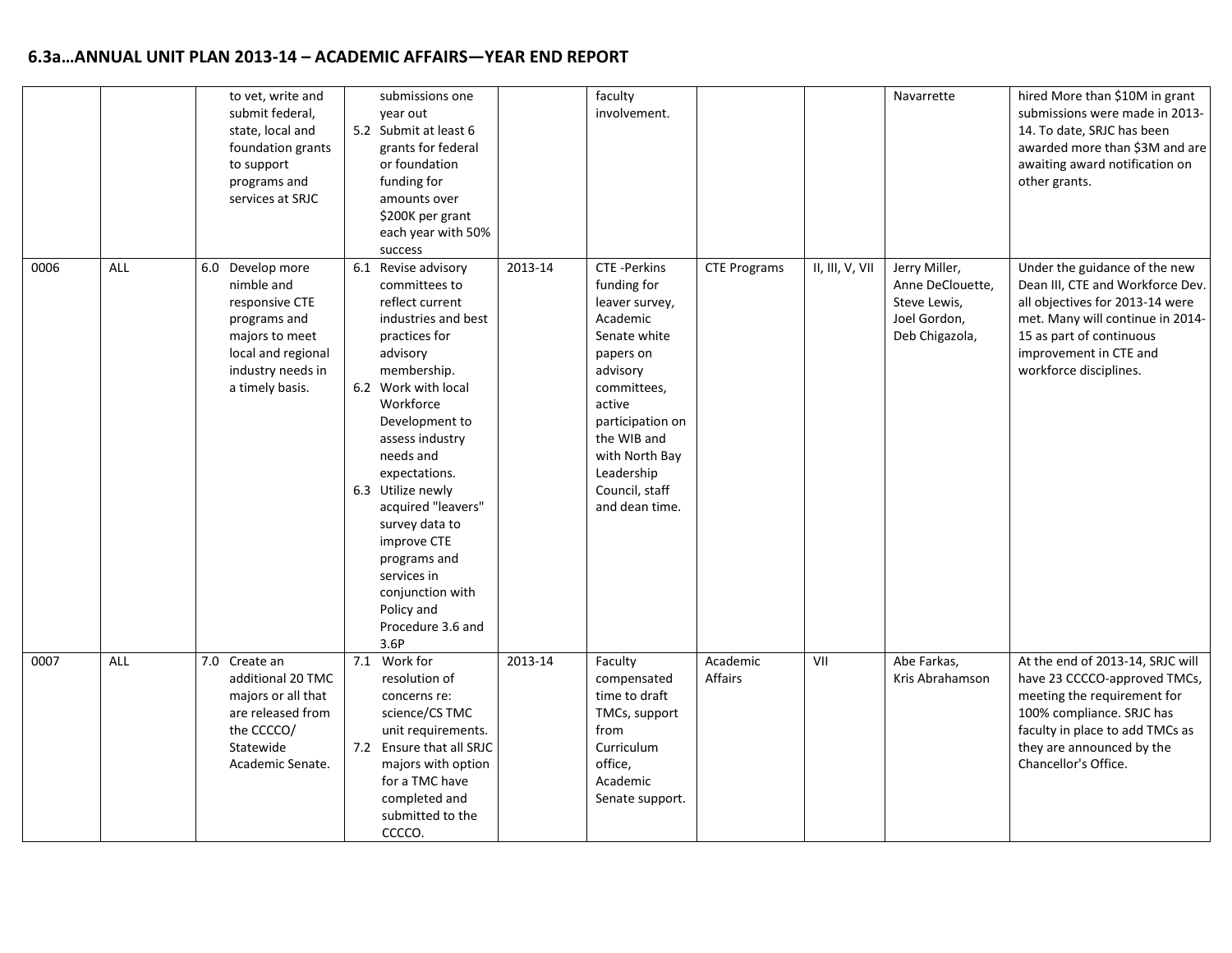| Goal<br>Rank | Location        | Goal                                                                                                   | <b>Objectives</b>                                                                                                                                                                                                                                                                                                                                                                                                                                                    | <b>Timeframe</b> | <b>Resources</b><br><b>Required</b>                        | Area                                                                                   | <b>College</b><br>Initiative | Person(s)<br><b>Responsible</b>                                | <b>ACCOMPLISHMENTS</b>                                                                                                                                                                                                                                                                                                                                                                                                                                                                                                                                                                                                                                                                                                                                                                                                                                                                                    |
|--------------|-----------------|--------------------------------------------------------------------------------------------------------|----------------------------------------------------------------------------------------------------------------------------------------------------------------------------------------------------------------------------------------------------------------------------------------------------------------------------------------------------------------------------------------------------------------------------------------------------------------------|------------------|------------------------------------------------------------|----------------------------------------------------------------------------------------|------------------------------|----------------------------------------------------------------|-----------------------------------------------------------------------------------------------------------------------------------------------------------------------------------------------------------------------------------------------------------------------------------------------------------------------------------------------------------------------------------------------------------------------------------------------------------------------------------------------------------------------------------------------------------------------------------------------------------------------------------------------------------------------------------------------------------------------------------------------------------------------------------------------------------------------------------------------------------------------------------------------------------|
| $\mathbf{1}$ | District - SRJC | 1.0 Implement as<br>needed both SRJC<br>and Vendor<br>improvements to<br>the Escape<br>System          | 1.1 Continue working<br>with Escape to<br>implement<br>requested and<br>vendor-sent<br>enhancements.<br>1.2 Conduct training<br>on updates for<br>affected staff.                                                                                                                                                                                                                                                                                                    | 2013-2014        | <b>Staff Time</b>                                          | <b>Fiscal Services:</b><br>Accounting,<br>Payroll,<br>Purchasing                       | $\mathbf{III}$               | Jolley, Moore,<br>Desai                                        | <b>Completed:</b> The District has<br>successfully implemented all of<br>the updates to the ESCAPE<br>system. Additionally, Payroll<br>has implemented all of the<br>pension reforms needed in the<br>Payroll system. Training was<br>provided to all who asked for it.                                                                                                                                                                                                                                                                                                                                                                                                                                                                                                                                                                                                                                   |
| $\mathbf{1}$ | District - SRJC | 2.0 Maintain, and,<br>where possible,<br>improve Auxiliary<br>Operations<br>services/profitabi<br>lity | 2.1 Solicit proposals<br>for a new 3-year,<br>food services<br>contract for 2014-<br>15 through 2017-<br>18, with two<br>possible 1-year<br>extensions.<br>2.2 Review best<br>practices at other<br>districts for both<br>food services and<br>bookstore<br>operations.<br>2.3 Analyze and<br>compare different<br>operational<br>models to current<br>District practices.<br>2.4 Determine<br>improvements (if<br>any) and<br>Implement<br>changes to<br>operations | 2013-14          | <b>Staff Time</b>                                          | <b>Business</b><br>Services:<br>Purchasing,<br>Vending, Food<br>Services,<br>Bookstore | Ш                            | Roberts, Moore,<br>Jolley                                      | <b>Completed: The District</b><br>conducted a highly inclusive<br>and successful RFP process for<br>both vending and food services.<br>With both Fresh and Natural<br>(F&N) and Canteen, the District<br>has three year contracts with<br>the possibility of two, one year<br>extensions. In conjunction<br>with AEC, Shone Farm and F&N,<br>the District is using some of its<br>cafeteria commissions to<br>subsidize the purchase Shone<br>Farm beef so that it can be<br>served in the cafeteria, and<br>promote sustainability efforts.<br>Management of the Bookstore<br>was officially reorganized from<br>three managers, down to two.<br>In addition, the Bookstore<br>embarked upon several<br>process-conversations to<br>improve vendor payments (to<br>garner discounts), change book<br>return frequencies (to reduce<br>fright charges), and improve<br>inter-departmental<br>cooperation. |
| $\mathbf{1}$ | District - SRJC | 3.0 Explore and<br>implement<br>Parking Fund<br>revenue<br>improvements.                               | 3.1<br>Purchase and<br>install new daily<br>parking permit<br>machines that will<br>accept cash, credit                                                                                                                                                                                                                                                                                                                                                              | 2013-2014        | Staff Time,<br>Student<br>Parking<br>Survey<br>Information | Fiscal Services,<br>Police, Facilities                                                 | $\mathbf{III}$               | Roberts,<br>McCaffrey, Ichsan,<br>Jolley, Parking<br>Committee | <b>Completed: The District</b><br>purchased and installed new<br>parking permit machines that<br>accepts cash and credit cards,<br>replacing all of the District's old                                                                                                                                                                                                                                                                                                                                                                                                                                                                                                                                                                                                                                                                                                                                    |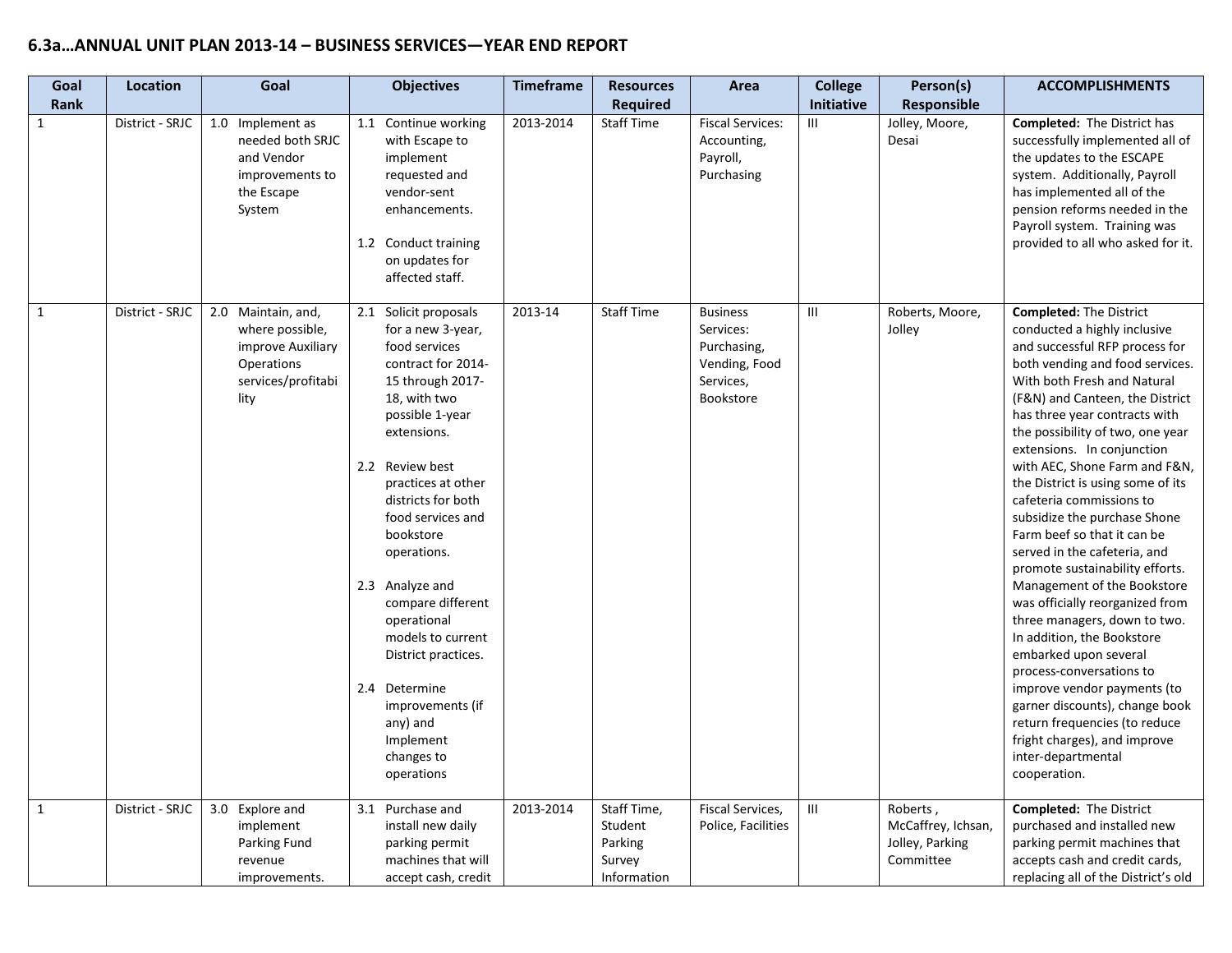| Goal<br>Rank | Location        | Goal                                                                                                                                                                         | <b>Objectives</b>                                                                                                                                                                                                                                                                                                        | <b>Timeframe</b> | <b>Resources</b><br><b>Required</b> | Area                                                | <b>College</b><br>Initiative     | Person(s)<br>Responsible    | <b>ACCOMPLISHMENTS</b>                                                                                                                                                                                                                                                                                                                                                                                                                                                                                                                                                              |
|--------------|-----------------|------------------------------------------------------------------------------------------------------------------------------------------------------------------------------|--------------------------------------------------------------------------------------------------------------------------------------------------------------------------------------------------------------------------------------------------------------------------------------------------------------------------|------------------|-------------------------------------|-----------------------------------------------------|----------------------------------|-----------------------------|-------------------------------------------------------------------------------------------------------------------------------------------------------------------------------------------------------------------------------------------------------------------------------------------------------------------------------------------------------------------------------------------------------------------------------------------------------------------------------------------------------------------------------------------------------------------------------------|
|              |                 |                                                                                                                                                                              | cards and debit<br>cards<br>3.2 Calculate the cost<br>associated with<br>creating a parking<br>space to be used<br>as the basis of a<br>parking permit<br>increase.                                                                                                                                                      |                  |                                     |                                                     |                                  |                             | machines, and drastically<br>reducing the possibility of<br>future theft. Insurance<br>recovery provided the majority<br>of the funds needed for the<br>purchase of the new machines.<br>No cost analysis was performed<br>in 2013-14. That project will be<br>held-over for 2014-15.                                                                                                                                                                                                                                                                                               |
|              |                 |                                                                                                                                                                              | 3.3 Work with shared<br>governance groups<br>and Board to<br>implement<br>increase (if there is<br>one) in time for<br>2014-15.<br>3.4 If analysis                                                                                                                                                                       |                  |                                     |                                                     |                                  |                             |                                                                                                                                                                                                                                                                                                                                                                                                                                                                                                                                                                                     |
|              |                 |                                                                                                                                                                              | warrants, affect an<br>increase in Daily<br>Parking Permits to<br>cover the costs of<br>credit /debit card<br>acceptance<br>upgrades.                                                                                                                                                                                    |                  |                                     |                                                     |                                  |                             |                                                                                                                                                                                                                                                                                                                                                                                                                                                                                                                                                                                     |
| $\mathbf{1}$ | District - SRJC | 4.0 Deliver, as<br>needed,<br>projections of<br>revenues and<br>expenditures to<br>assist in budget<br>planning, and<br>maintaining the<br>fiscal health of<br>the District. | Monitor<br>4.1<br>development at<br>the State-level<br>regarding the<br>State's general<br>revenues, and the<br>potential<br>budgetary effects<br>on community<br>college resources.<br>Translate<br>information<br>received from the<br><b>State Chancellor's</b><br>Office into dollar-<br>impacts on the<br>District. | 2013-2015        | <b>Staff Time</b>                   | <b>Business</b><br>Services,<br>Academic<br>Affairs | $\mathop{\mathsf{III}}\nolimits$ | Roberts, Jolley,<br>Rudolph | Completed: Throughout the<br>fiscal year, information<br>generated at the State level<br>was analyzed for its effect on<br>the District. This information<br>was used in the preparation of<br>the 2014-15 Tentative Budget,<br>and the two budget forums<br>given to the District in May.<br>Both of those presentations<br>included forward projections on<br>ending fund balance. With<br>Academic Affairs, Business<br>Services worked to help<br>develop an FTES goal for 2014-<br>15, and develop the FTES<br>reporting strategy to maximize<br>revenues for both 2013-14 and |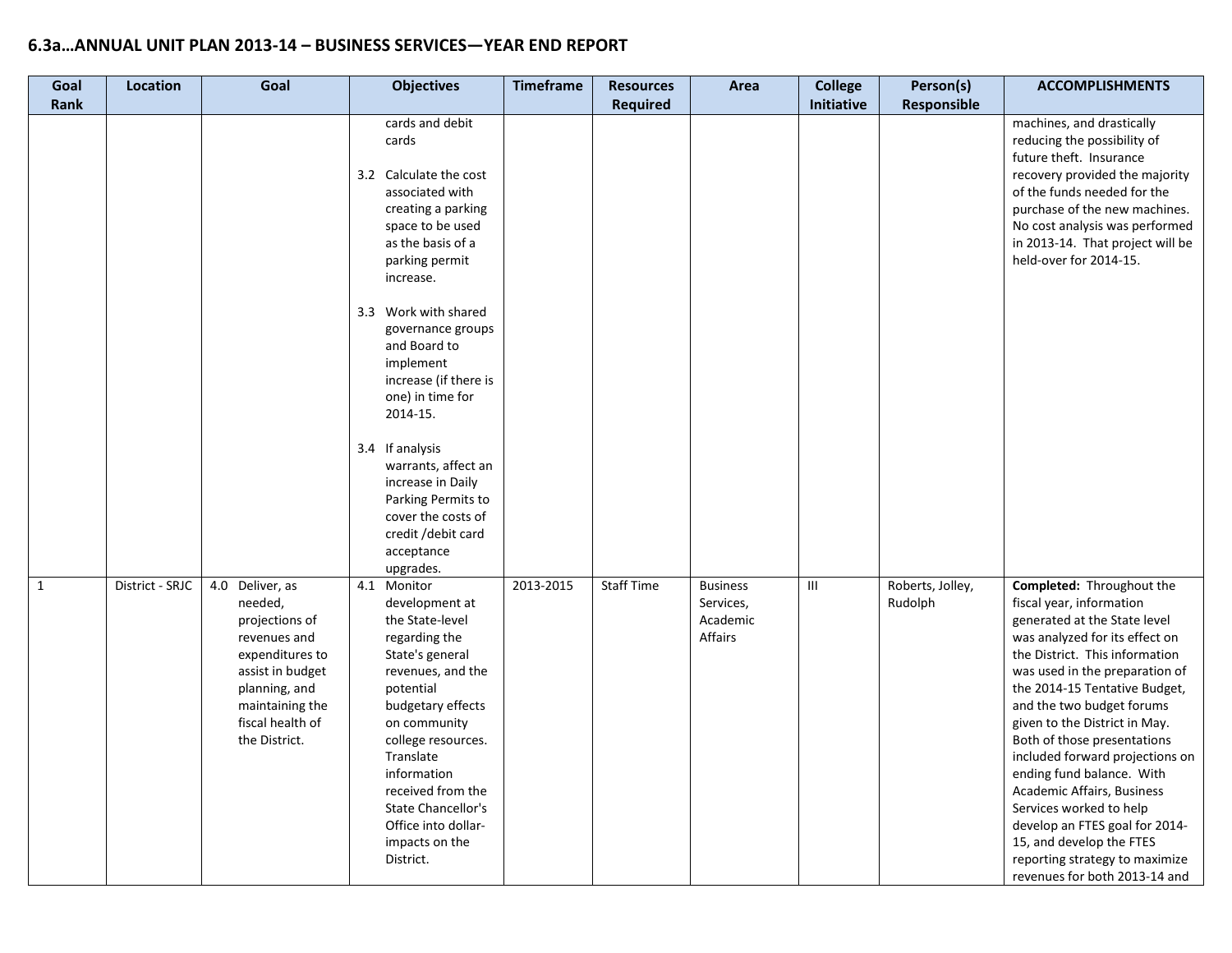| Goal<br><b>Rank</b> | Location      | Goal                                                                                                                 | <b>Objectives</b>                                                                                                                                                                                                         | <b>Timeframe</b> | <b>Resources</b><br><b>Required</b> | Area                        | <b>College</b><br>Initiative       | Person(s)<br>Responsible | <b>ACCOMPLISHMENTS</b>                                                                                                                                                                                                        |
|---------------------|---------------|----------------------------------------------------------------------------------------------------------------------|---------------------------------------------------------------------------------------------------------------------------------------------------------------------------------------------------------------------------|------------------|-------------------------------------|-----------------------------|------------------------------------|--------------------------|-------------------------------------------------------------------------------------------------------------------------------------------------------------------------------------------------------------------------------|
|                     |               |                                                                                                                      | 4.2 Develop models<br>that project<br>potential revenue<br>and expenditure<br>changes, and<br>resultant multi-<br>year impact on the<br><b>District's Ending</b><br>Fund Balance.<br>4.3 In conjunction                   |                  |                                     |                             |                                    |                          | 2014-15.                                                                                                                                                                                                                      |
|                     |               |                                                                                                                      | with Academic<br>Affairs, develop<br>enrollment targets<br>(and the associate<br>level of course<br>offerings) to<br>maximize<br>apportionment<br>funding, yet<br>minimize the<br>associated<br>instructional<br>expense. |                  |                                     |                             |                                    |                          |                                                                                                                                                                                                                               |
|                     |               |                                                                                                                      | 4.4 In conjunction<br>with Academic<br>Affairs, and based<br>upon FTES data,<br>project full-time<br>faculty hiring<br>targets to ensure<br>compliance with<br>the State's Faculty<br><b>Obligation Number</b><br>(FON).  |                  |                                     |                             |                                    |                          |                                                                                                                                                                                                                               |
| $\mathbf{1}$        | District wide | 5.0 Effectively<br>communicate<br>budgetary<br>information to all<br>stakeholders to<br>aid the planning<br>process. | 5.1<br>Develop materials<br>to disseminate<br>budgetary<br>information to<br>stakeholders.<br>5.2 Conduct budgetary<br>forums and report-                                                                                 | 2013-14          | <b>Staff Time</b>                   | <b>Business</b><br>Services | $\ensuremath{\mathsf{III}}\xspace$ | Roberts, Jolley          | Completed: Financial<br>information was regularly given<br>to all stakeholders in the form<br>of the Tentative Budget, the<br>Adopted Budget, the quarterly<br>CCFS-311's, BAC updates, and<br>the Budget Forums held in May. |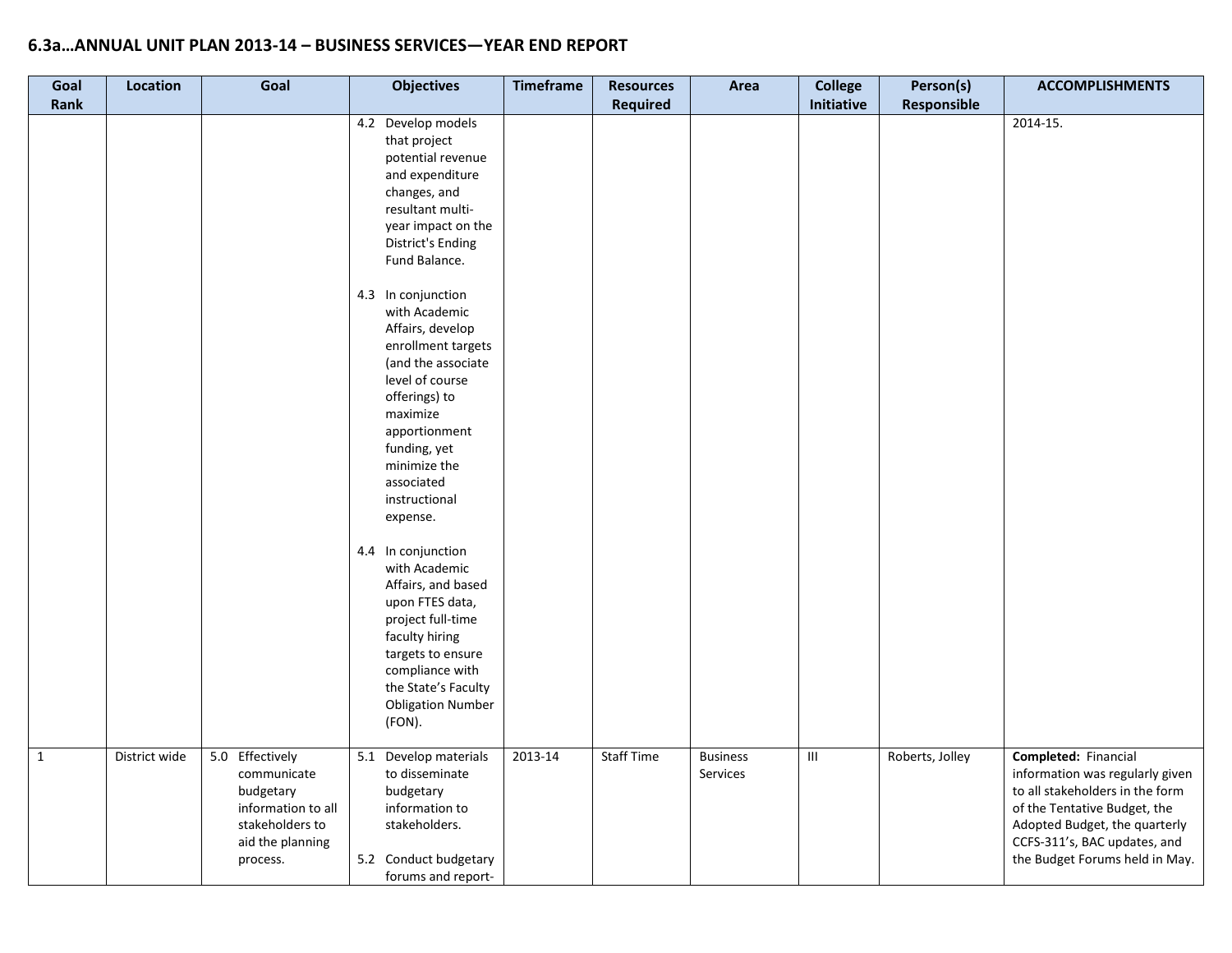| Goal<br>Rank | <b>Location</b> | Goal                                                                                                                                                                                                                      | <b>Objectives</b>                                                                                                                                                                                                                                                                                                                 | <b>Timeframe</b> | <b>Resources</b><br><b>Required</b>                               | Area                        | <b>College</b><br><b>Initiative</b> | Person(s)<br><b>Responsible</b>                                                   | <b>ACCOMPLISHMENTS</b>                                                                                                                                                                                                                                                                                                                                                                                                                                                                                                                                                                                      |
|--------------|-----------------|---------------------------------------------------------------------------------------------------------------------------------------------------------------------------------------------------------------------------|-----------------------------------------------------------------------------------------------------------------------------------------------------------------------------------------------------------------------------------------------------------------------------------------------------------------------------------|------------------|-------------------------------------------------------------------|-----------------------------|-------------------------------------|-----------------------------------------------------------------------------------|-------------------------------------------------------------------------------------------------------------------------------------------------------------------------------------------------------------------------------------------------------------------------------------------------------------------------------------------------------------------------------------------------------------------------------------------------------------------------------------------------------------------------------------------------------------------------------------------------------------|
|              |                 |                                                                                                                                                                                                                           | out during various<br>stakeholder<br>meetings the state<br>of the District's<br>budget and the<br>potential impacts<br>of information<br>coming from the<br>State.                                                                                                                                                                |                  |                                                                   |                             |                                     |                                                                                   |                                                                                                                                                                                                                                                                                                                                                                                                                                                                                                                                                                                                             |
| $\mathbf{1}$ | District wide   | 6.0 Assist in the<br>development of<br>either a "Prop<br>39" Bond, Parcel<br>Tax, or Sales Tax<br>(for voter) to<br>fund the District's<br>fiscal needs for<br>Capital Project<br>improvements<br>and Technology<br>needs | <b>Educate District</b><br>6.1<br>personnel and<br><b>Board Members</b><br>on District<br>financing and the<br>benefits of a voter-<br>approved "Special<br>Tax" so that<br>informed decisions<br>can be made<br>(individually and<br>collectively) to<br>help the District<br>meet its Capital<br>Project &<br>Technology needs. | 2013-14          | <b>Staff Time</b>                                                 | <b>Business</b><br>Services | Ш                                   | Roberts, Jolley,<br>Ichsan, Conrad                                                | <b>Completed: The District</b><br>prepared a comparative<br>presentation, for the Board, on<br>the most viable taxation<br>method to help meet the<br>District's capital and technology<br>needs. The District also<br>convinced the Board to allow<br>the District to hire consultants<br>to test the feasibility of a Prop<br>39 bond. The District<br>successfully conducted an RFP<br>process for the District's bond<br>consultants. The services to be<br>provided included a survey of<br>likely voters, which showed the<br>positive potential of going for a<br>bond election in November<br>2014. |
| $\mathbf{1}$ | District - SRJC | 7.0 Improve<br>Emergency<br>Preparedness                                                                                                                                                                                  | Work with<br>7.1<br>Director of<br><b>Facilities to</b><br>develop an<br>ongoing program<br>of emergency<br>planning and<br>preparedness.<br>7.2 Identify ongoing<br>training needs of<br>the Police<br>Department to<br>better prepare for<br>a District<br>emergency.                                                           | 2013-14          | Staff Time,<br>Training<br>Funds, Other<br>Agency<br>coordination | Police, Facilities          | IX                                  | McCaffrey, Police<br>Department<br>personnel, Ichsan,<br>individual<br>Components | In Progress: Although some<br>coordinated work has been<br>conducted with the Dean of<br>Facilities, the level of<br>preparedness and interaction<br>between Facilities and the<br>Police Department needs<br>strengthening.                                                                                                                                                                                                                                                                                                                                                                                |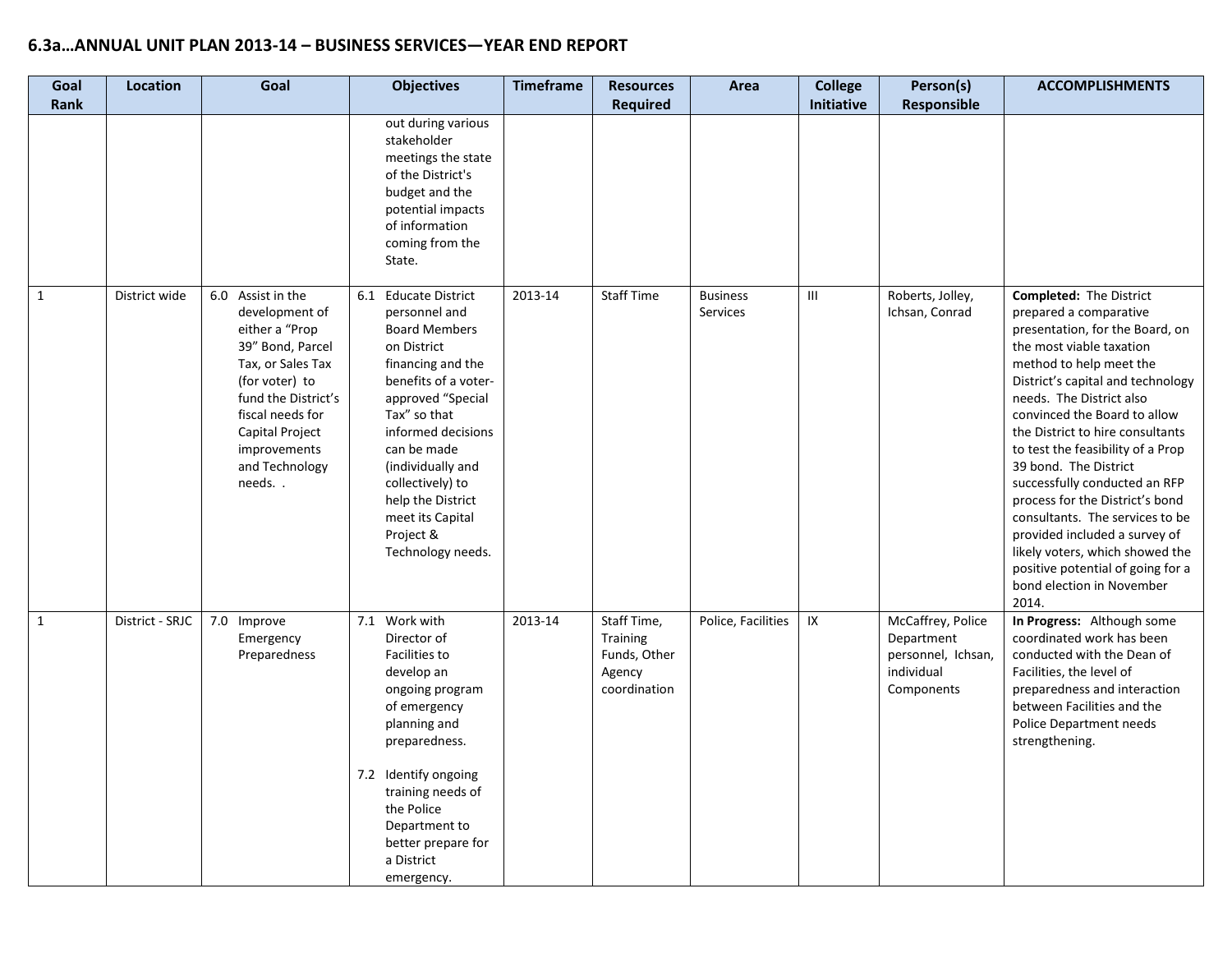| Goal         | Location                 | Goal                                                                                                                    | <b>Objectives</b>                                                                                                                                                                                                                                                                                                                                         | <b>Timeframe</b> | <b>Resources</b>                                        | Area                                         | <b>College</b> | Person(s)                             | <b>ACCOMPLISHMENTS</b>                                                                                                                                                                                                                                                                                               |
|--------------|--------------------------|-------------------------------------------------------------------------------------------------------------------------|-----------------------------------------------------------------------------------------------------------------------------------------------------------------------------------------------------------------------------------------------------------------------------------------------------------------------------------------------------------|------------------|---------------------------------------------------------|----------------------------------------------|----------------|---------------------------------------|----------------------------------------------------------------------------------------------------------------------------------------------------------------------------------------------------------------------------------------------------------------------------------------------------------------------|
| <b>Rank</b>  |                          |                                                                                                                         |                                                                                                                                                                                                                                                                                                                                                           |                  | <b>Required</b>                                         |                                              | Initiative     | <b>Responsible</b>                    |                                                                                                                                                                                                                                                                                                                      |
| $\mathbf{1}$ | District -<br>Shone Farm | 8.0 To implement a<br>new system to<br>properly account<br>for Winery and<br>"product" sales<br>and track<br>inventory. | 7.3 Set dates, times,<br>and locations of<br>training and drill<br>activities.<br>Coordinate the<br>activities with the<br>affected<br>components to<br>minimize<br>disruptions.<br>8.1<br>Investigate<br>available winery<br>accounting and<br>inventory<br>software.<br>8.2 Review and select<br>software.<br>Train affected<br>8.3<br>personnel on new | 2012-2014        | Staff Time,<br>Funds for the<br>cost of the<br>software | Fiscal Services,<br>Shone Farm<br>Foundation | Ш              | Jolley, Roberts,<br>Srinivasen, Wills | Not Completed: Although the<br>winery and the Accounting<br>Office have improved their<br>communication, and records-<br>reconciliations, the originally<br>planned purchase (donation-<br>receipt) of winery software was<br>never completed. This will be a<br>task carried over for<br>consideration for 2014-15. |
|              |                          |                                                                                                                         | software.                                                                                                                                                                                                                                                                                                                                                 |                  |                                                         |                                              |                |                                       |                                                                                                                                                                                                                                                                                                                      |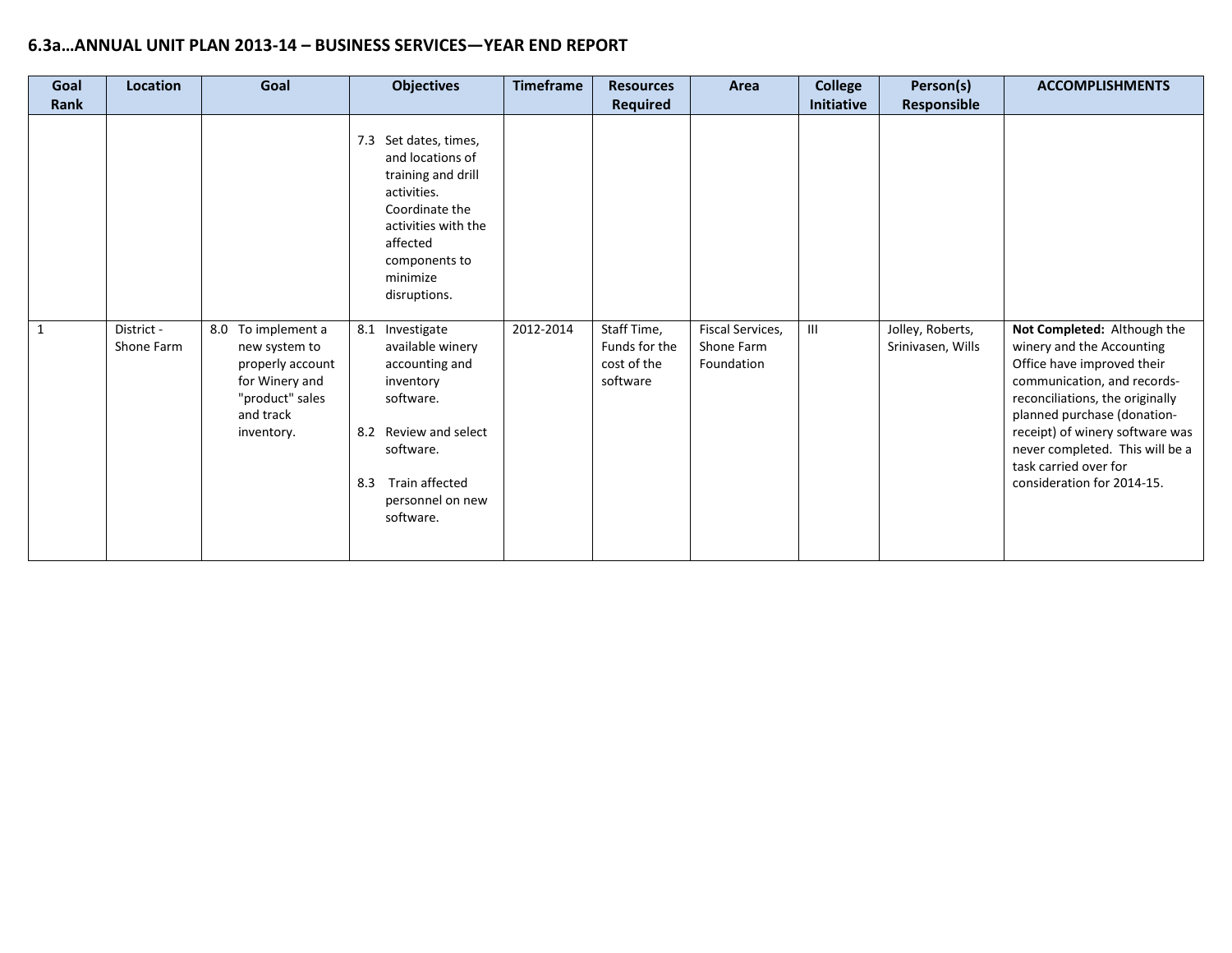#### **6.3a ANNUAL UNIT PLAN 2013-14 – HUMAN RESOURCES—YEAR END REPORT**

| Goal<br><b>Rank</b> | <b>Location</b> | Goal                                                                                                     | <b>Objectives</b>                                                                                                                                                                                                                               | <b>Timeframe</b> | <b>Resources</b><br><b>Required</b>                   | Area                 | <b>College</b><br>Initiative | Person(s)<br>Responsible | <b>ACCOMPLISHMENTS</b>                                                                                                                                                             |
|---------------------|-----------------|----------------------------------------------------------------------------------------------------------|-------------------------------------------------------------------------------------------------------------------------------------------------------------------------------------------------------------------------------------------------|------------------|-------------------------------------------------------|----------------------|------------------------------|--------------------------|------------------------------------------------------------------------------------------------------------------------------------------------------------------------------------|
| $\mathbf{1}$        | District        | 1.0 Facility Request -<br>Move the office of<br>Professional<br>Development into<br>line of sight of HR. | 1.1 To house all of the<br>functions of the HR<br>Department in one<br>building.<br>1.2 Use resources (staff)<br>more efficiently.                                                                                                              | $10-31-13$       | Space and<br>facilities<br>support; IT<br>staff time. | Human<br>Resources   | III, VIII, X                 | Furukawa<br>Meyer        | Still in progress.                                                                                                                                                                 |
| $\overline{2}$      | <b>District</b> | 2.0 Select, purchase<br>and implement an<br>on-line<br>Application<br>process.                           | 2.1 To obtain or create<br>a system that allows<br>for applications to<br>be received &<br>tracked on line, and<br>stored<br>electronically.<br>2.2 Easier and more<br>efficient data<br>collection.<br>2.3 Promotes/fosters<br>sustainability. | $05 - 31 - 14$   | <b>IT Staff time</b><br>and HR Staff<br>time.         | Human<br>Resources   | VIII, X                      | Meyer<br>Hopkins         | Complete.<br>NeoGov went live 8/1/14.                                                                                                                                              |
| $\overline{3}$      | District        | 3.0 Establish a<br>process to<br>electronically<br>route HR forms<br>(i.e., NOA's and<br>PAF's)          | 3.1 Develop a way to<br>reduce paper and<br>more efficiently<br>route paperwork.<br>3.2 Store information<br>more efficiently.                                                                                                                  | 06-30-14         | IT Staff time.                                        | Human<br>Resources   | VIII                         | Meyer<br>Hopkins         | IT has developed a draft NOA<br>form that we hope to pilot by<br>December 2014.                                                                                                    |
| 4                   | District        | 4.1 Establish a method<br>to digitally image<br>personnel files.                                         | 4.1 Address long-term<br>storage and space<br>concerns.                                                                                                                                                                                         | 06-30-14         | IT and/or<br><b>Business</b><br>Services              | Human<br>Resources   | VIII, X                      | Meyer                    | Significant progress has been<br>made to establish a method to<br>digitally image personnel files,<br>thereby reducing paper and<br>physical space needed to store<br>these files. |
| $5\phantom{a}$      | District        | 5.0 Develop an annual<br>On-line Calendar<br>of<br>Activities/Worksh<br>ops.                             | 5.1 Have a more user-<br>friendly system for<br>employees to know<br>when trainings are<br>offered.                                                                                                                                             | 01-30-14         | IT Staff time;<br>Staff<br>Development                | Staff<br>Development | III, X                       | Meyer                    | This goal will continue.                                                                                                                                                           |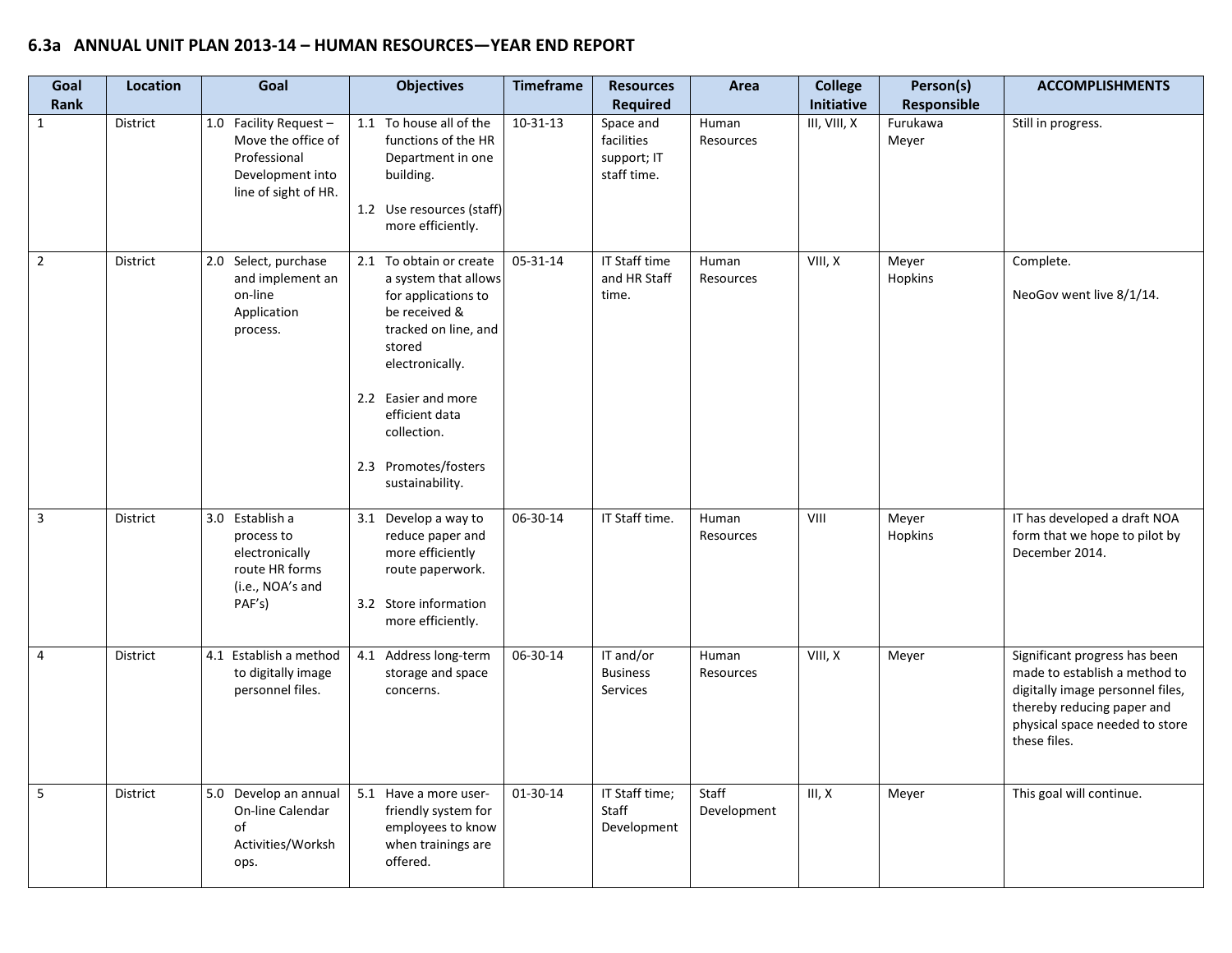#### **6.3a ANNUAL UNIT PLAN 2013-14 – HUMAN RESOURCES—YEAR END REPORT**

| Goal<br>Rank   | <b>Location</b> | Goal                                                                                                                                                                | <b>Objectives</b>                                                                                                                                                        | <b>Timeframe</b> | <b>Resources</b><br><b>Required</b>                                         | Area                 | <b>College</b><br><b>Initiative</b> | Person(s)<br><b>Responsible</b> | <b>ACCOMPLISHMENTS</b>                                                                                                                                                                                                       |
|----------------|-----------------|---------------------------------------------------------------------------------------------------------------------------------------------------------------------|--------------------------------------------------------------------------------------------------------------------------------------------------------------------------|------------------|-----------------------------------------------------------------------------|----------------------|-------------------------------------|---------------------------------|------------------------------------------------------------------------------------------------------------------------------------------------------------------------------------------------------------------------------|
| 6              | District        | 6.0 Establish a<br>centralized<br>Professional<br>Development<br>Tracking system<br>for all Employee<br>groups to develop<br>a record of<br>completed<br>trainings. | Will incorporate flex<br>6.1<br>tracking for faculty.<br>6.2 Will track all<br>mandatory trainings<br>6.3<br>Will track individual<br>professional<br>development plans. | 06-30-14         | IT Staff time<br>and \$20,000<br>for software<br>or<br>programming<br>time. | Staff<br>Development | IV, IX, X                           | Meyer                           | Professional development has<br>been working with IT to<br>establish a centralized tracking<br>system for all employee groups<br>to record and track completed<br>trainings. This database should<br>be completed this fall. |
| $\overline{7}$ | District        | 7.0 Improve the New<br>Employee<br>Orientation<br>program.                                                                                                          | 7.1<br>Improve the<br>orientation process,<br>including scheduling<br>orientation sessions<br>regularly.                                                                 | 12-31-13         | Staff<br>Development                                                        | Human<br>Resources   | X                                   | Meyer                           | Complete.<br>We now have:<br>Monthly orientations for<br>classified & management.<br>Quarterly orientations for<br>classified & management.<br>Annual 2 day orientation<br>for regular faculty.                              |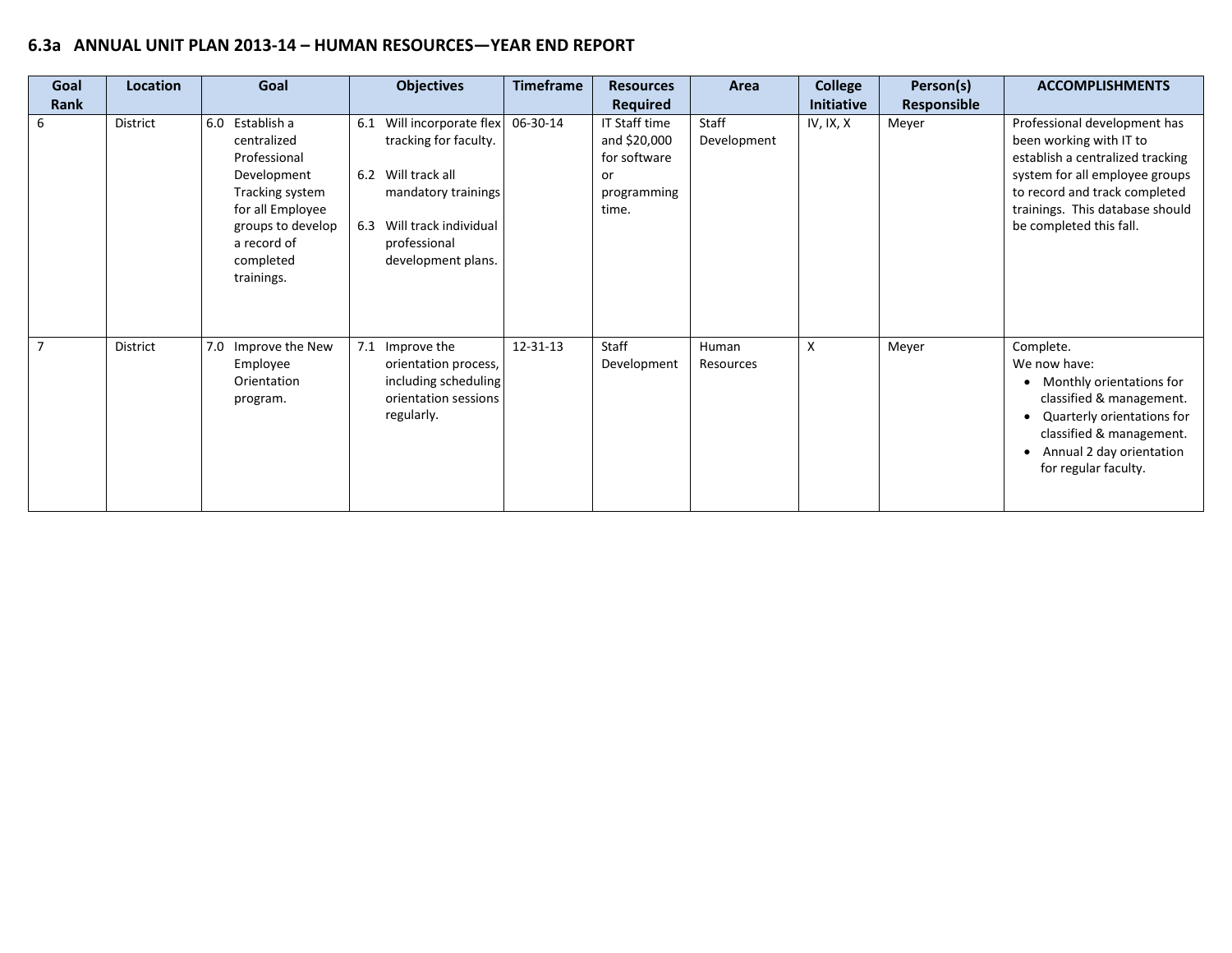| Goal<br>Rank   | <b>Location</b>    | Goal                                                                                                   | <b>Objectives</b>                                                                                                                                                    | <b>Timeframe</b>      | <b>Resources</b><br><b>Required</b> | Area           | <b>College</b><br><b>Initiative</b> | Person(s)<br>Responsible    | <b>ACCOMPLISHMENTS</b>                                                                                                                                                                                                                              |
|----------------|--------------------|--------------------------------------------------------------------------------------------------------|----------------------------------------------------------------------------------------------------------------------------------------------------------------------|-----------------------|-------------------------------------|----------------|-------------------------------------|-----------------------------|-----------------------------------------------------------------------------------------------------------------------------------------------------------------------------------------------------------------------------------------------------|
| $\mathbf{1}$   | Petaluma<br>Campus | 1.0 Develop a Site-<br><b>Based Plan that</b><br>re-envisions the<br>Petaluma Campus<br>for the future | 1.1 Gather<br>environmental<br>scan data, internal<br>and external<br>community<br>feedback, SWOT<br>analysis, student<br>input, and other<br>supporting<br>evidence | Throughout<br>2013-14 | Existing<br>resources               | Administration | Ш                                   | Petaluma<br>Leadership Team | Partially Completed. An annual<br>environmental scan and<br>outcomes report was prepared<br>by the Office of Institutional<br>Research and the date used for<br>program planning and<br>preparation of the annual<br>report to the community.       |
|                | Petaluma<br>Campus |                                                                                                        | 1.2 Organize and<br>facilitate a process<br>to re-brand the<br>Petaluma Campus                                                                                       | Throughout<br>2013-14 | Existing<br>resources               | Administration | Ш                                   | Petaluma<br>Leadership Team | In Progress. Conducted a<br>rebranding session with faculty,<br>staff and students with a<br>professional facilitator on<br>November, 21, 2013, and a<br>follow up spring PDA activity<br>was conducted with Petaluma<br>faculty and staff.         |
|                | Petaluma<br>Campus |                                                                                                        | 1.3 Identify future<br>faculty/staff/<br>management<br>staffing needs, as<br>well as financial/<br>facilities/technology<br>needs                                    | Throughout<br>2013-14 | Existing<br>resources               | Administration | Ш                                   | Petaluma<br>Leadership Team | In Progress. Developed a<br>Petaluma staffing plan designed<br>to 'right size' the post-recession<br>campus workforce. Initiated<br>ongoing discussions with Vice<br>Presidents regarding classified<br>staffing and resource allocation<br>models. |
|                | Petaluma<br>Campus |                                                                                                        | 1.4 Explore joint<br>ventures with<br>community<br>partners                                                                                                          | Throughout<br>2013-14 | Existing<br>resources               | Administration | Ш                                   | Petaluma<br>Leadership Team | In Progress. Initiated<br>partnerships and connections<br>with numerous community<br>partners including Literacy-<br>works, Los Cien, Petaluma<br>Health Care District, Boys and<br>Girls Clubs of Sonoma/Marin.                                    |
| $\overline{2}$ | Petaluma<br>Campus | 2.0 Develop and<br>implement an<br>Outreach Plan for<br>the Petaluma area                              | 2.1 Form a campus-<br>based Outreach<br>Team consisting of<br>faculty, managers,<br>classified staff and<br>students                                                 | Throughout<br>2013-14 | Existing<br>resources               | Administration | VII                                 | Petaluma<br>Leadership Team | Completed. Petaluma Student<br>Services members from<br>Assessment, Admissions and<br>Counseling collaborated with<br>the District outreach team<br>through monthly meetings and<br>outreach activities.                                            |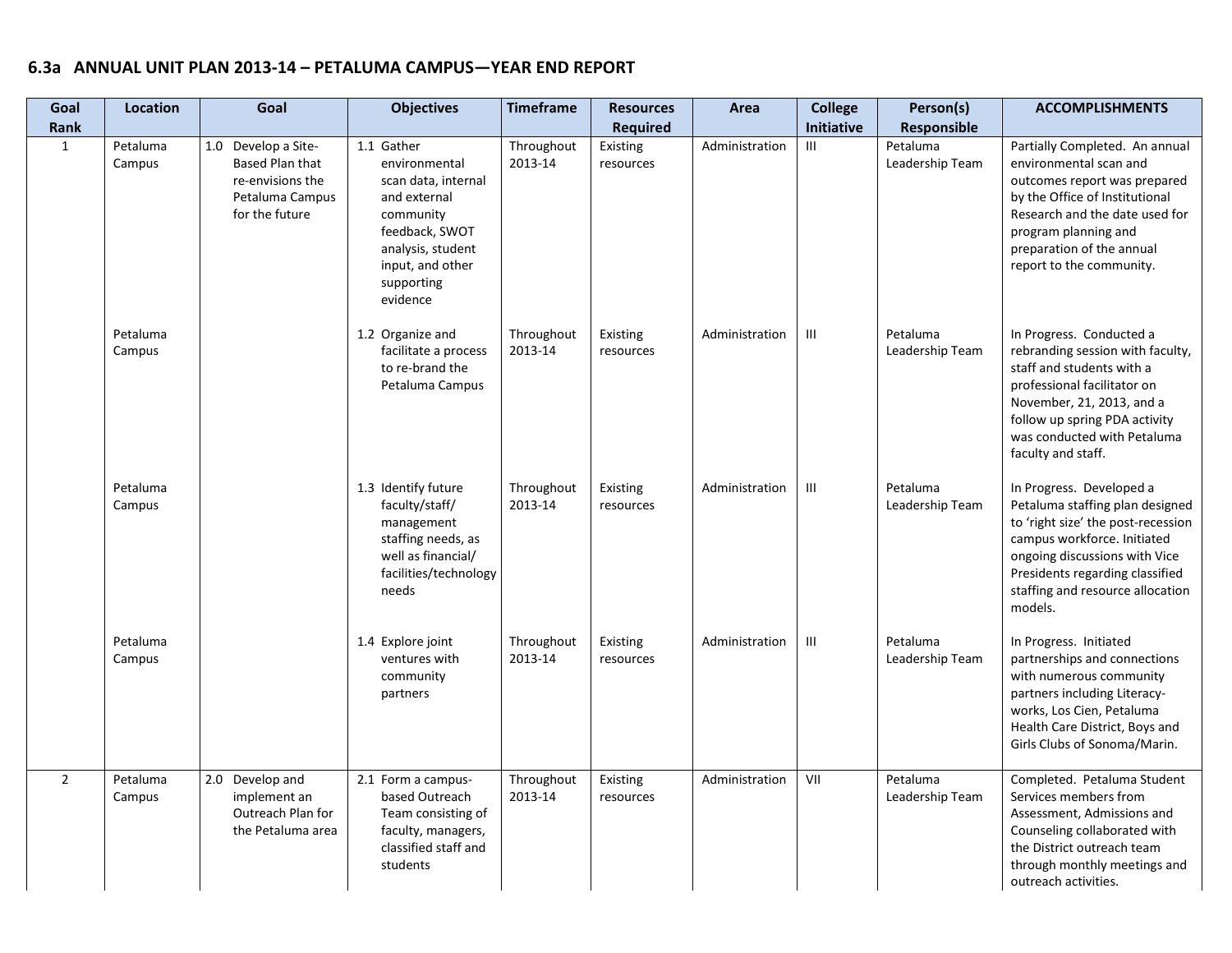| Goal<br>Rank | <b>Location</b>    | Goal                                                                                       | <b>Objectives</b>                                                                                                                                                                      | <b>Timeframe</b>      | <b>Resources</b><br><b>Required</b> | Area           | <b>College</b><br>Initiative | Person(s)<br><b>Responsible</b> | <b>ACCOMPLISHMENTS</b>                                                                                                                                                                                   |
|--------------|--------------------|--------------------------------------------------------------------------------------------|----------------------------------------------------------------------------------------------------------------------------------------------------------------------------------------|-----------------------|-------------------------------------|----------------|------------------------------|---------------------------------|----------------------------------------------------------------------------------------------------------------------------------------------------------------------------------------------------------|
|              | Petaluma<br>Campus |                                                                                            | 2.2 Identify existing<br>outreach efforts<br>with K-12,<br>business/industry,<br>non-profits,<br>government<br>agencies,<br>communities of<br>color, and<br>underserved<br>populations | Throughout<br>2013-14 | Existing<br>resources               | Administration | VII                          | Outreach Team                   | Completed. Petaluma Student<br>Services members from<br>Assessment, Admissions and<br>Counseling collaborated with<br>the District outreach team<br>through monthly meetings and<br>outreach activities. |
|              | Petaluma<br>Campus |                                                                                            | 2.3 Implement a plan<br>that maximizes<br>existing human and<br>financial resources<br>while expanding<br>community<br>connections and<br>awareness of the<br>campus                   | Throughout<br>2013-14 | Existing<br>resources               | Administration | VII                          | Petaluma<br>Leadership Team     | Completed. Petaluma Student<br>Services members collaborated<br>with the District outreach team<br>and other existing campus<br>efforts, including Gateway to<br>College and Puente.                     |
| 3            | Petaluma<br>Campus | 3.0 Participate in the<br>development and<br>implementation<br>of SRJC's Strategic<br>Plan | 3.1 Actively participate<br>in development,<br>review and<br>implementation<br>activities                                                                                              | Throughout<br>2013-14 | Existing<br>resources               | Administration | $\mathbf{III}$               | Petaluma<br>Leadership Team     | Completed. The Petaluma<br>Leadership Team were actively<br>engaged in reviewing the plan<br>and are participating in the<br>implementation of SP goals<br>related to their areas of<br>responsibility.  |
|              | Petaluma<br>Campus |                                                                                            | 3.2 In collaboration<br>with internal and<br>external<br>constituents,<br>develop a site-<br>based strategic<br>plan that re-visions<br>the Petaluma<br>Campus for the<br>future       | Throughout<br>2013-14 | Existing<br>resources               | Administration | III                          | Petaluma<br>Leadership Team     | In Progress. Rebranding<br>process has begun. Continue<br>with Educational Plan for 2014-<br>15.                                                                                                         |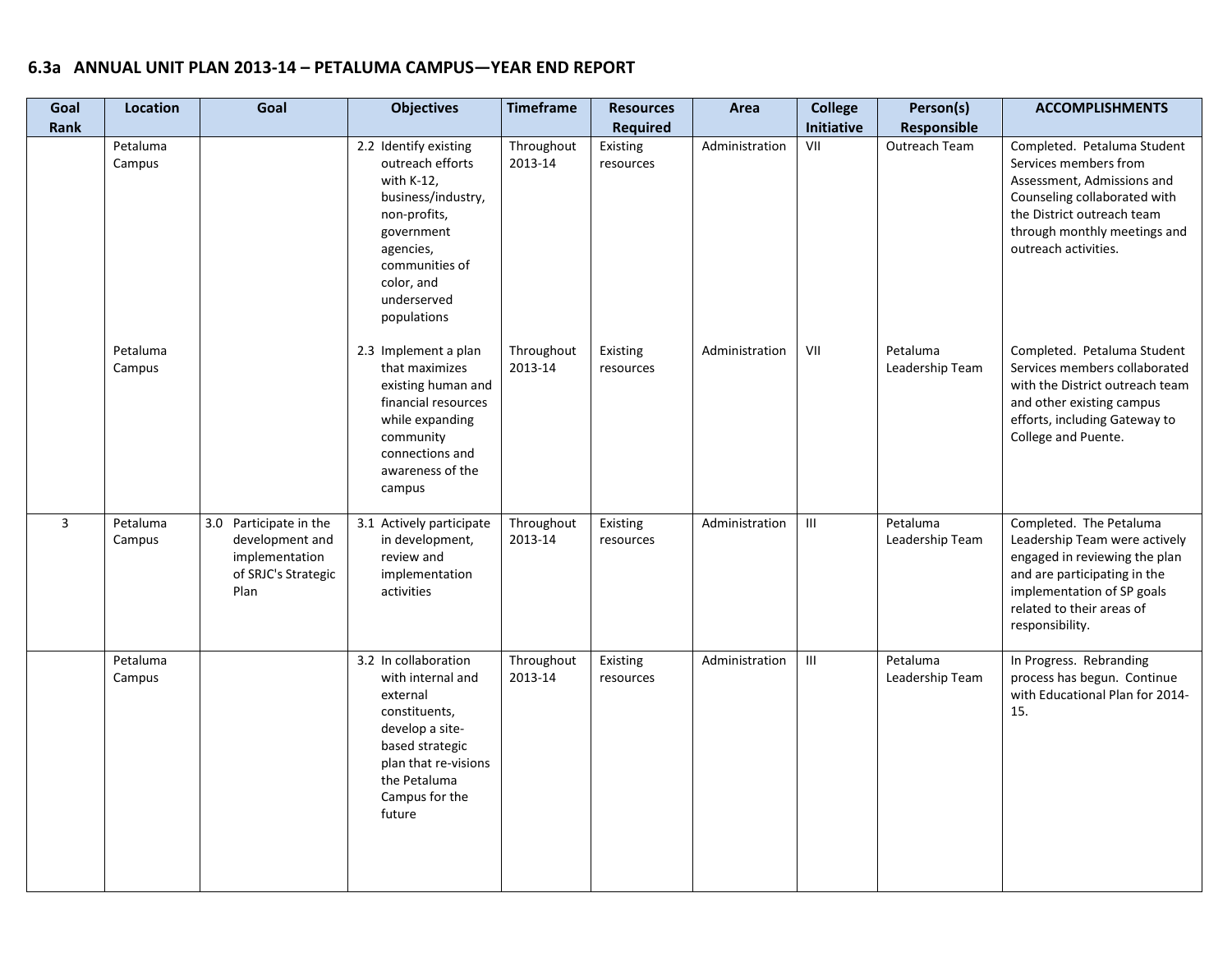| Goal           | <b>Location</b>    | Goal                                                                                                                                                                                                                                                    | <b>Objectives</b>                                                                                                                                                                                                                                                               | <b>Timeframe</b>      | <b>Resources</b>      | Area           | <b>College</b> | Person(s)                                              | <b>ACCOMPLISHMENTS</b>                                                                                                                                                                                                                                                                      |
|----------------|--------------------|---------------------------------------------------------------------------------------------------------------------------------------------------------------------------------------------------------------------------------------------------------|---------------------------------------------------------------------------------------------------------------------------------------------------------------------------------------------------------------------------------------------------------------------------------|-----------------------|-----------------------|----------------|----------------|--------------------------------------------------------|---------------------------------------------------------------------------------------------------------------------------------------------------------------------------------------------------------------------------------------------------------------------------------------------|
| Rank           |                    |                                                                                                                                                                                                                                                         |                                                                                                                                                                                                                                                                                 |                       | <b>Required</b>       |                | Initiative     | Responsible                                            |                                                                                                                                                                                                                                                                                             |
| $\overline{4}$ | Petaluma<br>Campus | 4.0 In coordination<br>with the District<br>EOC, District<br>Police, and<br>Environmental<br>Health and Safety,<br>develop the<br>capacity for<br>Emergency/<br><b>Disaster</b><br>Preparedness and<br>Occupational<br>Safety on the<br>Petaluma Campus | 4.1 Continue to refine<br>and improve upon<br>Emergency/<br><b>Disaster</b><br>Preparedness<br>through monthly<br>meetings of the<br>Petaluma Campus<br>DOC (Department<br><b>Operations Center)</b><br>and participation in<br>District trainings<br>and related<br>activities | Throughout<br>2013-14 | Existing<br>resources | Administration | IX             | Petaluma<br>Leadership<br>Team/DOC/BSC's/<br>ASC's     | Completed. The Petaluma DOC<br>met regularly throughout the<br>year to refine and expand the<br>state of readiness in the event<br>of an emergency or disaster on<br>the campus. Debriefings were<br>held on all incidents as a way to<br>strengthen responsiveness and<br>communication.   |
|                | Petaluma<br>Campus |                                                                                                                                                                                                                                                         | 4.2 Continue to<br>strengthen the<br>DOC/BSC/ASC<br>team by identifying<br>and scheduling<br>required and<br>relevant<br>emergency<br>preparedness<br>trainings                                                                                                                 | Throughout<br>2013-14 | Existing<br>resources | Administration | IX             | Petaluma<br>Leadership<br>Team/DOC/BSC's/<br>ASC's     | Completed. Joint meetings of<br>the Petaluma DOC/BSC/ASC<br>were held during the year,<br>beginning with a tabletop<br>exercise and in summer 2013.<br>Emergency vests, backpacks,<br>and other supplies were<br>distributed. Building Safety<br>Plans were reviewed and<br>finalized.      |
|                | Petaluma<br>Campus |                                                                                                                                                                                                                                                         | 4.3 Communicate<br><b>Building</b><br><b>Emergency Plans to</b><br>all faculty and staff                                                                                                                                                                                        | <b>Fall 2013</b>      | Existing<br>resources | Administration | IX             | Petaluma<br>Leadership<br>Team/DOC/ BSC's<br>and ASC's | Completed. Finalized Building<br>Emergency Plans have been<br>posted to the Petaluma<br>Campus website and made<br>available to all staff.                                                                                                                                                  |
|                | Petaluma<br>Campus |                                                                                                                                                                                                                                                         | 4.4 Work with District<br>EOC on on-campus<br>emergency and<br>disaster<br>preparedness drills<br>or similar activities                                                                                                                                                         | Spring 2014           | Existing<br>resources | Administration | IX             | Petaluma<br>Leadership<br>Team/DOC                     | Completed. Petaluma<br>DOC/BSC/ASC members<br>participated in several<br>preparedness drills during the<br>year, including a tabletop<br>exercise, Great California<br>Shakeout, and fire alarm drills<br>that greatly contributed to the<br>ongoing development of<br>readiness protocols. |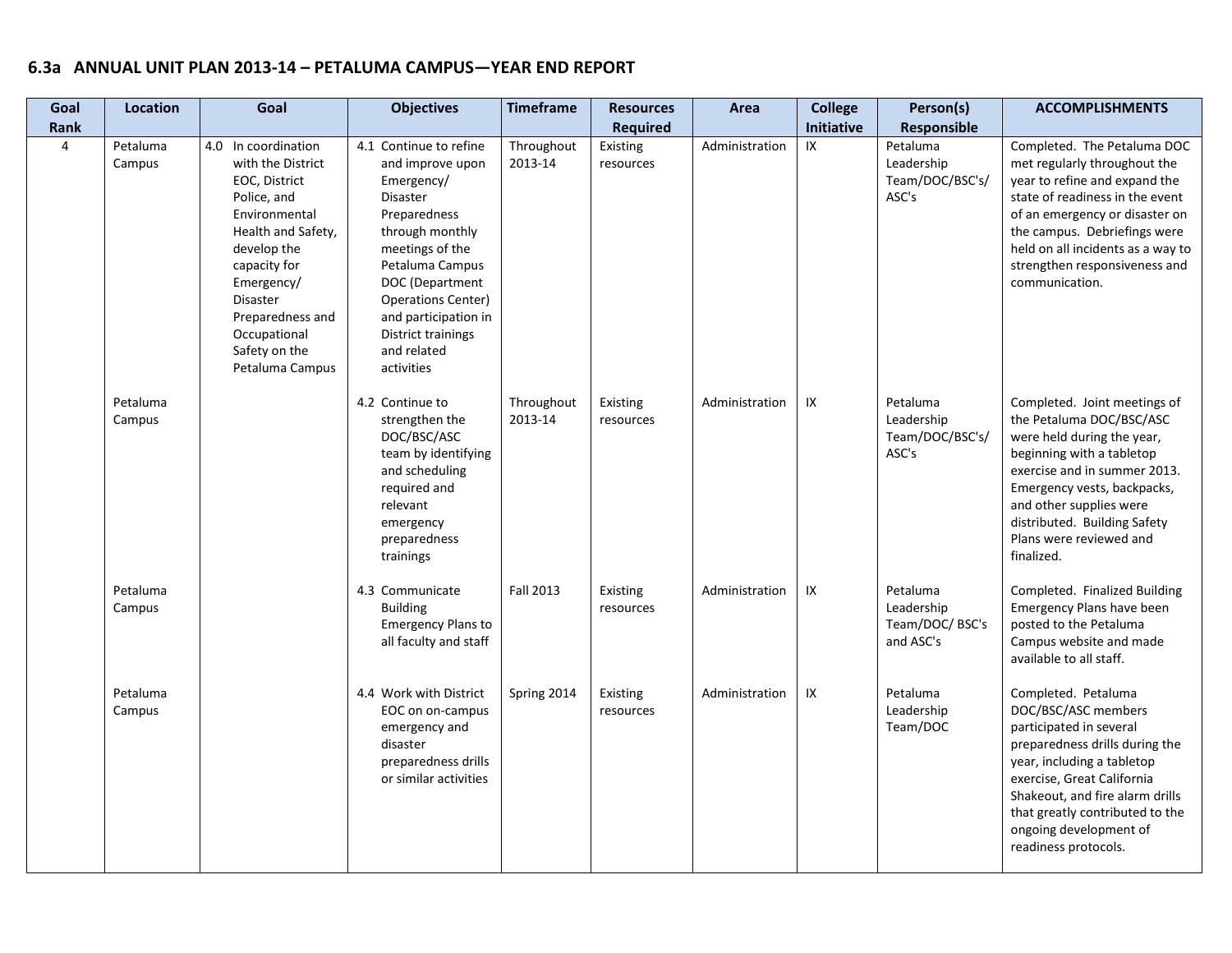| Goal<br>Rank    | <b>Location</b>    | Goal                                                                                   | <b>Objectives</b>                                                                                                                                                                                                                              | <b>Timeframe</b>      | <b>Resources</b><br><b>Required</b>            | Area           | <b>College</b><br>Initiative | Person(s)<br><b>Responsible</b>    | <b>ACCOMPLISHMENTS</b>                                                                                          |
|-----------------|--------------------|----------------------------------------------------------------------------------------|------------------------------------------------------------------------------------------------------------------------------------------------------------------------------------------------------------------------------------------------|-----------------------|------------------------------------------------|----------------|------------------------------|------------------------------------|-----------------------------------------------------------------------------------------------------------------|
| $5\overline{5}$ | Petaluma<br>Campus | 5.0 Expand the<br>capabilities and<br>capacity of the<br>Petaluma Campus<br><b>DOC</b> | 5.1 Complete DOC<br>section binders and<br>plans                                                                                                                                                                                               | Throughout<br>2013-14 | Existing<br>resources                          | Administration | IX                           | Petaluma<br>Leadership<br>Team/DOC | In Progress. Student Services<br>DOC section plans completed.<br>Continue to improve DOC<br>binder information. |
|                 | Petaluma<br>Campus |                                                                                        | 5.2 Identify and<br>acquire<br>documents,<br>agreements and<br>capital resources<br>needed to manage<br>the Petaluma<br>Campus DOC<br>sections                                                                                                 | Throughout<br>2013-14 | Campus and<br><b>District</b><br>resources TBD | Administration | IX                           | Petaluma<br>Leadership<br>Team/DOC | In Progress. Added forms to<br>the Finance Section and<br>updated all sections for<br>completeness.             |
|                 | Petaluma<br>Campus |                                                                                        | 5.3 Review emergency<br>equipment<br>including backup<br>power sources, to<br>essential<br>infrastructure to<br>determine the<br>actual needs of the<br>campus in<br>preparation of<br>sustaining short<br>and long term<br>power disruptions. | Throughout<br>2013-14 | Campus and<br>District<br>resources TBD        | Administration | $\sf IX$                     | Petaluma<br>Leadership<br>Team/DOC | In Progress. No significant<br>advancement in this area,<br>primarily due to staffing<br>limitations.           |
|                 | Petaluma<br>Campus |                                                                                        | 5.4 Identify critical<br>need components<br>and funding<br>sources to repair<br>all deficient<br>systems.                                                                                                                                      | Throughout<br>2013-14 | Campus and<br>District<br>resources TBD        | Administration | ${\sf IX}$                   | Petaluma<br>Leadership<br>Team/DOC | In Progress. No significant<br>advancement in this area,<br>primarily due to staffing<br>limitations.           |
|                 | Petaluma<br>Campus |                                                                                        | 5.5 Complete Campus<br>E-Power test                                                                                                                                                                                                            | Throughout<br>2013-14 | Campus and<br>District<br>resources TBD        | Administration | IX                           | Petaluma<br>Leadership<br>Team/DOC | In Progress. No significant<br>advancement in this area,<br>primarily due to staffing<br>limitations.           |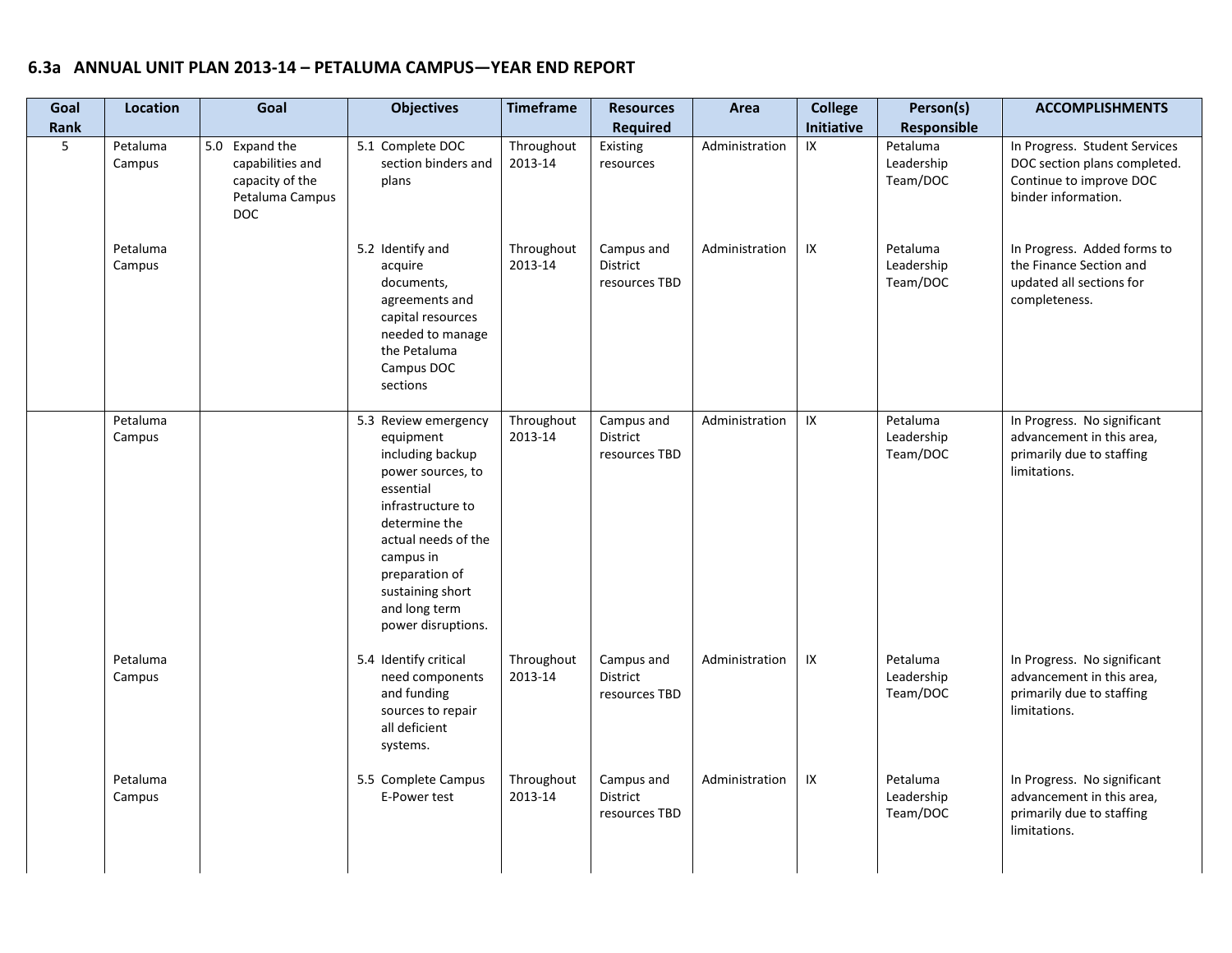| Goal<br><b>Rank</b> | <b>Location</b>    | Goal                                                                                                                                                                                                                                   | <b>Objectives</b>                                                                                                                                                   | <b>Timeframe</b>      | <b>Resources</b><br><b>Required</b>                                     | Area           | <b>College</b><br><b>Initiative</b> | Person(s)<br>Responsible                      | <b>ACCOMPLISHMENTS</b>                                                                                                                                                                                                                                                                                                                                                                                                                                                                                    |
|---------------------|--------------------|----------------------------------------------------------------------------------------------------------------------------------------------------------------------------------------------------------------------------------------|---------------------------------------------------------------------------------------------------------------------------------------------------------------------|-----------------------|-------------------------------------------------------------------------|----------------|-------------------------------------|-----------------------------------------------|-----------------------------------------------------------------------------------------------------------------------------------------------------------------------------------------------------------------------------------------------------------------------------------------------------------------------------------------------------------------------------------------------------------------------------------------------------------------------------------------------------------|
|                     | Petaluma<br>Campus |                                                                                                                                                                                                                                        | 5.6 Purchase of<br>supplies to<br>enhance<br>emergency<br>preparedness of<br>the Petaluma<br>Campus                                                                 | Throughout<br>2013-14 | Campus and<br>District<br>resources<br>Approximately<br>\$2,000         | Administration | IX                                  | Petaluma<br>Leadership<br>Team/DOC            | Completed. Additional supplies<br>were purchased and deployed,<br>such as backpacks, vests,<br>lightsticks, earplugs, dustmasks,<br>and flashlights to all BSC's and<br>ASC's and DOC members. DOC<br>supplied and equipment were<br>also acquired as resources<br>allowed.                                                                                                                                                                                                                               |
|                     | Petaluma<br>Campus |                                                                                                                                                                                                                                        | 5.7 Provide backup<br>power to critical<br>infrastructure<br>locations, including<br>phone lines,<br>facilities opera-<br>tions, and electrical<br>rooms, as needed | Throughout<br>2013-14 | Campus and<br><b>District</b><br>resources<br>Approximately<br>\$15,000 | Administration | IX                                  | Petaluma<br>Leadership<br>Team/DOC            | In Progress. No significant<br>advancement in this area,<br>primarily due to staffing<br>limitations.                                                                                                                                                                                                                                                                                                                                                                                                     |
| 6                   | Petaluma<br>Campus | 6.0 In cooperation<br>with on and off-<br>campus<br>constituent<br>groups, the<br>Petaluma Campus<br>Administration<br>will pursue grants<br>and other<br>resources<br>targeting at risk<br>and underserved<br>student<br>populations. | 6.1 Complete<br>implementation of<br>the Gateway to<br>College Program                                                                                              | Throughout<br>2013-14 | Staffing,<br>professional<br>development                                | Administration | VI, VII                             | Larsen, Lewis,<br>Shannon, Saldana-<br>Talley | Completed. Hired staff,<br>recruited 80 students, enrolled<br>and sustained the GtC program<br>for the first year with<br>outstanding student<br>persistence, retention and<br>achievement outcomes, and<br>gaining national recognition.<br>Gateway to College<br>implemented their first year of<br>courses with three cohorts of<br>nearly 80 students. 78 of those<br>students continued into the<br>2014-15 academic year to<br>complete their high school<br>diploma and receive college<br>credit. |
|                     | Petaluma<br>Campus |                                                                                                                                                                                                                                        | 6.2 Explore the Charter<br>School<br>Implementation<br>Grant through CDE<br>in Partnership with<br>Petaluma City<br>Schools District.                               | Throughout<br>2013-14 | Staffing, space<br>and<br>professional<br>development                   | Administration | I, VI, VII                          | Larsen, Lewis,<br>Shannon, Saldana-<br>Talley | The Gateway to College<br>Academy Charter School was<br>approved within six weeks of<br>being submitted to CDE.                                                                                                                                                                                                                                                                                                                                                                                           |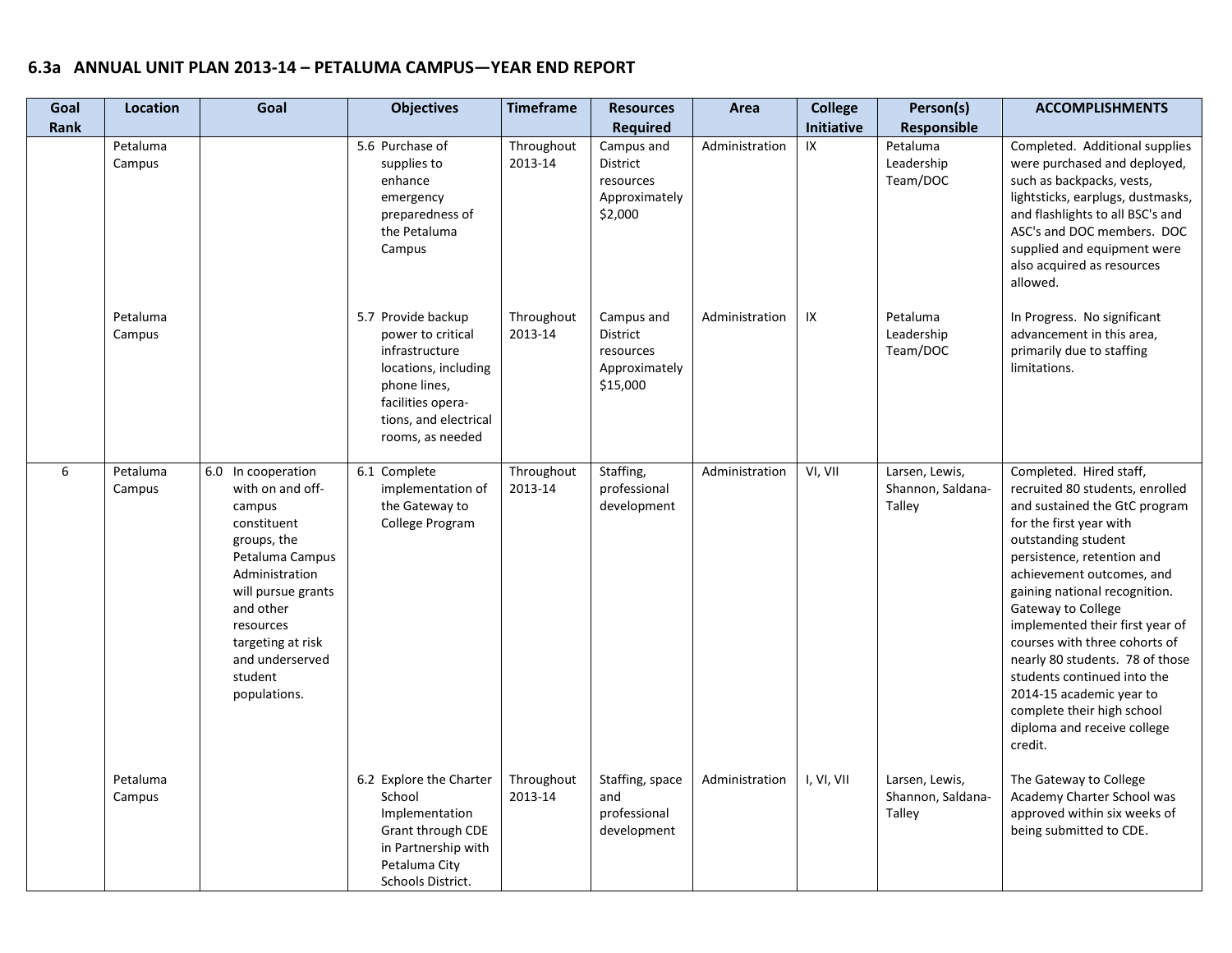| Goal           | Location           | Goal                                                                                                                                                                                                 | <b>Objectives</b>                                                                                                                                                                           | <b>Timeframe</b>      | <b>Resources</b>      | Area           | <b>College</b>    | Person(s)                                                              | <b>ACCOMPLISHMENTS</b>                                                                                                                                                                                                                                                                                                                                                                                                                  |
|----------------|--------------------|------------------------------------------------------------------------------------------------------------------------------------------------------------------------------------------------------|---------------------------------------------------------------------------------------------------------------------------------------------------------------------------------------------|-----------------------|-----------------------|----------------|-------------------|------------------------------------------------------------------------|-----------------------------------------------------------------------------------------------------------------------------------------------------------------------------------------------------------------------------------------------------------------------------------------------------------------------------------------------------------------------------------------------------------------------------------------|
| Rank           |                    |                                                                                                                                                                                                      |                                                                                                                                                                                             |                       | <b>Required</b>       |                | <b>Initiative</b> | Responsible                                                            |                                                                                                                                                                                                                                                                                                                                                                                                                                         |
| $\overline{7}$ | Petaluma<br>Campus | 7.0 Explore, develop,<br>implement and<br>participate in<br>opportunities to<br>diversify the<br>Petaluma Campus<br>funding base.                                                                    | 7.1 Research and<br>explore<br>entrepreneurial<br>and grant-funded<br>programs that<br>serve the needs of<br>the local<br>community, and<br>students and staff<br>on the Petaluma<br>Campus | Throughout<br>2013-14 | Existing<br>resources | Administration | I, VII            | Petaluma<br>Leadership Team                                            | In Progress. Gateway to<br>College is the only program to-<br>date of this type. Staffing<br>changes and workload<br>challenges have made it<br>difficult to pursue grant<br>opportunities independently.<br>Two grants were submitted for<br>sustainability projects to the Dr.<br>Scholl's Foundation and State<br>Farm and the campus was<br>awarded an SRJC Foundation<br>grant to replace some of the<br>Life Science Microscopes. |
| 8              | Petaluma<br>Campus | 8.0 In collaboration<br>with the District<br>Integrated<br>Environmental<br>Planning<br>Committee (IEPC),<br>develop an action<br>plan for<br>sustainable<br>practices on the<br>Petaluma<br>Campus. | 8.1 Support and<br>encourage the<br>ongoing work of<br>the Petaluma<br>Campus<br>Sustainable<br><b>Practices Task</b><br>Group.                                                             | Throughout<br>2013-14 | Existing<br>resources | Administration | II, VIII          | Watts/Saldana-<br>Talley/Sustainable<br><b>Practices Task</b><br>Group | Completed. The Petaluma<br><b>Campus Sustainable Practices</b><br>Task Group, on hiatus spring<br>and fall 2013, began meeting in<br>spring 2014 under the<br>leadership of David Rau and<br>David Kratzmann. Supported<br>four projects/proposals 1)<br>demonstration water<br>catchment system, 2) Student<br>Garden, 3) improving city<br>transit routes to our campus 4)<br>provided green tours for ENVS<br>12 class.              |
|                | Petaluma<br>Campus |                                                                                                                                                                                                      | 8.2 Complete the CCC<br>Sustainability<br>Template/Plan for<br>the Petaluma<br>Campus                                                                                                       | <b>Fall 2013</b>      | Existing<br>resources | Administration | VIII              | Watts/Saldana-<br>Talley/Sustainable<br><b>Practices Task</b><br>Group | In Progress. Little or no<br>advancement in this area due<br>to the temporary hiatus of the<br>task force last year, due to<br>excessive work loads of<br>administration team members.                                                                                                                                                                                                                                                  |
|                | Petaluma<br>Campus |                                                                                                                                                                                                      | 8.3 Work<br>collaboratively<br>with IEPC to<br>provide input on<br>the district<br>sustainability<br>template/plan and<br>Petaluma section<br>of the plan.                                  | Throughout<br>2013-14 | Staff<br>Resources    | Administration | II, VIII          | Watts/Saldana-<br>Talley/Sustainable<br><b>Practices Task</b><br>Group | Ongoing. Task Force members<br>that are also part of the IEPC<br>committee continued to<br>support, and provide input as<br>requested.                                                                                                                                                                                                                                                                                                  |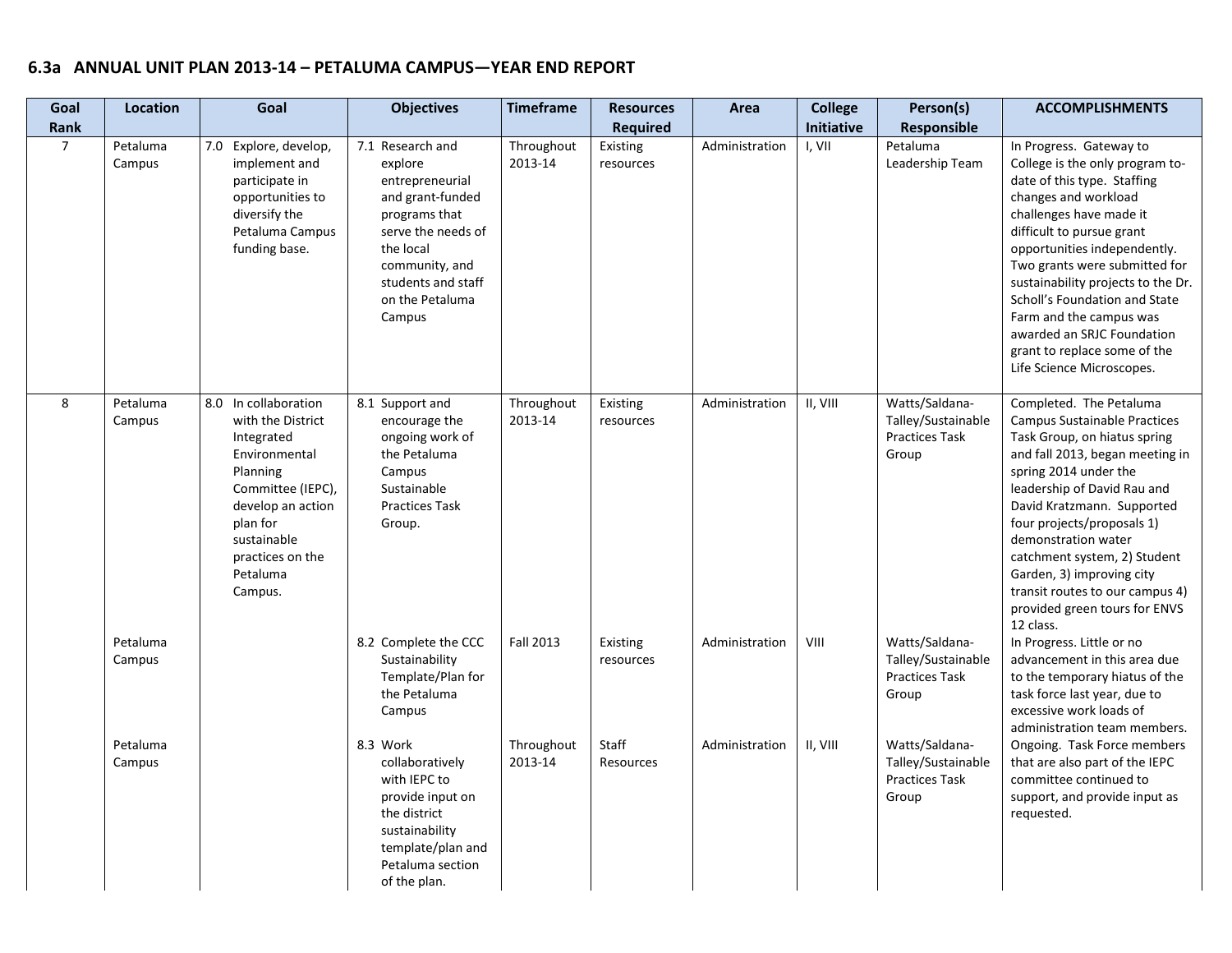| Goal<br><b>Rank</b> | <b>Location</b>    | Goal                                                                                                                                                            | <b>Objectives</b>                                                                                                                                                                                                            | <b>Timeframe</b>      | <b>Resources</b><br><b>Required</b>                                            | Area           | <b>College</b><br>Initiative | Person(s)<br>Responsible                                               | <b>ACCOMPLISHMENTS</b>                                                                                                                                                                                                                                                                                                                                    |
|---------------------|--------------------|-----------------------------------------------------------------------------------------------------------------------------------------------------------------|------------------------------------------------------------------------------------------------------------------------------------------------------------------------------------------------------------------------------|-----------------------|--------------------------------------------------------------------------------|----------------|------------------------------|------------------------------------------------------------------------|-----------------------------------------------------------------------------------------------------------------------------------------------------------------------------------------------------------------------------------------------------------------------------------------------------------------------------------------------------------|
|                     | Petaluma<br>Campus |                                                                                                                                                                 | 8.4 Implement<br>Sustainable<br>Practices/<br><b>Composting Project</b>                                                                                                                                                      | Throughout<br>2013-14 | Additional<br>Resources<br>Estimated<br>\$100 Monthly<br>Charge for<br>service | Administration | II, VIII                     | Watts/Saldana-<br>Talley/Sustainable<br><b>Practices Task</b><br>Group | In Progress. No significant<br>advancement in this area,<br>primarily due to current staffing<br>levels, and instability of the<br>café operation.                                                                                                                                                                                                        |
|                     | Petaluma<br>Campus |                                                                                                                                                                 | 8.5 Improve<br>Sustainable<br>Practices/Recycle<br>Program through<br>installation of new<br>color-coded 4<br>section<br>garbage/recycle<br>containers for the<br>Café to enhance<br>the recycle<br>program in that<br>area. | Throughout<br>2013-14 | Additional one<br>time<br>resources of<br>\$2,700                              | Administration | II, VIII                     | Watts/Saldana-<br>Talley/Sustainable<br><b>Practices Task</b><br>Group | In Progress. Have begun talks<br>with the District recycle<br>manager to receive an<br>appropriate amount of the<br>district supplied funds in order<br>to support the Petaluma<br>Campus recycle program.<br>Cafe Recycle Program has seen<br>no significant advancement,<br>primarily due to current staffing<br>levels.                                |
| 9                   | Petaluma<br>Campus | 9.0 Expand and foster<br>Petaluma Campus<br>public relations,<br>communication,<br>outreach,<br>involvement in<br>and connection<br>with the local<br>community | 9.1 Complete the<br>Petaluma Campus<br>website upgrade<br>2.0                                                                                                                                                                | Throughout<br>2013-14 | Web design/<br>development<br>expertise                                        | Administration | VII                          | Petaluma<br>Leadership Team                                            | Completed. The website<br>upgrade was launched in fall<br>2013.                                                                                                                                                                                                                                                                                           |
|                     | Petaluma<br>Campus |                                                                                                                                                                 | 9.2 Develop social<br>media as a means<br>of communicating<br>with students and<br>our local<br>community                                                                                                                    | Throughout<br>2013-14 | Web design/<br>development<br>expertise                                        | Administration | VII                          | Petaluma<br>Leadership Team                                            | In Progress. Funds were<br>allocated to expand social<br>media marketing for the<br>Petaluma Campus. The<br>Gateway to College Program<br>established Facebook and<br>Twitter accounts and used<br>social media as a way to recruit<br>students. More work needs to<br>be done with PR to build a<br>Petaluma Campus presence on<br>SRJC's Facebook page. |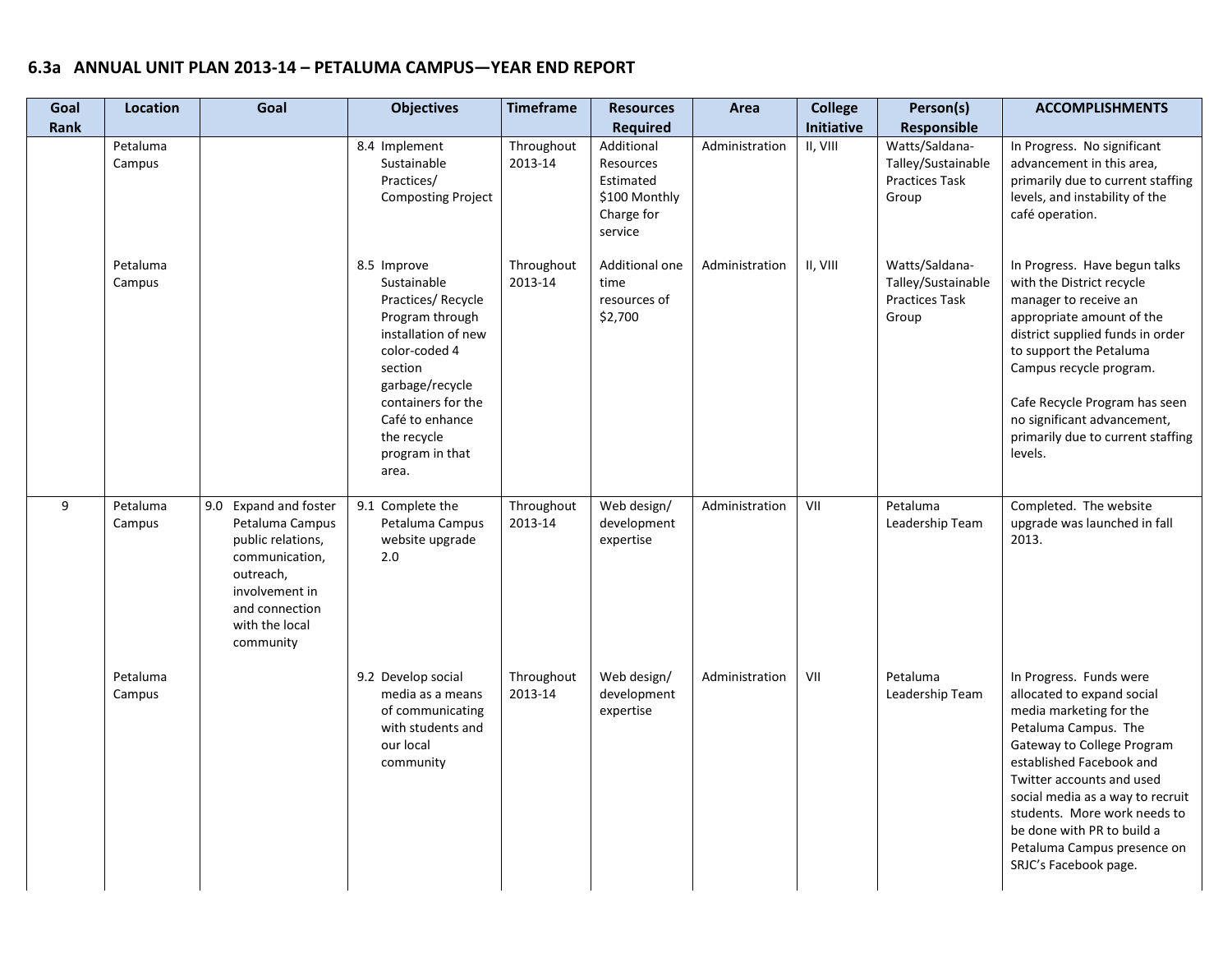| Goal<br>Rank | Location           | Goal | <b>Objectives</b>                                                                                                                                           | <b>Timeframe</b>      | <b>Resources</b><br><b>Required</b> | Area           | <b>College</b><br>Initiative | Person(s)<br>Responsible                       | <b>ACCOMPLISHMENTS</b>                                                                                                                                                                                                                                                                                                                                                                                                                                                                                                                                                                                                         |
|--------------|--------------------|------|-------------------------------------------------------------------------------------------------------------------------------------------------------------|-----------------------|-------------------------------------|----------------|------------------------------|------------------------------------------------|--------------------------------------------------------------------------------------------------------------------------------------------------------------------------------------------------------------------------------------------------------------------------------------------------------------------------------------------------------------------------------------------------------------------------------------------------------------------------------------------------------------------------------------------------------------------------------------------------------------------------------|
|              | Petaluma<br>Campus |      | 9.3 Facilitate<br>accomplishment of<br>the Friends of<br>Petaluma Campus<br>2013/14 Annual<br>Goals, including<br>donor<br>development and<br>fundraising   | Throughout<br>2013-14 | Existing<br>resources               | Administration |                              | Saldana-Talley                                 | Completed. Held monthly<br>meetings and annual retreat;<br>successfully accomplished<br>2013/14 goals including<br>membership expansion, donor<br>development, and<br>faculty/college connection;<br><b>Foundation Board relations;</b><br>nearly \$1 million in Trust<br>holdings, up 40.9% since 2009;<br>3rd Annual Building Community<br>Breakfast was sold out, raised<br>over \$12,000 and garnered<br>support from 20 table<br>sponsors; Piano Project/88 Keys<br>Campaign closed out and<br>endowment created; Petaluma<br>Campus and Mahoney<br>Endowments have contributed<br>over \$91,000 to campus since<br>2009. |
|              | Petaluma<br>Campus |      | 9.4 Create<br>opportunities for<br>student and<br>community<br>engagement with<br>the Petaluma<br>Campus                                                    | Throughout<br>2013-14 | Existing<br>resources               | Administration | VII                          | Petaluma<br>Leadership Team                    | Completed. Increased campus<br>activities to 44 separate events.<br>Fall and Spring Cinema Series,<br>Chamber Concert Series, multi-<br>cultural events and<br>performances including Evan<br>Low and Great Wall Youth<br>Orchestra, were marketed to<br>the community via email blasts<br>and other local media outlets.                                                                                                                                                                                                                                                                                                      |
|              | Petaluma<br>Campus |      | 9.5 Design, develop<br>and communicate<br>an annual report of<br>Petaluma Campus<br>outcomes,<br>accomplishments/<br>successes/benefits<br>to the community | Throughout<br>2013-14 | Existing<br>resources               | Administration | II, VII                      | Saldana-Talley,<br>Petaluma<br>Leadership Team | Completed. Presented "State<br>of the Campus" at annual<br><b>Building Community Breakfast</b><br>using data from annual<br>environmental scan. Broadcast<br>presentation on local<br>Community Access Television.                                                                                                                                                                                                                                                                                                                                                                                                             |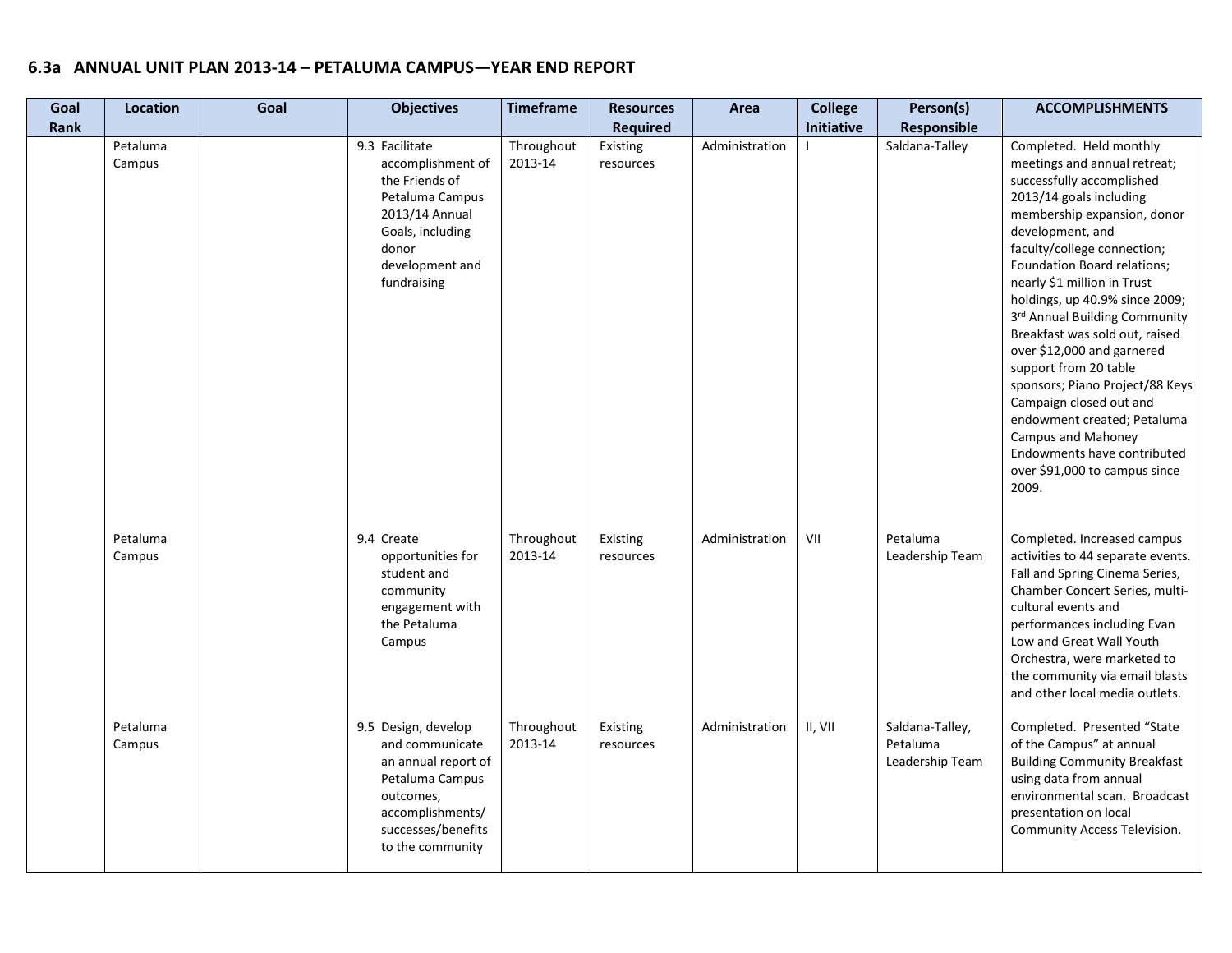| Goal         | Location           | Goal                                                                                                                                                                                         | <b>Objectives</b>                                                                                                                 | <b>Timeframe</b>      | <b>Resources</b>      | Area                | <b>College</b> | Person(s)          | <b>ACCOMPLISHMENTS</b>                                                                                                                                                                                                                                                                                                                                                                                                                                                                                               |
|--------------|--------------------|----------------------------------------------------------------------------------------------------------------------------------------------------------------------------------------------|-----------------------------------------------------------------------------------------------------------------------------------|-----------------------|-----------------------|---------------------|----------------|--------------------|----------------------------------------------------------------------------------------------------------------------------------------------------------------------------------------------------------------------------------------------------------------------------------------------------------------------------------------------------------------------------------------------------------------------------------------------------------------------------------------------------------------------|
| Rank         |                    |                                                                                                                                                                                              |                                                                                                                                   |                       | <b>Required</b>       |                     | Initiative     | <b>Responsible</b> |                                                                                                                                                                                                                                                                                                                                                                                                                                                                                                                      |
| $\mathbf{1}$ | Petaluma<br>Campus | 1.0 Develop and<br>implement an<br>enrollment<br>management and<br>growth plan for<br>the Petaluma<br>Campus, including<br>short- and long-<br>term strategies,<br>outreach and<br>marketing | 1.1 Explore and<br>develop weekend<br>college and fast<br>track to transfer<br>program                                            | Throughout<br>2013-14 | Existing<br>resources | Academic<br>Affairs | II, VII        | Jacobson           | Completed. A weekend college<br>program was implemented<br>starting spring 2014 and<br>courses enrolled well.<br>In Progress. Several meetings<br>were conducted to investigate<br>the feasibility of a fast track<br>transfer program for Petaluma.                                                                                                                                                                                                                                                                 |
|              | Petaluma<br>Campus |                                                                                                                                                                                              | 1.2 Outreach to local<br>high schools and<br>high school<br>counselors to<br>increase<br>concurrent high<br>school enrollment     | Throughout<br>2013-14 | Existing<br>resources | Academic<br>Affairs | II, VII        | Jacobson/Larsen    | Completed. Concurrent HS<br>enrollment grew over last year<br>by 68% in the fall, 182% in the<br>spring, and 13% in the summer.<br>A strong partnership with Casa<br>Grande HS was developed and<br>St. Vincent's HS has started<br>offering Computer Science<br>courses on their campus during<br>the day for concurrent HS<br>enrollment.<br>Conducted special mailings and<br>in-person outreach to all high<br>school counselors and<br>administrators highlighting the<br>benefits of concurrent<br>enrollment. |
|              | Petaluma<br>Campus |                                                                                                                                                                                              | 1.3 Identify best<br>practices retention<br>strategies and<br>implement a plan<br>to improve student<br>retention                 | Throughout<br>2013-14 | Existing<br>resources | Academic<br>Affairs | II, VII        | Jacobson/Larsen    | Completed. A list of best<br>practices for student retention<br>were identified and sent to<br>faculty in the welcome letter at<br>the start of the semester.                                                                                                                                                                                                                                                                                                                                                        |
|              | Petaluma<br>Campus |                                                                                                                                                                                              | 1.4 Continue to<br>improve student<br>access to complete<br>major and<br>certificate<br>requirements on<br>the Petaluma<br>Campus | Throughout<br>2013-14 | Existing<br>resources | Academic<br>Affairs | II, VII        | Jacobson           | Completed. Increased number<br>of degrees and certificates<br>available on Petaluma Campus<br>a. Certificates: from 4 to 7<br>b. Majors: from to 14 to 18<br>Increased the development of<br>student educational plans<br>through Counseling services.                                                                                                                                                                                                                                                               |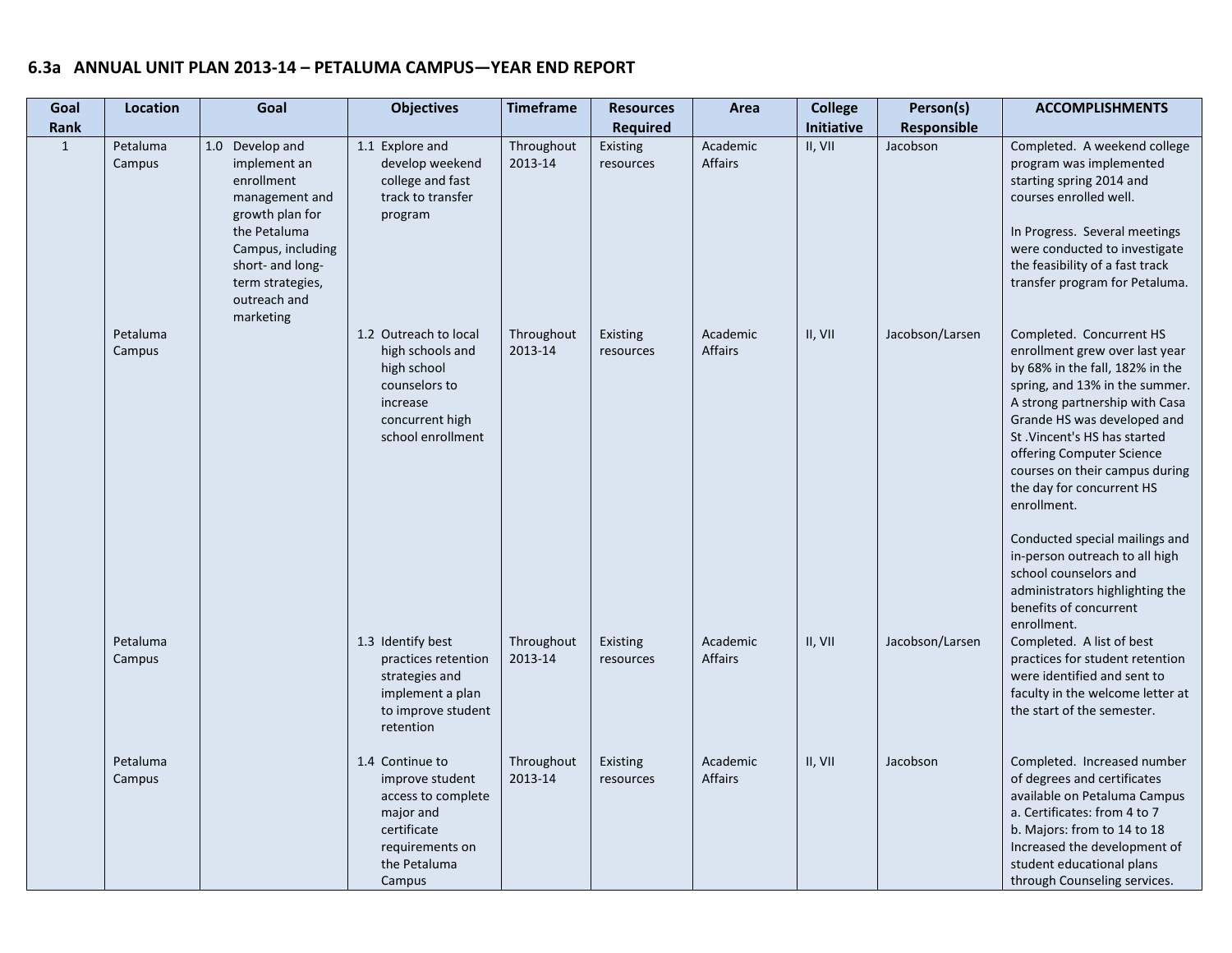| Goal<br>Rank   | <b>Location</b>    | Goal                                                                                                                | <b>Objectives</b>                                                                                                                       | <b>Timeframe</b>      | <b>Resources</b><br><b>Required</b> | Area                       | <b>College</b><br><b>Initiative</b> | Person(s)<br>Responsible | <b>ACCOMPLISHMENTS</b>                                                                                                                                                                                                                                                                                                                                                                |
|----------------|--------------------|---------------------------------------------------------------------------------------------------------------------|-----------------------------------------------------------------------------------------------------------------------------------------|-----------------------|-------------------------------------|----------------------------|-------------------------------------|--------------------------|---------------------------------------------------------------------------------------------------------------------------------------------------------------------------------------------------------------------------------------------------------------------------------------------------------------------------------------------------------------------------------------|
| $\overline{2}$ | Petaluma<br>Campus | 2.0 Enhance student<br>life opportunities<br>and social media<br>presence for the<br>Petaluma Campus                | 2.1 Support an<br>increase in and<br>variety of student<br>activities on the<br>Petaluma Campus,<br>including multi-<br>cultural events | Throughout<br>2013-14 | Existing<br>resources               | Academic<br><b>Affairs</b> | II, VII                             | Jacobson/Larsen          | In Progress. Offered two major<br>multi-cultural events open to<br>the public.                                                                                                                                                                                                                                                                                                        |
|                | Petaluma<br>Campus |                                                                                                                     | 2.2 Develop a plan<br>with Public<br>Relations to<br>increase social<br>media connection<br>with students                               | Throughout<br>2013-14 | Existing<br>resources               | Academic<br>Affairs        | II, VII                             | Jacobson                 | In Progress. Financial resources<br>were allocated to support social<br>media outreach, but progress<br>was slowed by the press of<br>other commitments on the part<br>of PR and campus<br>administration.                                                                                                                                                                            |
| $\overline{3}$ | Petaluma<br>Campus | 3.0 Explore and<br>strengthen CTE<br>presence on the<br>Petaluma Campus                                             | 3.1 Explore health<br>occupations                                                                                                       | Throughout<br>2013-14 | Existing<br>resources               | Academic<br><b>Affairs</b> | II, VII                             | Jacobson                 | Completed. A meeting was held<br>with the Dean of Health<br>Sciences to explore Health<br>Occupations at the Petaluma<br>Campus. A Physical Therapy<br>Assistant program was<br>discussed. Petaluma is limited<br>in health occupations by lack of<br><b>STEM facilities.</b>                                                                                                         |
|                | Petaluma<br>Campus |                                                                                                                     | 3.2 Explore<br>development of<br>other CTE<br>programs that<br>support local<br>industry demand                                         | Throughout<br>2013-14 | Existing<br>resources               | Academic<br>Affairs        | II, VII                             | Jacobson                 | Completed. A popular<br>certificate in Child<br>Development, Associate<br>Teacher Certificate, was lacking<br>one curriculum class in<br>Petaluma in order for students<br>to complete the program fully<br>in Petaluma. Previous barriers<br>in finding an appropriate<br>classroom and materials were<br>overcome and the class was<br>offered spring 2014 with full<br>enrollment. |
| $\overline{4}$ | Petaluma<br>Campus | 4.0 Explore a campus<br>fee-based fitness<br>center to support<br>community<br>involvement and<br>educational needs | 4.1 Investigate fitness<br>center models at<br>other community<br>colleges in CA and<br>elsewhere                                       | Throughout<br>2013-14 | Existing<br>resources               | Academic<br>Affairs        | II, VII                             | Jacobson                 | In Progress. Meetings were<br>conducted with the Petaluma<br>Health Care District to explore a<br>collaboration in developing a<br>medically integrated health and<br>wellness center. In progress.                                                                                                                                                                                   |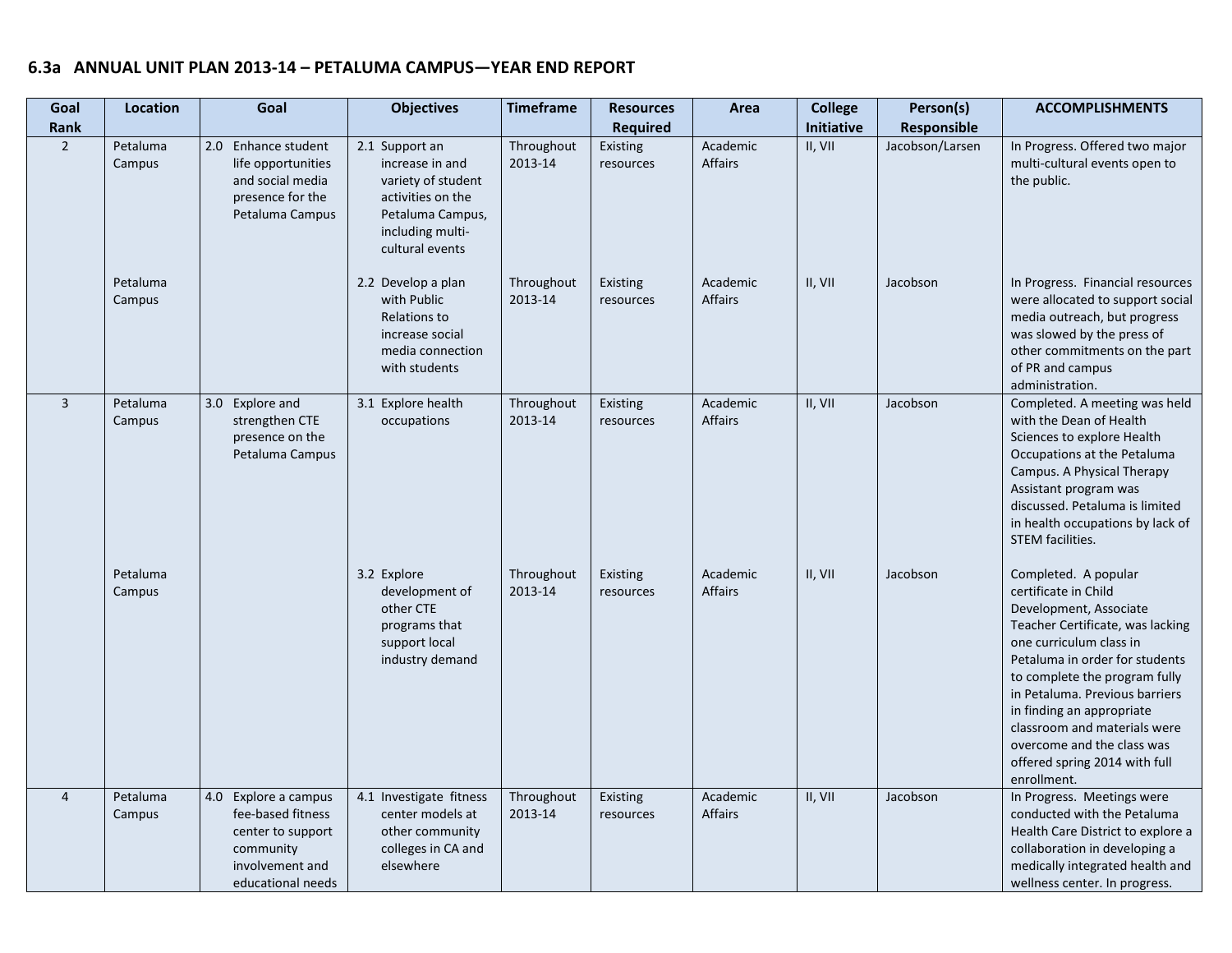| Goal<br>Rank   | <b>Location</b>    | Goal                                                                                                                                                                                                  | <b>Objectives</b>                                                                                                                                                                 | <b>Timeframe</b>      | <b>Resources</b><br><b>Required</b> | Area                                   | <b>College</b><br>Initiative | Person(s)<br>Responsible | <b>ACCOMPLISHMENTS</b>                                                                                                                                                                                                                                                                                                                                           |
|----------------|--------------------|-------------------------------------------------------------------------------------------------------------------------------------------------------------------------------------------------------|-----------------------------------------------------------------------------------------------------------------------------------------------------------------------------------|-----------------------|-------------------------------------|----------------------------------------|------------------------------|--------------------------|------------------------------------------------------------------------------------------------------------------------------------------------------------------------------------------------------------------------------------------------------------------------------------------------------------------------------------------------------------------|
| 5              | Petaluma<br>Campus | 5.0 In cooperation<br>with on and off-<br>campus<br>constituent<br>groups, develop<br>and implement a<br>plan that will<br>increase student<br>enrollment in ESL<br>courses on the<br>Petaluma Campus | 5.1 Strategically<br>redevelop an<br>enrollment growth<br>and management<br>plan for ESL,<br>including short-<br>and long-range<br>goals, outreach<br>and marketing<br>strategies | Throughout<br>2013-14 | Existing<br>resources               | Academic<br><b>Affairs</b>             | II, VII                      | Jacobson/Larsen          | Completed. Several meetings<br>were conducted with<br>counselors, instructors,<br>coordinators, and chairs in the<br><b>ESL credit and non-credit</b><br>programs. Based on the insight<br>and collaboration of these<br>meetings and ESL student<br>surveys, a plan to resurrect a<br>credit ESL program was agreed<br>on and will be implemented fall<br>2014. |
| $\mathbf{1}$   | Petaluma<br>Campus | 1.0 Implement<br>required<br>mandates and<br>recommendations<br>of the Chancellor's<br>Office and the<br><b>College Success</b><br>Programs and<br>Services Act<br>(SSPS)                             | 1.1 Implement new<br>registration<br>priorities,<br>assessment<br>requirements, and<br>other changes as<br>they become<br>mandates, district-<br>wide.                            | Throughout<br>2013-14 | Undetermined                        | Student<br>Services                    | II, VII                      | Larsen                   | Completed. Registration<br>priorities and SSSP mandates in<br>place and tracked for fall 2014<br>semester.                                                                                                                                                                                                                                                       |
| $\overline{2}$ | Petaluma<br>Campus | 2.0 Promote a culture<br>of Career<br>Development for<br>students starting<br>with recruitment<br>and through goal<br>achievement.                                                                    | 2.1 Work with faculty<br>and staff to<br>encourage<br>students to focus<br>on their goals and<br>major choices<br>based on interests.                                             | Throughout<br>2013-14 | Existing<br>resources               | Student<br>Services and<br>Instruction | II, VII                      | Larsen/Jacobson          | In Progress. Limited progress<br>due to workload conflicts.<br>More progress needed in<br>2014/15.                                                                                                                                                                                                                                                               |
|                | Petaluma<br>Campus |                                                                                                                                                                                                       | 2.2 Promote work<br>experiences,<br>internships and<br>service<br>learning/volunteer<br>opportunities.                                                                            | Throughout<br>2013-14 | Existing<br>resources               | Student<br>Services and<br>Instruction | II, VII                      | Larsen/Jacobson          | Completed. New Work<br>Experience instructor promoted<br>all opportunities for students<br>with the assistance of Resource<br>Center Staff.                                                                                                                                                                                                                      |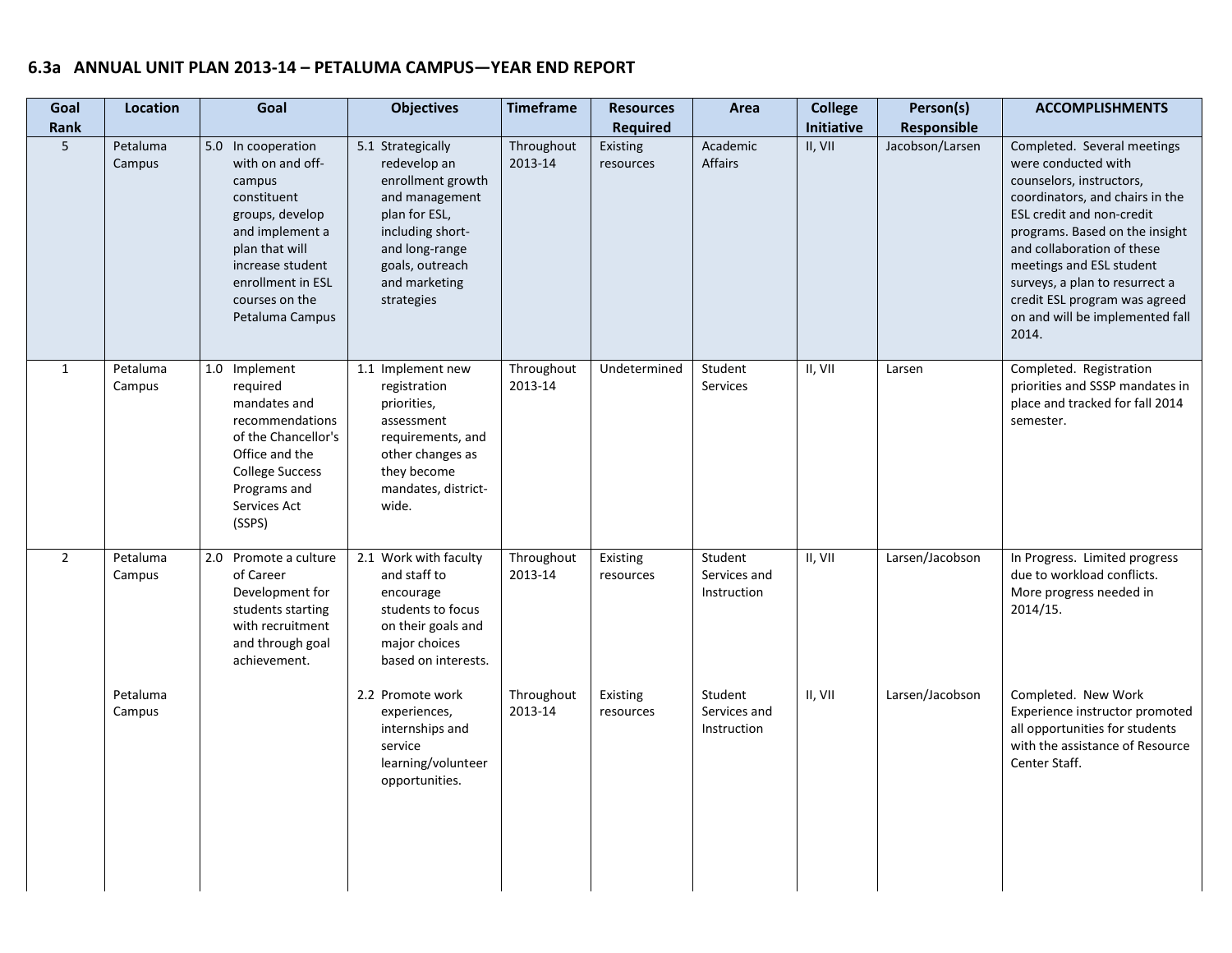| Goal           | Location           | Goal                                                                                                                                | <b>Objectives</b>                                                                                                                                                  | <b>Timeframe</b>      | <b>Resources</b>                                                  | Area                | <b>College</b>               | Person(s)             | <b>ACCOMPLISHMENTS</b>                                                                                                                                                                                                                                                        |
|----------------|--------------------|-------------------------------------------------------------------------------------------------------------------------------------|--------------------------------------------------------------------------------------------------------------------------------------------------------------------|-----------------------|-------------------------------------------------------------------|---------------------|------------------------------|-----------------------|-------------------------------------------------------------------------------------------------------------------------------------------------------------------------------------------------------------------------------------------------------------------------------|
| Rank           | Petaluma<br>Campus |                                                                                                                                     | 2.3 Examine District<br>options for<br>additional<br>expansion of IT<br>support for degree<br>audit, educational<br>plans and online<br>resources for<br>students. | Throughout<br>2013-14 | <b>Required</b><br>Undetermined                                   | Student<br>Services | <b>Initiative</b><br>II, VII | Responsible<br>Larsen | Completed. SRJC is now a<br>member of the Educational<br>Planning Pilot through the State<br>Chancellor's Office, with Dean<br>of Student Services as one of<br>four SRJC representatives<br>leading the pilot.                                                               |
| $\overline{3}$ | Petaluma<br>Campus | 3.0 Full<br>Implementation<br>of the Gateway to<br>College Program                                                                  | 3.1 Implement all<br>policies and<br>procedures for<br>Gateway to College<br>first year<br>implementation.                                                         | Throughout<br>2013-14 | Existing<br>resources                                             | Student<br>Services | II, VII                      | Larsen                | Completed. Hired staff,<br>recruited nearly 80 students,<br>enrolled and sustained the GtC<br>program for the first year with<br>outstanding outcomes.                                                                                                                        |
|                | Petaluma<br>Campus |                                                                                                                                     | 3.2 Explore additional<br>funding sources to<br>expand services for<br>the Gateway to<br>College population.                                                       | Throughout<br>2013-14 | Existing<br>resources                                             | Student<br>Services | II, VII                      | Larsen                | Completed. Promoted private<br>GtC funding through the<br>Friends of Petaluma Campus<br>Trust, private and corporate<br>donors, and during the Building<br>Community Breakfast. A GtC<br>fund has been created with the<br>SRJC Foundation and donations<br>continue to grow. |
|                | Petaluma<br>Campus |                                                                                                                                     | 3.3 Continue with<br>outreach and<br>branding efforts to<br>promote Gateway<br>to College under-<br>standing<br>throughout the<br>County.                          | Throughout<br>2013-14 | Grant<br>opportunities<br>combined<br>with existing<br>resources. | Student<br>Services | II, VII                      | Larsen                | Completed. A strong<br>reputation and branding has<br>developed among all<br>countywide high schools,<br>alternative programs and<br>related non-profit agencies.                                                                                                             |
| $\overline{4}$ | Petaluma<br>Campus | 4.0 Evaluate and<br>refine allocation<br>and utilization of<br>space, staffing<br>and resources of<br>Petaluma Student<br>Services. | 4.1 Examine outreach<br>efforts toward<br>students, including<br>ESL, ELL, and adjust<br>services to better<br>meet the needs of<br>this population.               | Throughout<br>2013-14 | Staffing                                                          | Student<br>Services | II, VII                      | Larsen                | Completed. Outreach and in-<br>reach was conducted by<br>Counselors to key ESL classes to<br>encourage retention,<br>enrollment and support.                                                                                                                                  |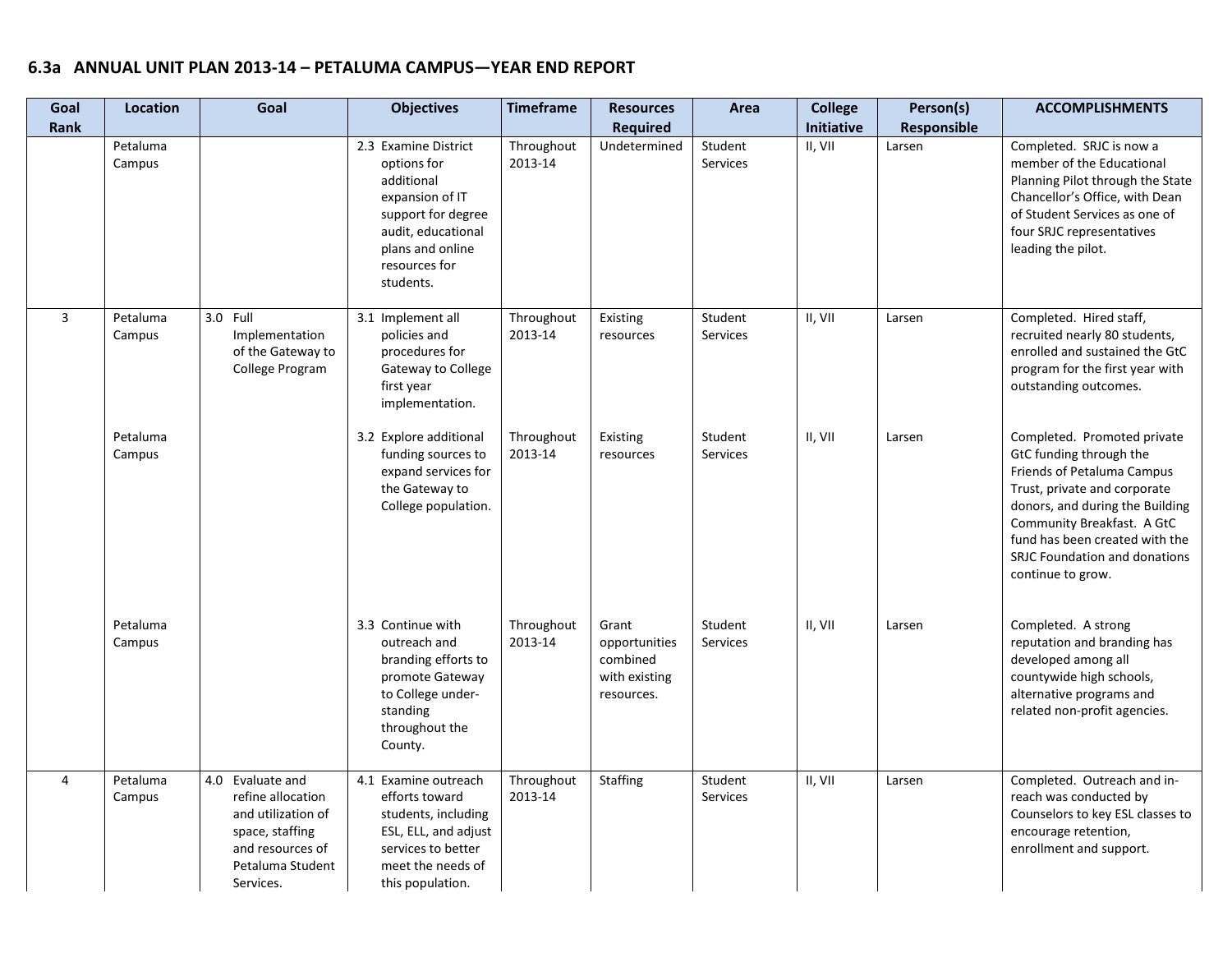| Goal<br>Rank   | Location           | Goal                                                                                                                                                                                                                       | <b>Objectives</b>                                                                                                                | <b>Timeframe</b>      | <b>Resources</b><br><b>Required</b> | Area                               | <b>College</b><br>Initiative | Person(s)<br>Responsible | <b>ACCOMPLISHMENTS</b>                                                                                                                                                                                                                                                                   |
|----------------|--------------------|----------------------------------------------------------------------------------------------------------------------------------------------------------------------------------------------------------------------------|----------------------------------------------------------------------------------------------------------------------------------|-----------------------|-------------------------------------|------------------------------------|------------------------------|--------------------------|------------------------------------------------------------------------------------------------------------------------------------------------------------------------------------------------------------------------------------------------------------------------------------------|
|                | Petaluma<br>Campus |                                                                                                                                                                                                                            | 4.2 Secure additional<br>resources and staff<br>for the Petaluma<br>Campus, and<br>realign existing<br>positions as<br>feasible. | Throughout<br>2013-14 | Existing<br>resources               | Student<br>Services                | I, II, VII                   | Larsen                   | In Progress. Workload and<br>other limitations slowed<br>progress in this area.                                                                                                                                                                                                          |
| $\mathbf{1}$   | Petaluma<br>Campus | 1.0 In collaboration<br>with District<br><b>Business Services,</b><br>the Petaluma<br><b>Campus Business</b><br>Services unit will<br>facilitate the<br>delivery of<br>campus support<br>and related<br>business services. | 1.1 Develop and refine<br><b>Business Services</b><br>on Petaluma<br>Campus.                                                     | Throughout<br>2013-14 | Existing<br>resources               | <b>Business</b><br><b>Services</b> | $\mathsf{X}$                 | Lewis                    | Completed. Improved parking<br>revenue reconciliation and<br>tracking, fee-based expenditure<br>spending and tracking was<br>improved through increased<br>communication with<br>departments.                                                                                            |
|                | Petaluma<br>Campus |                                                                                                                                                                                                                            | 1.2 Work on improving<br>the efficiency of<br>the budget and<br>tracking process<br>for Petaluma<br>Campus.                      | Throughout<br>2013-14 | Existing<br>resources               | <b>Business</b><br><b>Services</b> | X                            | Lewis                    | Completed. Created monthly<br>Escape reports to review<br>budgets and identify issues.<br>Met with Managers during<br><b>Budget Development. Frequent</b><br>review of the Contingency<br>budget with the VP, Petaluma.                                                                  |
|                | Petaluma<br>Campus |                                                                                                                                                                                                                            | 1.3 Provide Business<br>Services support<br>for campus-based<br>projects and<br>events.                                          | Throughout<br>2013-14 | Existing<br>resources               | <b>Business</b><br><b>Services</b> | X                            | Lewis                    | Completed. Attended event<br>planning meetings for Butter<br>and Egg Days Parade, Day<br>Under the Oaks, and Petaluma<br><b>Building Community Breakfast</b><br>to provide better support. Also<br>provided support for and<br>attended the Cinema Series and<br>Petaluma Film Festival. |
| $\overline{2}$ | Petaluma<br>Campus | 2.0 In collaboration<br>with District<br><b>Business Services,</b><br>support<br>Department<br><b>Operations Center</b>                                                                                                    | 2.1 Refine rough draft<br>of the Finance<br>Section of the<br>Department<br><b>Operations Center</b><br>(DOC) Binder for         | Throughout<br>2013-14 | Existing<br>resources               | <b>Business</b><br><b>Services</b> | $\mathsf{X}$                 | Lewis                    | Completed. Added forms to<br>the Finance Section and<br>updated sections for<br>completeness.                                                                                                                                                                                            |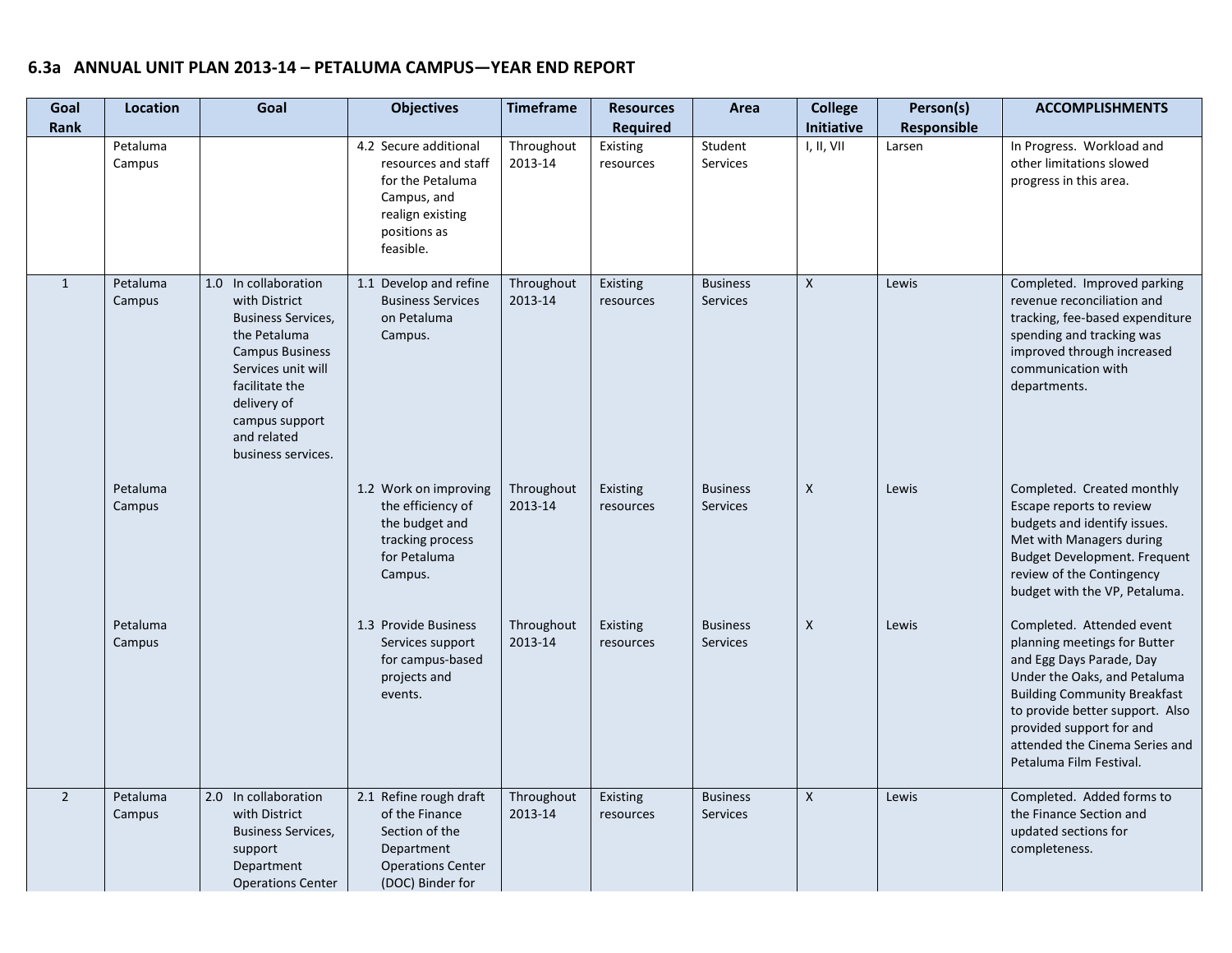| Goal<br>Rank   | <b>Location</b>    | Goal                                                                                                                                                          | <b>Objectives</b>                                                                                                                                                                                                 | <b>Timeframe</b>                     | <b>Resources</b><br><b>Required</b>                                                                         | Area                               | <b>College</b><br><b>Initiative</b> | Person(s)<br>Responsible | <b>ACCOMPLISHMENTS</b>                                                                                                                                                                                                                                               |
|----------------|--------------------|---------------------------------------------------------------------------------------------------------------------------------------------------------------|-------------------------------------------------------------------------------------------------------------------------------------------------------------------------------------------------------------------|--------------------------------------|-------------------------------------------------------------------------------------------------------------|------------------------------------|-------------------------------------|--------------------------|----------------------------------------------------------------------------------------------------------------------------------------------------------------------------------------------------------------------------------------------------------------------|
|                |                    | (DOC) Emergency<br>Preparedness<br>planning efforts<br>for the Petaluma<br>Campus.                                                                            | the Petaluma<br>Campus.                                                                                                                                                                                           |                                      |                                                                                                             |                                    |                                     |                          |                                                                                                                                                                                                                                                                      |
|                | Petaluma<br>Campus |                                                                                                                                                               | 2.2 In collaboration<br>with the Petaluma<br>Management<br>Team, provide<br><b>Business Services</b><br>support in the<br>coordination and<br>organization of<br>supplies and<br>materials for the<br>DOC Center. | Throughout<br>2013-14                | Existing<br>resources                                                                                       | <b>Business</b><br><b>Services</b> | $\mathsf{X}$                        | Lewis                    | Completed. Identified and<br>purchased additional supplies<br>for the DOC support team<br>including safety vests,<br>backpacks, flashlights/radios<br>for distribution amount BSCs<br>and ASCs.                                                                      |
| $\overline{3}$ | <b>District</b>    | 3.0 Sustainability                                                                                                                                            | 3.1 Process paperless<br>transfers                                                                                                                                                                                | Throughout<br>2013-14                | Existing<br>resources                                                                                       | <b>Business</b><br><b>Services</b> | VIII                                | Lewis                    | On-going.                                                                                                                                                                                                                                                            |
|                | <b>District</b>    |                                                                                                                                                               | 3.2 Have all required<br>paperwork be<br>scanned rather<br>than hard copy                                                                                                                                         | Throughout<br>2013-14                | Scanner                                                                                                     | <b>Business</b><br><b>Services</b> | VIII                                | Lewis                    | In Progress. Resources to scan<br>back file in warehouse. Have<br>hardware necessary - currently<br>payroll files are being scanned<br>and should be complete in next<br>three months.                                                                               |
|                | <b>District</b>    |                                                                                                                                                               | 3.3 Accounting<br>Website more<br>interactive and<br>helpful for<br>students                                                                                                                                      | Throughout<br>2013-14 and<br>2014-15 | Existing<br>resources                                                                                       | <b>Business</b><br><b>Services</b> | III                                 | Lewis                    | On-going. Plans are underway<br>to complete this project in<br>2014/15.                                                                                                                                                                                              |
| 1              | Petaluma<br>Campus | 1.0 Complete and<br>implement the<br>draft key/card<br>distribution/retrie<br>val procedures in<br>order to improve<br>security of the<br>Petaluma<br>Campus. | 1.1 Distribution;<br>Improve current<br>key/card<br>distribution system<br>through written<br>process and<br>enhanced<br>availability.                                                                            | Throughout<br>2013-14                | Review of<br>current staff<br>resources with<br>possible<br>adjustments<br>in staff<br>support as<br>needed | <b>Facilities</b><br>Operations    | II, III, IV                         | Watts                    | In Progress. Due to the<br>changes in staff assignments<br>supporting the project<br>additional revisions are needed.<br>Faculty Support staff are<br>actively utilizing the plan and<br>making appropriate revisions as<br>we work through using the new<br>system. |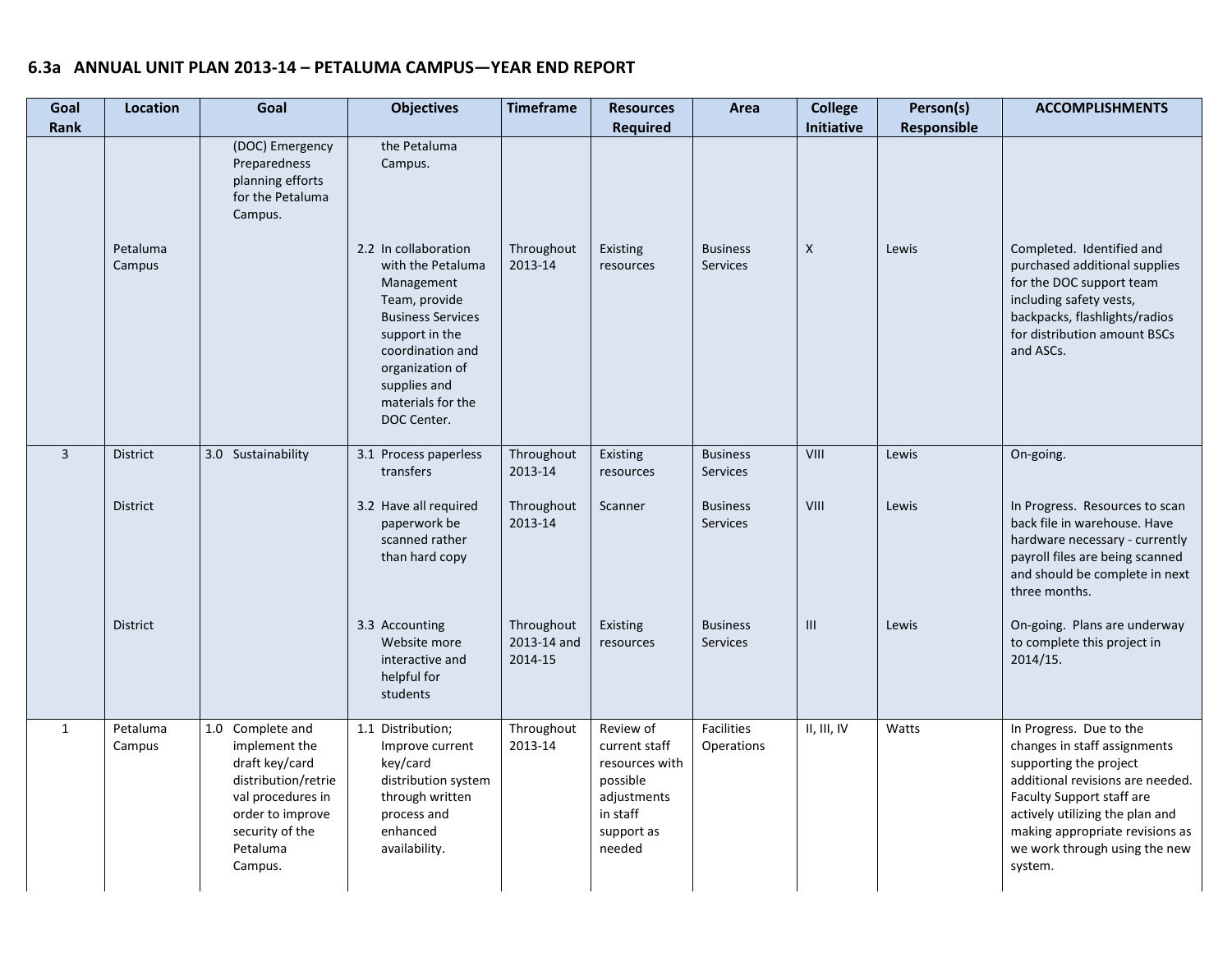| Goal<br><b>Rank</b> | <b>Location</b>    | Goal                                                                                                                                                                                | <b>Objectives</b>                                                                                                                                                                                                                 | <b>Timeframe</b>      | <b>Resources</b><br><b>Required</b>                                                                                                               | Area                     | <b>College</b><br>Initiative | Person(s)<br>Responsible | <b>ACCOMPLISHMENTS</b>                                                                                                                                                                                                         |
|---------------------|--------------------|-------------------------------------------------------------------------------------------------------------------------------------------------------------------------------------|-----------------------------------------------------------------------------------------------------------------------------------------------------------------------------------------------------------------------------------|-----------------------|---------------------------------------------------------------------------------------------------------------------------------------------------|--------------------------|------------------------------|--------------------------|--------------------------------------------------------------------------------------------------------------------------------------------------------------------------------------------------------------------------------|
|                     | Petaluma<br>Campus |                                                                                                                                                                                     | 1.2 Retrieval; Improve<br>current key/card<br>retrieval<br>procedures<br>utilizing enhanced<br>documentation<br>procedures                                                                                                        | Throughout<br>2013-14 | Review of<br>current staff<br>resources with<br>possible<br>adjustments<br>in staff<br>support as<br>needed                                       | Facilities<br>Operations | II, III, IV                  | Watts                    | Completed. Faculty Support<br>staff have played a key role in<br>actively implementing,<br>monitoring and improving the<br>retrieval process and retrieving<br>many keys.                                                      |
|                     | Petaluma<br>Campus |                                                                                                                                                                                     | 1.3 Documentation;<br>Improve current<br>key/card short and<br>long term<br>documentation<br>procedures.                                                                                                                          | Throughout<br>2013-14 | Review of<br>current staff<br>resources with<br>possible<br>adjustments<br>in staff<br>support and<br>software as<br>needed                       | Facilities<br>Operations | II, III, IV                  | Watts                    | Completed. Faculty Support<br>and Facilities Operations are<br>collaboratively and actively<br>using new documentation<br>spreadsheet with success.<br>Needed changes have been<br>made and sheet is effectively<br>completed. |
| $\overline{2}$      | Petaluma<br>Campus | 2.0 Continue<br>inventory of<br>equipment, tools,<br>supplies, and<br>parts in order to<br>improve efficiency<br>and productivity<br>of the facilities<br>operations<br>department. | 2.1 Continue to<br>document and<br>label all tools<br>currently in<br>service, maintain<br>records sheets in<br>order to reduce<br>cost by increasing<br>accountability,<br>providing better<br>maintenance and<br>reduce losses. | Throughout<br>2013-14 | Additional<br>administrative<br>staff time, or a<br>reduction in<br>the<br>department's<br>ability to<br>complete<br>some general<br>service work | Facilities<br>Operations | II, III, IV                  | Watts                    | Completed.                                                                                                                                                                                                                     |
|                     | Petaluma<br>Campus |                                                                                                                                                                                     | 2.2 Review parts, and<br>supply inventories<br>in all trade areas.<br>Create, and<br>maintain<br>appropriate<br>inventory sheets to<br>reflect quantities<br>needed on site.                                                      | Throughout<br>2013-14 | Additional<br>administrative<br>support staff<br>will be needed<br>to complete<br>and maintain<br>this function.                                  | Facilities<br>Operations | II, III, IV                  | Watts                    | Completed. Organized<br>electrical/lighting cage, working<br>with supplier and have<br>completed lighting inventory<br>with Min/Max quantities<br>needed. Supplier to monitor<br>inventory to set levels.                      |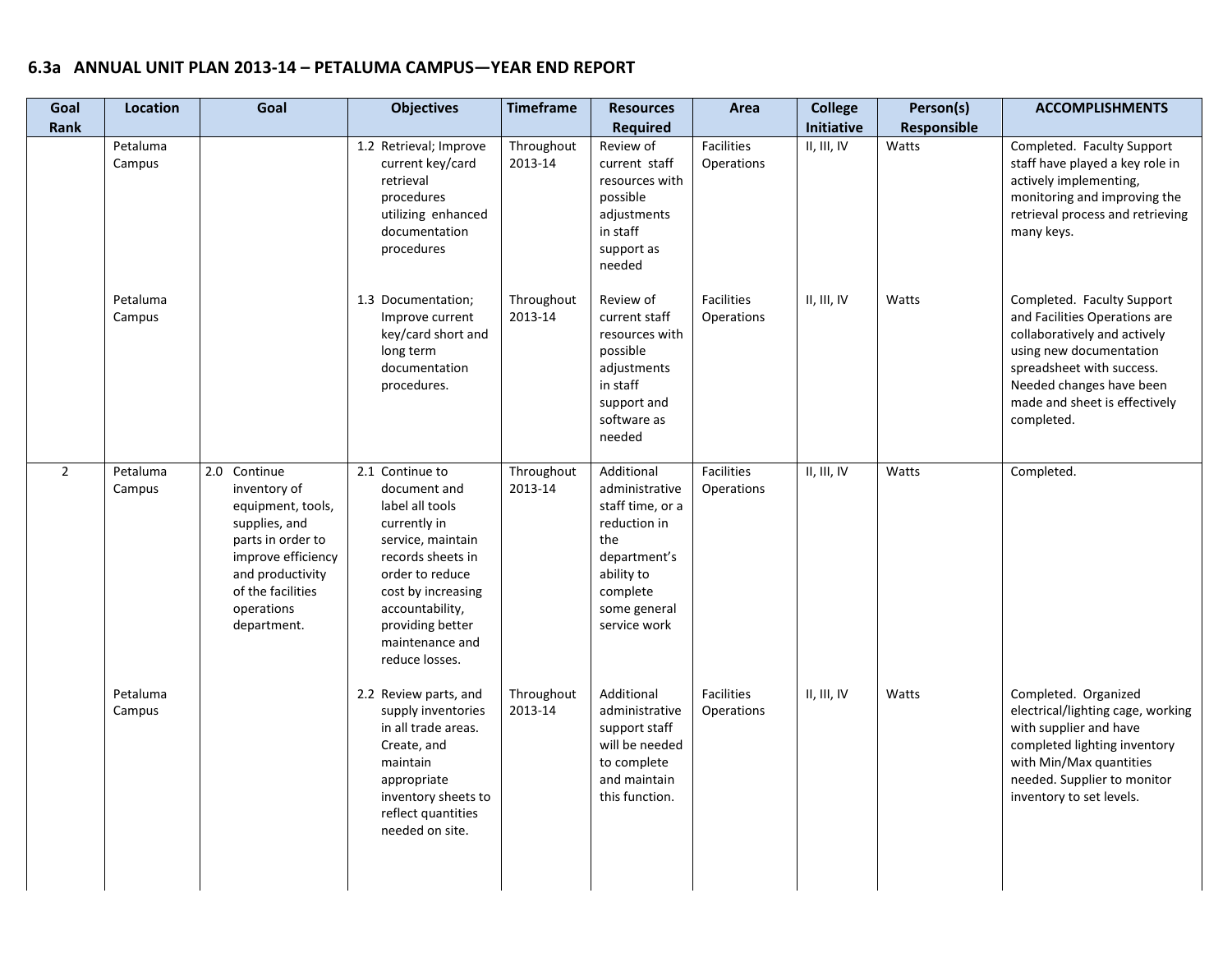| Goal<br>Rank   | Location           | Goal                                                                                                                         | <b>Objectives</b>                                                                                                                                            | <b>Timeframe</b>                    | <b>Resources</b><br><b>Required</b>                                                                                                                               | Area                            | <b>College</b><br><b>Initiative</b> | Person(s)<br>Responsible | <b>ACCOMPLISHMENTS</b>                                                                                                                                                      |
|----------------|--------------------|------------------------------------------------------------------------------------------------------------------------------|--------------------------------------------------------------------------------------------------------------------------------------------------------------|-------------------------------------|-------------------------------------------------------------------------------------------------------------------------------------------------------------------|---------------------------------|-------------------------------------|--------------------------|-----------------------------------------------------------------------------------------------------------------------------------------------------------------------------|
|                | Petaluma<br>Campus |                                                                                                                              | 2.3 Complete<br>equipment and<br>supply vendor list in<br>order to more<br>efficiently manage<br>requisitioning of<br>supplies                               | Throughout<br>2013-14               | Additional<br>administrative<br>support staff<br>will be needed<br>to complete<br>and maintain<br>this function.                                                  | <b>Facilities</b><br>Operations | II, III, IV                         | Watts                    | In Progress. No significant<br>advancement in this area,<br>primarily due to staffing<br>limitations.                                                                       |
|                | Petaluma<br>Campus |                                                                                                                              | 2.4 Continue to develop<br>campus equipment<br>and supply<br>standards in order<br>to provide<br>uniformity and<br>efficiency of repairs<br>or replacements. | Throughout<br>2013-14               | Additional<br>administrative<br>support staff<br>will be needed<br>to complete<br>and maintain<br>this function.                                                  | <b>Facilities</b><br>Operations | II, III, IV                         | Watts                    | In Progress. No significant<br>advancement in this area,<br>primarily due to staffing<br>limitations.                                                                       |
| $\overline{3}$ | Petaluma<br>Campus | 3.0 Promote<br>implementation<br>of 5 year<br>deferred/<br>scheduled<br>maintenance plan<br>items for the<br>Petaluma Campus | 3.1 Collaboratively<br>work with Dean<br>FPO on securing<br>available funding<br>for Petaluma<br>Campus deferred<br>maintenance items.                       | $2013 - 14 -$<br>Through<br>2016-17 | Will require<br>state, district,<br>and Petaluma<br>funding<br>commitment<br>to complete<br>projects                                                              | Facilities<br>Operations        | II, III, IV                         | Watts                    | In Progress. Discussions are<br>ongoing. Funding has been<br>provided on an as needed basis,<br>particularly in the area of HVAC<br>repairs and service. More is<br>needed. |
|                | Petaluma<br>Campus |                                                                                                                              | 3.2 Continue to<br>prioritize all<br>maintenance items,<br>and research all<br>funding options for<br>each project.                                          | $2013 - 14$ -<br>Through<br>2016-17 | Will require<br>state, district,<br>and Petaluma<br>funding<br>commitment<br>to complete<br>projects.                                                             | Facilities<br><b>Operations</b> | II, III, IV                         | Watts                    | Completed. Developed<br>extensive Petaluma Campus<br>maintenance/bond project list.                                                                                         |
|                | Petaluma<br>Campus |                                                                                                                              | 3.3 Improve on<br>mandatory<br>inspection,<br>maintenance, and<br>record keeping.                                                                            | Throughout<br>2013-14               | Utilization of<br>existing<br>resources<br>and/or outside<br>contractors to<br>complete<br>specialized<br>inspections.<br>Additional<br>funding may<br>be needed. | <b>Facilities</b><br>Operations | II, III, IV                         | Watts                    | In Progress. We have made<br>improvements in this area,<br>identifying and completing<br>inspections, and<br>documentations.                                                |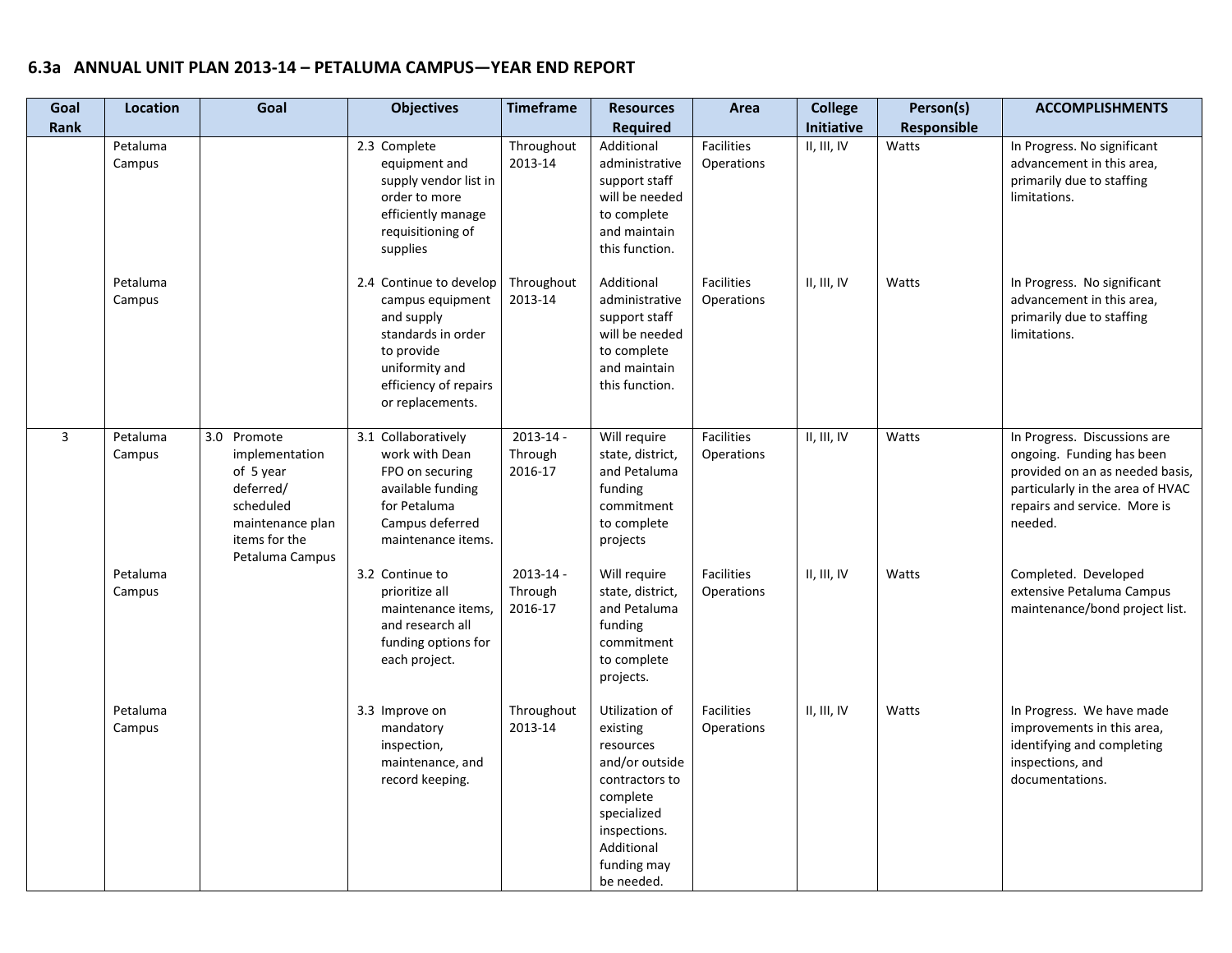| Goal           | <b>Location</b>                          | Goal                                                                                                     | <b>Objectives</b>                                                                                                                                                                                                                                             | <b>Timeframe</b><br><b>Resources</b><br>Area   |                                                                                                                                                                            | <b>College</b>                                                     | Person(s)                  | <b>ACCOMPLISHMENTS</b> |                                                                                                                                                                                                                              |
|----------------|------------------------------------------|----------------------------------------------------------------------------------------------------------|---------------------------------------------------------------------------------------------------------------------------------------------------------------------------------------------------------------------------------------------------------------|------------------------------------------------|----------------------------------------------------------------------------------------------------------------------------------------------------------------------------|--------------------------------------------------------------------|----------------------------|------------------------|------------------------------------------------------------------------------------------------------------------------------------------------------------------------------------------------------------------------------|
| Rank           |                                          |                                                                                                          |                                                                                                                                                                                                                                                               |                                                | <b>Required</b>                                                                                                                                                            |                                                                    | Initiative                 | <b>Responsible</b>     |                                                                                                                                                                                                                              |
| $\overline{4}$ | Petaluma<br>Campus<br>Petaluma<br>Campus | 4.0 Review access<br>control, room use,<br>scheduling, and<br>security process                           | 4.1 Review and<br>improve access<br>control scheduling<br>process.<br>4.2 Review faculty<br>absence reporting<br>and security<br>process.                                                                                                                     | Throughout<br>2013-14<br>Throughout<br>2013-14 | Utilization of<br>existing staff<br>resources<br>across<br>multiple<br>departments.<br>Utilization of<br>existing staff<br>resources<br>across<br>multiple<br>departments. | Facilities<br>Operations<br><b>Facilities</b><br><b>Operations</b> | II, III, IV<br>II, III, IV | Watts<br>Watts         | In Progress. No significant<br>advancement in this area,<br>primarily due to staffing<br>limitations.<br>In Progress. No significant<br>advancement in this area,<br>primarily due to staffing<br>limitations.               |
| $\mathbf{1}$   | Petaluma<br>Campus<br>Petaluma<br>Campus | 1.0 Continue<br>development of<br>media instructional<br>support services<br>for the Petaluma<br>Campus. | 1.1 Design and develop<br>a Media Services<br>page on the<br>Petaluma Campus<br>Web site.<br>1.2 Survey faculty to<br>determine if current<br>classroom media                                                                                                 | 2012-14<br>2013-14                             | With<br>Petaluma<br>Campus<br>Existing<br>resources.<br>With<br>Petaluma<br>Campus                                                                                         | Media<br>Media                                                     | II, VII<br>II, III, VII    | Pearson<br>Pearson     | In progress, Waiting for<br>deployment of Drupal to<br>develop a new web page.<br>Completed. Results were<br>analyzed and showed the need<br>to provide additional document                                                  |
|                |                                          |                                                                                                          | and computing<br>resources are<br>adequate and<br>determine if<br>existing deployment<br>is meeting the<br>needs of the<br>campus.                                                                                                                            |                                                | Existing<br>resources.                                                                                                                                                     |                                                                    |                            |                        | cameras and update instructor<br>station computers. IC is<br>currently acting on that need.                                                                                                                                  |
| $\overline{2}$ | Petaluma<br>Campus                       | 2.0 Deploy Server<br>based Uteolgy<br>classroom control<br>system.                                       | 2.1 Upgrade existing<br>Uteolgy classroom<br>instructor station<br>based control<br>systems to campus<br>wide server based<br>system to allow<br>faster operation,<br>improved help desk<br>support and better<br>tracking of<br>instructor usage<br>patterns | 2013-14                                        | With Existing<br><b>District</b><br>resources                                                                                                                              | Media                                                              | $\mathsf{X}$               | Pearson                | Completed. All 33 Petaluma<br>Campus classrooms that use<br>Utelogy control systems are<br>now managed by the Utelogy<br>Server providing trend<br>tracking, usage patterns and<br>advance network failure<br>notifications. |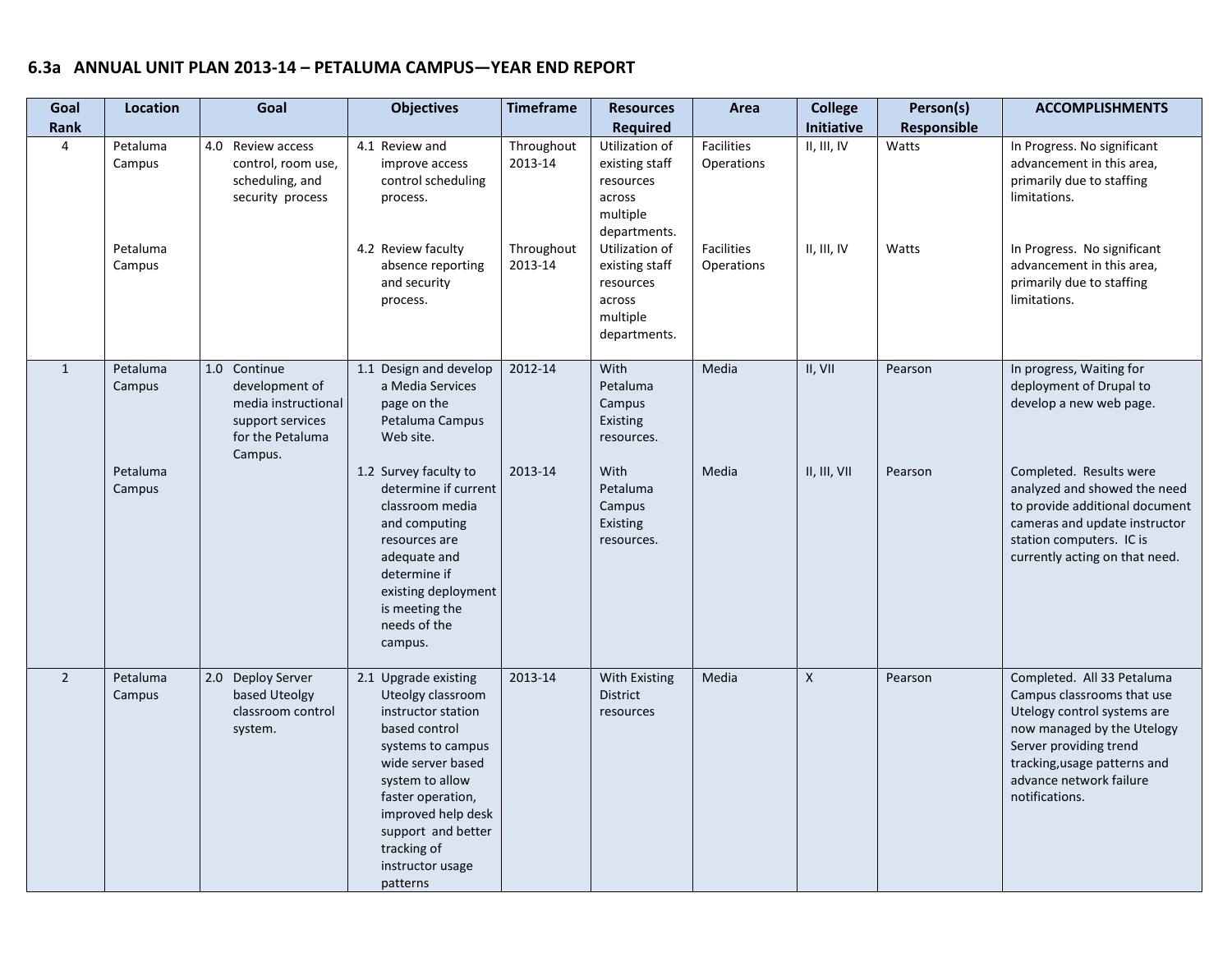| Goal<br>Rank   | <b>Location</b> | Goal                                                                                                                                                                     | <b>Objectives</b>                                                                                                                                                                                                                                                       | <b>Timeframe</b><br><b>Resources</b><br><b>Required</b> |                                              | <b>College</b><br>Area<br>Initiative                           |          | Person(s)<br>Responsible | <b>ACCOMPLISHMENTS</b>                                                                                                                                                                                |
|----------------|-----------------|--------------------------------------------------------------------------------------------------------------------------------------------------------------------------|-------------------------------------------------------------------------------------------------------------------------------------------------------------------------------------------------------------------------------------------------------------------------|---------------------------------------------------------|----------------------------------------------|----------------------------------------------------------------|----------|--------------------------|-------------------------------------------------------------------------------------------------------------------------------------------------------------------------------------------------------|
| $\overline{3}$ | <b>District</b> | 3.0 Develop a district<br>visual resources<br>and asset<br>management<br>system.                                                                                         | 3.1 Work with Public<br>Ongoing<br>Relations to<br>2013-2015<br>develop a district<br>wide photo and<br>video management<br>system to track and<br>easily find<br>materials, the<br>subjects included<br>and the release<br>rights.                                     |                                                         | With Campus<br>and District<br>resources.    | Media / Public<br>I, II, X<br>Relations                        |          | Pearson / PR<br>Director | In progress - Committee has<br>been formed; evaluated<br>products and made a<br>recommendation to ITG for<br>project funding.                                                                         |
| $\overline{4}$ | <b>District</b> | 4.0 Assess media<br>collections and<br>develop a process<br>to obsolete and<br>dispose of out of<br>date materials in<br>collection that are<br>no longer<br>circulated. | 4.1 Develop with<br>consultation of the<br>academic<br>departments a<br>collection<br>obsoleting process,<br>develop a list to<br>obsolete this year,<br>solicit input from<br>affected<br>departments prior<br>to disposition and<br>dispose of obsolete<br>materials. | 2013/2014                                               | With<br>department<br>existing<br>resources. | Media with<br>consultation<br>from<br>Academic<br>Departments. | I, II, X | Pearson / Bowden         | In Progress. Departments have<br>been contacted individually in<br>an effort to identify obsolete<br>items no longer relevant to<br>instructional programs.                                           |
| 5              | <b>District</b> | 5.0 Assess current<br>Video<br>Conferencing<br>needs and<br>develop a plan to<br>create additional<br>implementations.                                                   | 5.1 Assess the<br>requirements of<br>unmet video<br>conferencing<br>requests and<br>identify new<br>spaces to<br>potentially install<br>additional video<br>conferencing<br>resources. Apply<br>for bond funding<br>from ITG to fund<br>and develop these<br>spaces.    | 2013/14                                                 | With existing<br>Bond funding                | Media                                                          | I, II, X | Pearson / Bowden         | In Progress - Funding has been<br>obtained for one new<br>installation. Campus<br>management has also identified<br>the need to relocate a current<br>room. Resources have been<br>requested on PRPP. |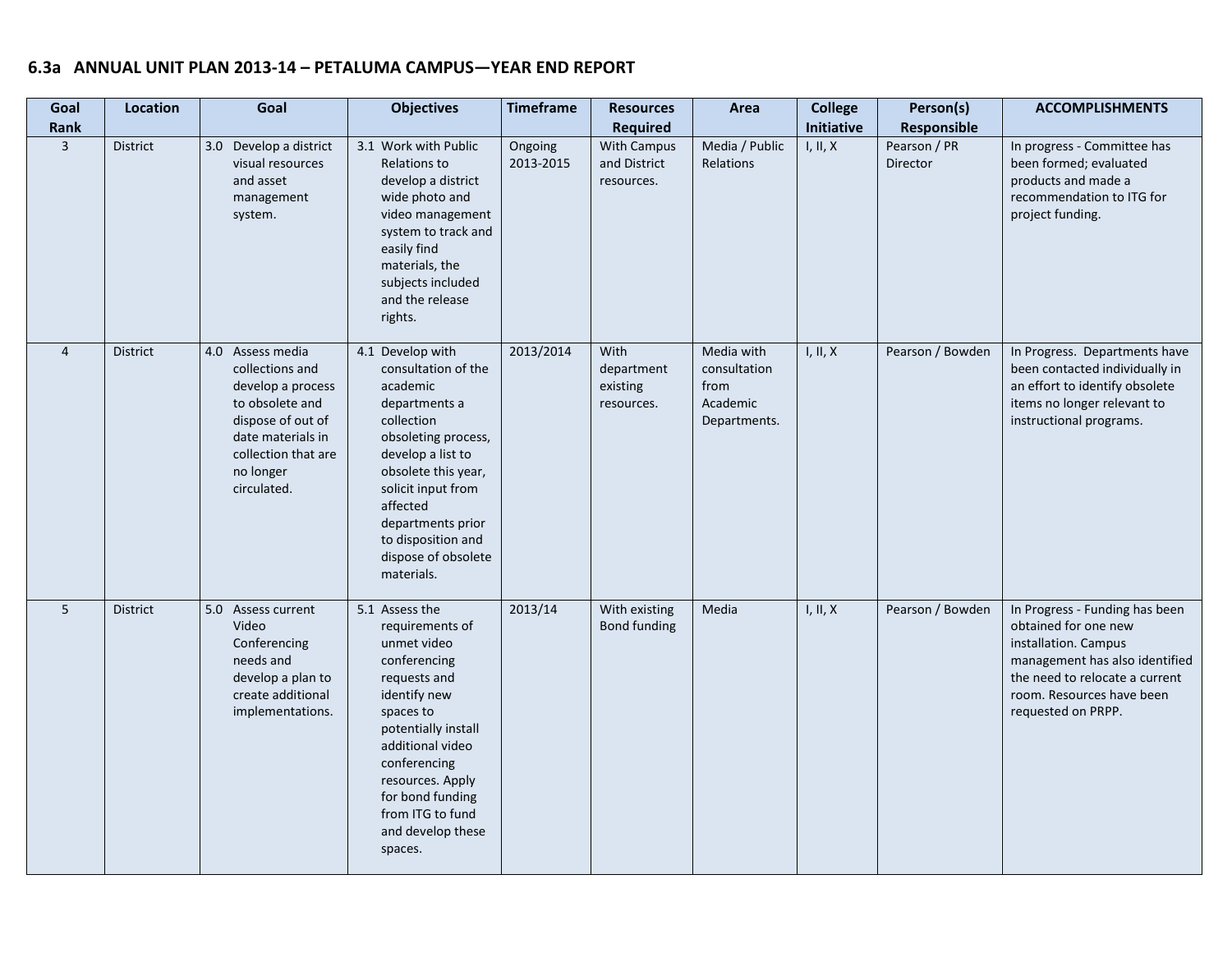| Rank | Location | Goal                                 | <b>Objective</b>                                                                                                                                                                                                                                                                                                                                     | <b>Time</b> | <b>Resources</b> | Area            | <b>College</b> | Person(s)   | <b>ACCOMPLISHMENTS</b>                                                                                                                                                                                                                                                                                                                                                                                                                                                                                                                                                                                                                                                                                                                                                                                                                                                                                                                                                                                                                                                                              |
|------|----------|--------------------------------------|------------------------------------------------------------------------------------------------------------------------------------------------------------------------------------------------------------------------------------------------------------------------------------------------------------------------------------------------------|-------------|------------------|-----------------|----------------|-------------|-----------------------------------------------------------------------------------------------------------------------------------------------------------------------------------------------------------------------------------------------------------------------------------------------------------------------------------------------------------------------------------------------------------------------------------------------------------------------------------------------------------------------------------------------------------------------------------------------------------------------------------------------------------------------------------------------------------------------------------------------------------------------------------------------------------------------------------------------------------------------------------------------------------------------------------------------------------------------------------------------------------------------------------------------------------------------------------------------------|
|      |          |                                      |                                                                                                                                                                                                                                                                                                                                                      | Frame       | <b>Required</b>  |                 | Initiative     | Responsible |                                                                                                                                                                                                                                                                                                                                                                                                                                                                                                                                                                                                                                                                                                                                                                                                                                                                                                                                                                                                                                                                                                     |
| 0001 | ALL      | 1.0 Support Services<br>for Veterans | 1.1 Reconvene<br><b>Veterans Task</b><br>Force; Determine<br>the resource level<br>(staffing, space and<br>funding) that will<br>be available to<br>expand support<br>services to our<br>student Veterans<br>throughout the<br>District, Establish a<br>three-year plan for<br>more extensive and<br>better coordinated<br>support of our<br>student | 2013-14     | District         | Veterans Office | II, VII        | Kris Shear  | Completed.<br>1. Reconvened Veterans Task<br>Force beginning Fall 2013.<br>2. Had preliminary plans<br>designed to expand current<br>Veterans Affairs Office, task<br>force recommended in<br>November 2013 that the<br>space would still be<br>inadequate and to not<br>pursue enlargement of the<br>current office in Plover Hall,<br>but that other appropriate<br>space would be pursued.<br>3. Current plans are for a full<br>service Veterans Resource<br>Center, funded with bond<br>funds, including 7 offices<br>and a large lobby/rec space.<br>Offices for visiting<br>community service<br>professionals, SRJC<br>counselors, and SRJC DRD<br>Specialist to be included.<br>4. Spring 2014 moved Veterans<br>Specialist to Coordinator<br>position on a temporary<br>basis, to support additional<br>duties being performed.<br>5. Completed training of<br><b>Generalist Counselor</b><br>assigned to Veterans in<br>Spring 2015; now spends<br>50% of assigned time and<br>extensive hours in the<br>Veterans Office; also<br>supplement with dedicated<br>adjunct counseling hours. |
|      |          |                                      |                                                                                                                                                                                                                                                                                                                                                      |             |                  |                 |                |             |                                                                                                                                                                                                                                                                                                                                                                                                                                                                                                                                                                                                                                                                                                                                                                                                                                                                                                                                                                                                                                                                                                     |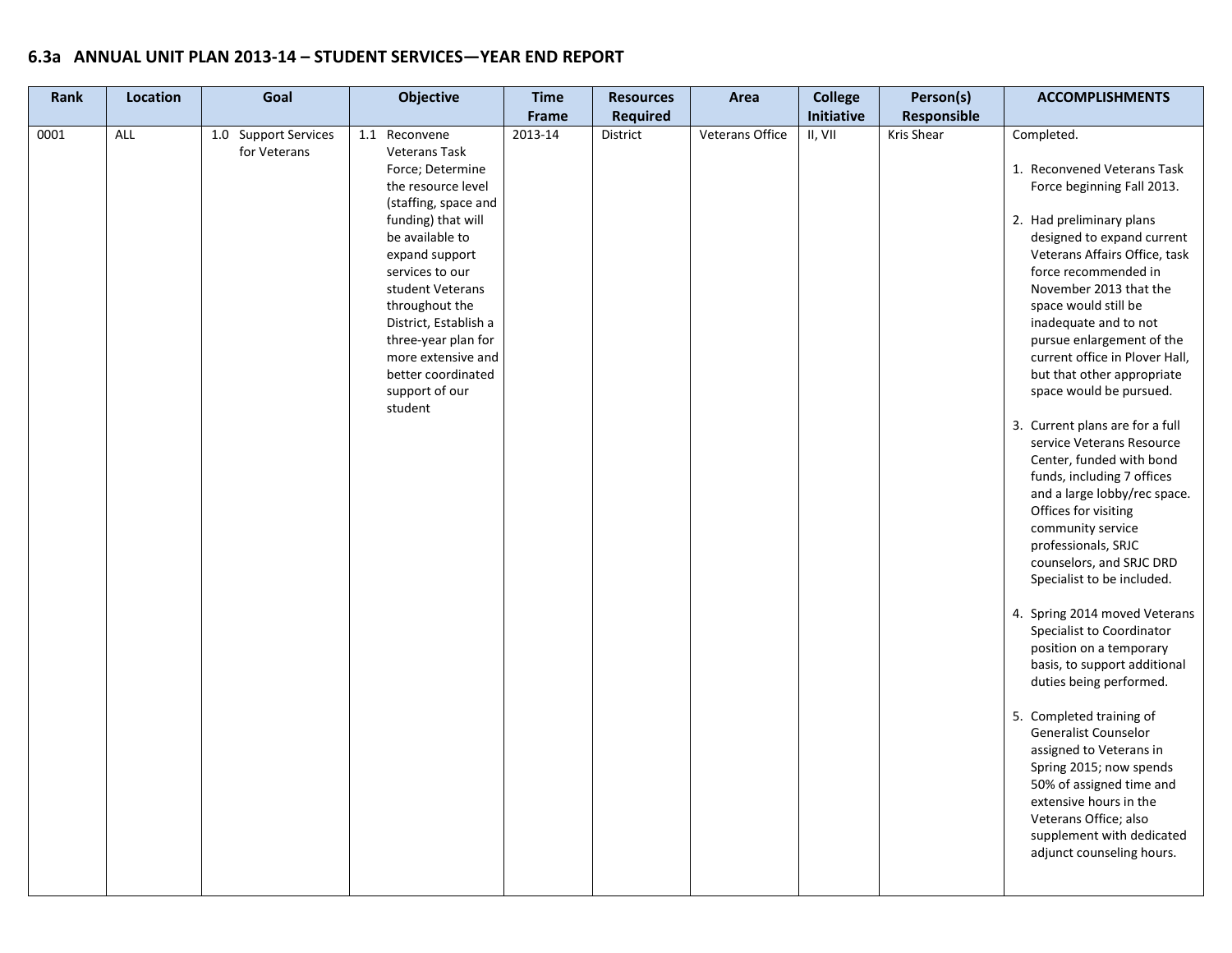| <b>Health Student</b><br>sustainable<br>Services<br>sustainable infrastructure via<br>to secure<br>Peer Support<br>infrastructure for<br>securing grant funding from<br>external<br>funding<br>Network<br>student -to-student<br>county.<br>sources i.e.<br>support promoting<br>Explored academic program<br>Student Success,<br>scholarships,<br>links including Human Services<br>while utilizing<br>fellowships,<br>Certificate, Community Health<br>existing resources.<br>grants,<br>Worker Program, and Work<br>(CCC-SMHP Grant)<br>internships,<br>Experience, but have been<br>etc.<br>most successful in recruiting<br>student interns pursuing<br>psychology and health sciences<br>degrees.<br>Monthly coalition meetings<br>offer education, skills training<br>and resource networking on<br>topics such as stress<br>management, healthy<br>relationships, and substance<br>abuse.<br><b>Teaching Fellowship</b><br>scholarships were granted both<br>years of the grant, where<br>students engaged in suicide<br>prevention teaching and<br>program support activities.<br>Developed roles for and<br>selected/supervised 8 student<br>interns as:<br>Active Minds Leadership -<br>devoted to the effective<br>execution of the SRJC Active<br>Minds chapter at SRJC (2<br>interns).<br>Peers-in-Conversation -<br>organized bi-monthly lunchtime<br>talks about relevant mental<br>health topics (2 interns).<br>Community Liaison - | 0001 | ALL | 2.0 Preventive Mental | 2.1 Develop a | 2013-2014 | Admin work | <b>Student Health</b> | II, VII | Susan Quinn | Completed development of   |
|-------------------------------------------------------------------------------------------------------------------------------------------------------------------------------------------------------------------------------------------------------------------------------------------------------------------------------------------------------------------------------------------------------------------------------------------------------------------------------------------------------------------------------------------------------------------------------------------------------------------------------------------------------------------------------------------------------------------------------------------------------------------------------------------------------------------------------------------------------------------------------------------------------------------------------------------------------------------------------------------------------------------------------------------------------------------------------------------------------------------------------------------------------------------------------------------------------------------------------------------------------------------------------------------------------------------------------------------------------------------------------------------------------------------------------------------------------|------|-----|-----------------------|---------------|-----------|------------|-----------------------|---------|-------------|----------------------------|
|                                                                                                                                                                                                                                                                                                                                                                                                                                                                                                                                                                                                                                                                                                                                                                                                                                                                                                                                                                                                                                                                                                                                                                                                                                                                                                                                                                                                                                                       |      |     |                       |               |           |            |                       |         |             |                            |
|                                                                                                                                                                                                                                                                                                                                                                                                                                                                                                                                                                                                                                                                                                                                                                                                                                                                                                                                                                                                                                                                                                                                                                                                                                                                                                                                                                                                                                                       |      |     |                       |               |           |            |                       |         |             |                            |
|                                                                                                                                                                                                                                                                                                                                                                                                                                                                                                                                                                                                                                                                                                                                                                                                                                                                                                                                                                                                                                                                                                                                                                                                                                                                                                                                                                                                                                                       |      |     |                       |               |           |            |                       |         |             |                            |
|                                                                                                                                                                                                                                                                                                                                                                                                                                                                                                                                                                                                                                                                                                                                                                                                                                                                                                                                                                                                                                                                                                                                                                                                                                                                                                                                                                                                                                                       |      |     |                       |               |           |            |                       |         |             |                            |
|                                                                                                                                                                                                                                                                                                                                                                                                                                                                                                                                                                                                                                                                                                                                                                                                                                                                                                                                                                                                                                                                                                                                                                                                                                                                                                                                                                                                                                                       |      |     |                       |               |           |            |                       |         |             |                            |
|                                                                                                                                                                                                                                                                                                                                                                                                                                                                                                                                                                                                                                                                                                                                                                                                                                                                                                                                                                                                                                                                                                                                                                                                                                                                                                                                                                                                                                                       |      |     |                       |               |           |            |                       |         |             |                            |
|                                                                                                                                                                                                                                                                                                                                                                                                                                                                                                                                                                                                                                                                                                                                                                                                                                                                                                                                                                                                                                                                                                                                                                                                                                                                                                                                                                                                                                                       |      |     |                       |               |           |            |                       |         |             |                            |
|                                                                                                                                                                                                                                                                                                                                                                                                                                                                                                                                                                                                                                                                                                                                                                                                                                                                                                                                                                                                                                                                                                                                                                                                                                                                                                                                                                                                                                                       |      |     |                       |               |           |            |                       |         |             |                            |
|                                                                                                                                                                                                                                                                                                                                                                                                                                                                                                                                                                                                                                                                                                                                                                                                                                                                                                                                                                                                                                                                                                                                                                                                                                                                                                                                                                                                                                                       |      |     |                       |               |           |            |                       |         |             |                            |
|                                                                                                                                                                                                                                                                                                                                                                                                                                                                                                                                                                                                                                                                                                                                                                                                                                                                                                                                                                                                                                                                                                                                                                                                                                                                                                                                                                                                                                                       |      |     |                       |               |           |            |                       |         |             |                            |
|                                                                                                                                                                                                                                                                                                                                                                                                                                                                                                                                                                                                                                                                                                                                                                                                                                                                                                                                                                                                                                                                                                                                                                                                                                                                                                                                                                                                                                                       |      |     |                       |               |           |            |                       |         |             |                            |
|                                                                                                                                                                                                                                                                                                                                                                                                                                                                                                                                                                                                                                                                                                                                                                                                                                                                                                                                                                                                                                                                                                                                                                                                                                                                                                                                                                                                                                                       |      |     |                       |               |           |            |                       |         |             |                            |
|                                                                                                                                                                                                                                                                                                                                                                                                                                                                                                                                                                                                                                                                                                                                                                                                                                                                                                                                                                                                                                                                                                                                                                                                                                                                                                                                                                                                                                                       |      |     |                       |               |           |            |                       |         |             |                            |
|                                                                                                                                                                                                                                                                                                                                                                                                                                                                                                                                                                                                                                                                                                                                                                                                                                                                                                                                                                                                                                                                                                                                                                                                                                                                                                                                                                                                                                                       |      |     |                       |               |           |            |                       |         |             |                            |
|                                                                                                                                                                                                                                                                                                                                                                                                                                                                                                                                                                                                                                                                                                                                                                                                                                                                                                                                                                                                                                                                                                                                                                                                                                                                                                                                                                                                                                                       |      |     |                       |               |           |            |                       |         |             |                            |
|                                                                                                                                                                                                                                                                                                                                                                                                                                                                                                                                                                                                                                                                                                                                                                                                                                                                                                                                                                                                                                                                                                                                                                                                                                                                                                                                                                                                                                                       |      |     |                       |               |           |            |                       |         |             |                            |
|                                                                                                                                                                                                                                                                                                                                                                                                                                                                                                                                                                                                                                                                                                                                                                                                                                                                                                                                                                                                                                                                                                                                                                                                                                                                                                                                                                                                                                                       |      |     |                       |               |           |            |                       |         |             |                            |
|                                                                                                                                                                                                                                                                                                                                                                                                                                                                                                                                                                                                                                                                                                                                                                                                                                                                                                                                                                                                                                                                                                                                                                                                                                                                                                                                                                                                                                                       |      |     |                       |               |           |            |                       |         |             |                            |
|                                                                                                                                                                                                                                                                                                                                                                                                                                                                                                                                                                                                                                                                                                                                                                                                                                                                                                                                                                                                                                                                                                                                                                                                                                                                                                                                                                                                                                                       |      |     |                       |               |           |            |                       |         |             |                            |
|                                                                                                                                                                                                                                                                                                                                                                                                                                                                                                                                                                                                                                                                                                                                                                                                                                                                                                                                                                                                                                                                                                                                                                                                                                                                                                                                                                                                                                                       |      |     |                       |               |           |            |                       |         |             |                            |
|                                                                                                                                                                                                                                                                                                                                                                                                                                                                                                                                                                                                                                                                                                                                                                                                                                                                                                                                                                                                                                                                                                                                                                                                                                                                                                                                                                                                                                                       |      |     |                       |               |           |            |                       |         |             |                            |
|                                                                                                                                                                                                                                                                                                                                                                                                                                                                                                                                                                                                                                                                                                                                                                                                                                                                                                                                                                                                                                                                                                                                                                                                                                                                                                                                                                                                                                                       |      |     |                       |               |           |            |                       |         |             |                            |
|                                                                                                                                                                                                                                                                                                                                                                                                                                                                                                                                                                                                                                                                                                                                                                                                                                                                                                                                                                                                                                                                                                                                                                                                                                                                                                                                                                                                                                                       |      |     |                       |               |           |            |                       |         |             |                            |
|                                                                                                                                                                                                                                                                                                                                                                                                                                                                                                                                                                                                                                                                                                                                                                                                                                                                                                                                                                                                                                                                                                                                                                                                                                                                                                                                                                                                                                                       |      |     |                       |               |           |            |                       |         |             |                            |
|                                                                                                                                                                                                                                                                                                                                                                                                                                                                                                                                                                                                                                                                                                                                                                                                                                                                                                                                                                                                                                                                                                                                                                                                                                                                                                                                                                                                                                                       |      |     |                       |               |           |            |                       |         |             |                            |
|                                                                                                                                                                                                                                                                                                                                                                                                                                                                                                                                                                                                                                                                                                                                                                                                                                                                                                                                                                                                                                                                                                                                                                                                                                                                                                                                                                                                                                                       |      |     |                       |               |           |            |                       |         |             |                            |
|                                                                                                                                                                                                                                                                                                                                                                                                                                                                                                                                                                                                                                                                                                                                                                                                                                                                                                                                                                                                                                                                                                                                                                                                                                                                                                                                                                                                                                                       |      |     |                       |               |           |            |                       |         |             |                            |
|                                                                                                                                                                                                                                                                                                                                                                                                                                                                                                                                                                                                                                                                                                                                                                                                                                                                                                                                                                                                                                                                                                                                                                                                                                                                                                                                                                                                                                                       |      |     |                       |               |           |            |                       |         |             |                            |
|                                                                                                                                                                                                                                                                                                                                                                                                                                                                                                                                                                                                                                                                                                                                                                                                                                                                                                                                                                                                                                                                                                                                                                                                                                                                                                                                                                                                                                                       |      |     |                       |               |           |            |                       |         |             |                            |
|                                                                                                                                                                                                                                                                                                                                                                                                                                                                                                                                                                                                                                                                                                                                                                                                                                                                                                                                                                                                                                                                                                                                                                                                                                                                                                                                                                                                                                                       |      |     |                       |               |           |            |                       |         |             |                            |
|                                                                                                                                                                                                                                                                                                                                                                                                                                                                                                                                                                                                                                                                                                                                                                                                                                                                                                                                                                                                                                                                                                                                                                                                                                                                                                                                                                                                                                                       |      |     |                       |               |           |            |                       |         |             |                            |
|                                                                                                                                                                                                                                                                                                                                                                                                                                                                                                                                                                                                                                                                                                                                                                                                                                                                                                                                                                                                                                                                                                                                                                                                                                                                                                                                                                                                                                                       |      |     |                       |               |           |            |                       |         |             |                            |
|                                                                                                                                                                                                                                                                                                                                                                                                                                                                                                                                                                                                                                                                                                                                                                                                                                                                                                                                                                                                                                                                                                                                                                                                                                                                                                                                                                                                                                                       |      |     |                       |               |           |            |                       |         |             |                            |
|                                                                                                                                                                                                                                                                                                                                                                                                                                                                                                                                                                                                                                                                                                                                                                                                                                                                                                                                                                                                                                                                                                                                                                                                                                                                                                                                                                                                                                                       |      |     |                       |               |           |            |                       |         |             |                            |
|                                                                                                                                                                                                                                                                                                                                                                                                                                                                                                                                                                                                                                                                                                                                                                                                                                                                                                                                                                                                                                                                                                                                                                                                                                                                                                                                                                                                                                                       |      |     |                       |               |           |            |                       |         |             |                            |
|                                                                                                                                                                                                                                                                                                                                                                                                                                                                                                                                                                                                                                                                                                                                                                                                                                                                                                                                                                                                                                                                                                                                                                                                                                                                                                                                                                                                                                                       |      |     |                       |               |           |            |                       |         |             |                            |
|                                                                                                                                                                                                                                                                                                                                                                                                                                                                                                                                                                                                                                                                                                                                                                                                                                                                                                                                                                                                                                                                                                                                                                                                                                                                                                                                                                                                                                                       |      |     |                       |               |           |            |                       |         |             |                            |
|                                                                                                                                                                                                                                                                                                                                                                                                                                                                                                                                                                                                                                                                                                                                                                                                                                                                                                                                                                                                                                                                                                                                                                                                                                                                                                                                                                                                                                                       |      |     |                       |               |           |            |                       |         |             |                            |
|                                                                                                                                                                                                                                                                                                                                                                                                                                                                                                                                                                                                                                                                                                                                                                                                                                                                                                                                                                                                                                                                                                                                                                                                                                                                                                                                                                                                                                                       |      |     |                       |               |           |            |                       |         |             |                            |
|                                                                                                                                                                                                                                                                                                                                                                                                                                                                                                                                                                                                                                                                                                                                                                                                                                                                                                                                                                                                                                                                                                                                                                                                                                                                                                                                                                                                                                                       |      |     |                       |               |           |            |                       |         |             |                            |
|                                                                                                                                                                                                                                                                                                                                                                                                                                                                                                                                                                                                                                                                                                                                                                                                                                                                                                                                                                                                                                                                                                                                                                                                                                                                                                                                                                                                                                                       |      |     |                       |               |           |            |                       |         |             |                            |
|                                                                                                                                                                                                                                                                                                                                                                                                                                                                                                                                                                                                                                                                                                                                                                                                                                                                                                                                                                                                                                                                                                                                                                                                                                                                                                                                                                                                                                                       |      |     |                       |               |           |            |                       |         |             |                            |
|                                                                                                                                                                                                                                                                                                                                                                                                                                                                                                                                                                                                                                                                                                                                                                                                                                                                                                                                                                                                                                                                                                                                                                                                                                                                                                                                                                                                                                                       |      |     |                       |               |           |            |                       |         |             |                            |
|                                                                                                                                                                                                                                                                                                                                                                                                                                                                                                                                                                                                                                                                                                                                                                                                                                                                                                                                                                                                                                                                                                                                                                                                                                                                                                                                                                                                                                                       |      |     |                       |               |           |            |                       |         |             |                            |
|                                                                                                                                                                                                                                                                                                                                                                                                                                                                                                                                                                                                                                                                                                                                                                                                                                                                                                                                                                                                                                                                                                                                                                                                                                                                                                                                                                                                                                                       |      |     |                       |               |           |            |                       |         |             | represented SRJC at Sonoma |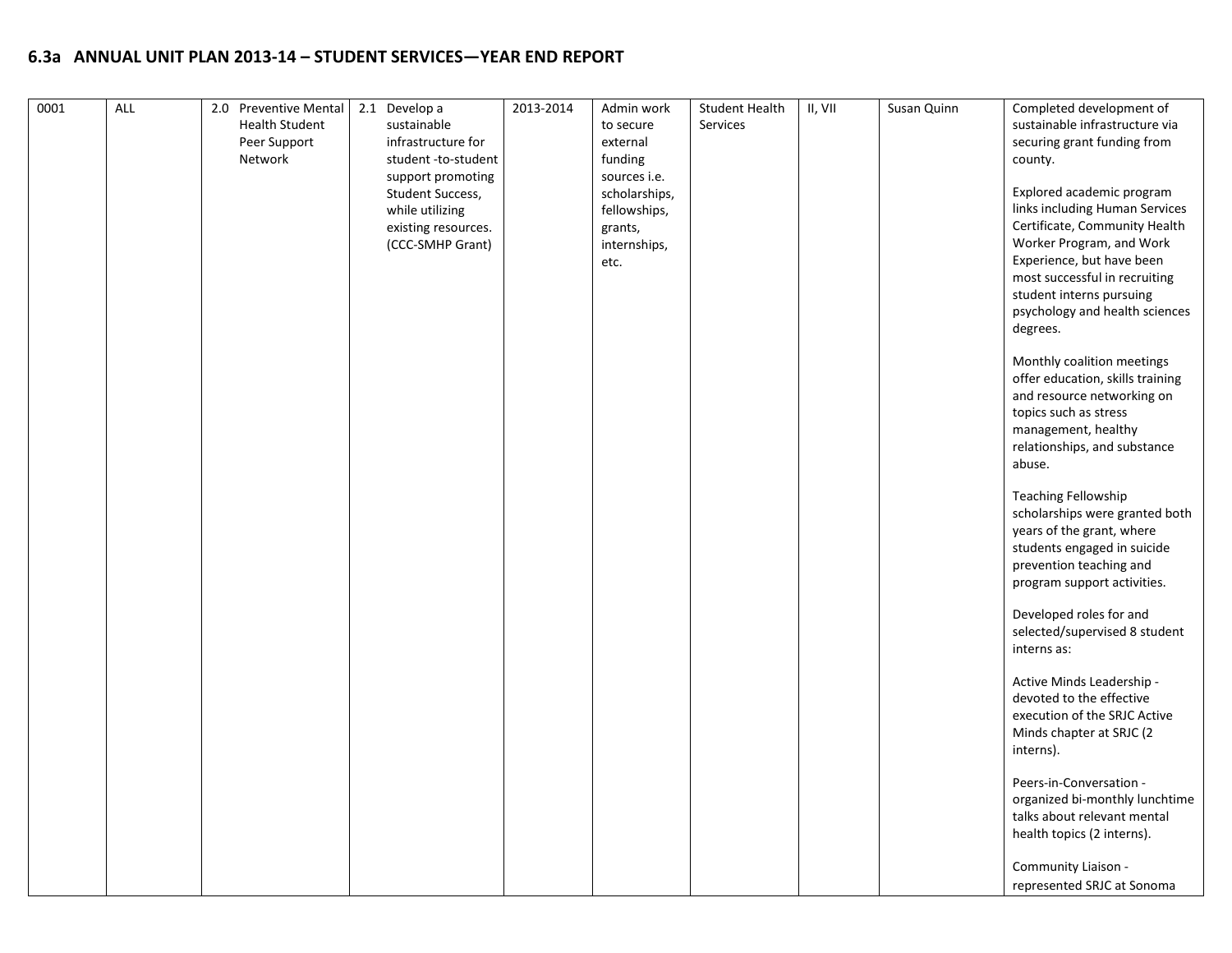|  |  |  |  |  | County Mental Health Board                                       |
|--|--|--|--|--|------------------------------------------------------------------|
|  |  |  |  |  | meetings and other community                                     |
|  |  |  |  |  | organizations throughout the                                     |
|  |  |  |  |  | school year (2 interns).                                         |
|  |  |  |  |  |                                                                  |
|  |  |  |  |  | Campus Correspondent -                                           |
|  |  |  |  |  | created videos of SRJC students<br>talking about assorted health |
|  |  |  |  |  | topics, for customized on-line                                   |
|  |  |  |  |  | magazine Student Health 101 (1                                   |
|  |  |  |  |  | intern).                                                         |
|  |  |  |  |  |                                                                  |
|  |  |  |  |  | Petaluma Campus Outreach - to                                    |
|  |  |  |  |  | increase health promotion                                        |
|  |  |  |  |  | outreach efforts linked to the                                   |
|  |  |  |  |  | PEI program (1 intern).                                          |
|  |  |  |  |  |                                                                  |
|  |  |  |  |  | Collaborative relationships                                      |
|  |  |  |  |  | were established to infuse                                       |
|  |  |  |  |  | wellness information into                                        |
|  |  |  |  |  | program and student club                                         |
|  |  |  |  |  | activities, with a focus on at risk                              |
|  |  |  |  |  | student groups.                                                  |
|  |  |  |  |  |                                                                  |
|  |  |  |  |  | <b>Orientation for Student</b>                                   |
|  |  |  |  |  | Veterans - January 2014                                          |
|  |  |  |  |  |                                                                  |
|  |  |  |  |  | Promoting and Supporting                                         |
|  |  |  |  |  | Student-athlete Success                                          |
|  |  |  |  |  | (PASSS) - an advisory group of                                   |
|  |  |  |  |  | the Kinesiology, Athletics and                                   |
|  |  |  |  |  | Dance (KAD) Department.                                          |
|  |  |  |  |  |                                                                  |
|  |  |  |  |  | Gateway Program students on                                      |
|  |  |  |  |  | Petaluma campus (High School                                     |
|  |  |  |  |  | GED program for students that                                    |
|  |  |  |  |  | had previously dropped out).                                     |
|  |  |  |  |  |                                                                  |
|  |  |  |  |  | Spring Wellness Fair - the                                       |
|  |  |  |  |  | inaugural launch in 2014 was                                     |
|  |  |  |  |  | very successful with a coalition                                 |
|  |  |  |  |  | of student clubs participating to                                |
|  |  |  |  |  | engage students in activities                                    |
|  |  |  |  |  | related to each of the Seven                                     |
|  |  |  |  |  |                                                                  |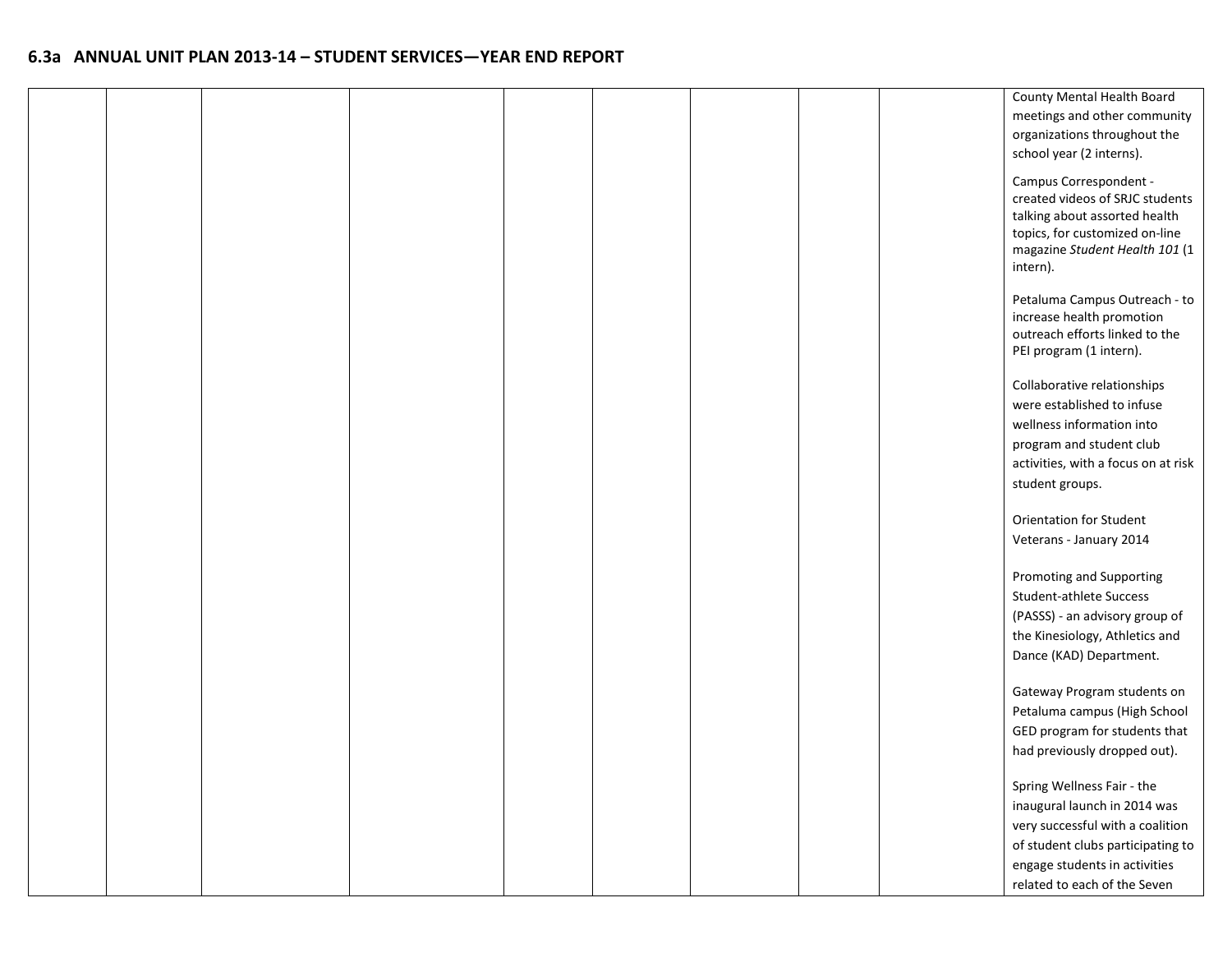|      |     |                                                       |                                                                                                                                                                                                                                                                                                      |         |                                                                                              |                                   |         |                 | Realms of Wellness.<br>Approximately 200 students<br>attended.<br>Whereas a sustainable model<br>internal to SRJC was not fully<br>accomplished, with significant<br>cuts to the program activity<br>looming, the Sonoma County<br>BH Division agreed to continue<br>support for the PEERS<br>component of the PEI program<br>by increasing their grant<br>amount, which will run for at<br>least the next three years.                                                                               |
|------|-----|-------------------------------------------------------|------------------------------------------------------------------------------------------------------------------------------------------------------------------------------------------------------------------------------------------------------------------------------------------------------|---------|----------------------------------------------------------------------------------------------|-----------------------------------|---------|-----------------|-------------------------------------------------------------------------------------------------------------------------------------------------------------------------------------------------------------------------------------------------------------------------------------------------------------------------------------------------------------------------------------------------------------------------------------------------------------------------------------------------------|
| 0001 | ALL | Affordable Care<br>3.0<br>Act-Awareness               | 3.1 Increase student<br>awareness of the<br>Affordable Care Act<br>to support<br>financially<br>accessible<br>healthcare and<br>student success.                                                                                                                                                     | 2013-14 | Staff time to<br>research,<br>coordinate<br>activities and<br>measure<br>student<br>learning | <b>Student Health</b><br>Services | II, VII | Susan Quinn     | Eight educational ACA<br>workshops were provided on<br>SR and Petaluma campuses by<br>certified ACA enrollment<br>specialists; an ACA Educational<br>Forum was sponsored with a<br>speaker on policy from the<br>Young Invincibles with a<br>student panel; ACA enrollment<br>services were provided for<br>students in the two health<br>centers through collaboration<br>with a Redwood Health<br>Coalition grant and community<br>clinics. An SLO project linked to<br>ACA was applied within SHS. |
| 0001 | ALL | 4.0 Scholarship<br>Programs Growth<br>and Stewardship | 4.1 Monitor, evaluate,<br>modify and prepare<br>for program growth<br>of Anonymous<br>Donor awards 1)<br>need-based<br>Transferring<br>scholarships, 2)<br><b>Teaching Fellows</b><br>Program awards, 3)<br><b>Foster Youth</b><br><b>Success Completion</b><br>Incentive Awards,<br>and 4) Pell and | 2013-14 | District                                                                                     | Scholarship<br>Center             | II, VII | Rachael Cutcher | 4.1 All new scholarship<br>programs funded by the \$6M<br>Anonymous gift have been<br>launched and successfully<br>implemented. The 1)<br>Transferring Scholarships, 2)<br>Teaching Fellowships, and 3)<br><b>Foster Youth Completion</b><br>Incentive Awards programs<br>were all increased in size to<br>meet additional student needs,<br>with the \$1M additional gift; no<br>new programs were added. The<br>need for the 4) Pell                                                                |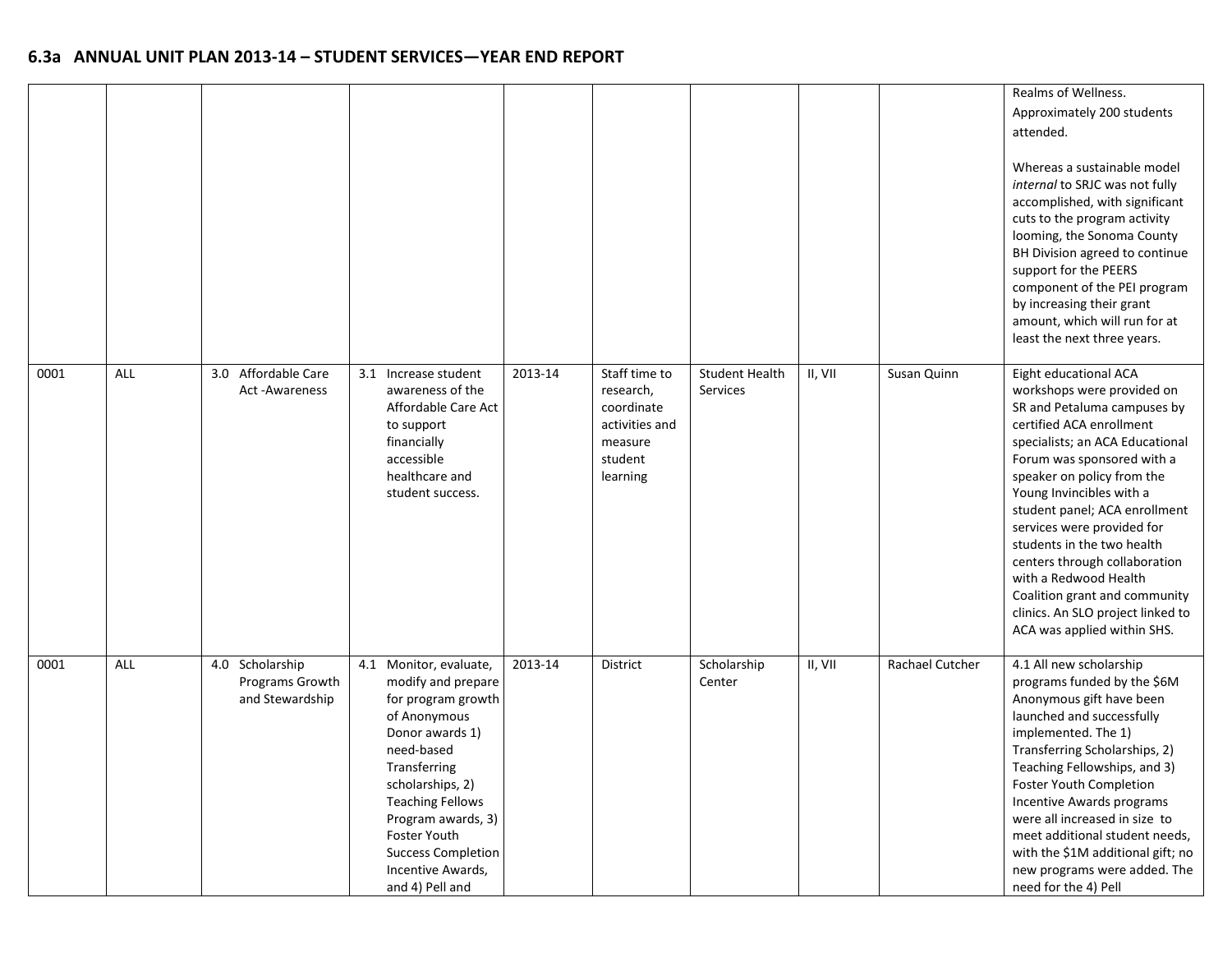|      |     |                                                                                                                      | Chafee Grant<br>replacement<br>awards. 5) Develop<br>NEW need-based<br>student award<br>program based on<br>\$1M endowed gift.<br>4.2 Monitor and<br>prepare for<br>potential growth of<br>Doyle Scholarship<br>program including<br>criteria, process,<br>and award<br>distributions from<br>the Doyle Trust.<br>The size of the<br>program remains<br>unknown as growth<br>is tied to<br>distributions<br>received from the<br>Trust. |         |             |                                             |         |                                    | Continuation Grant is at a lower<br>level than originally anticipated<br>and funds from that program<br>will be redirected beginning Fall<br>2014. Total awards from the<br>Anonymous gift totaled<br>\$174,000 in 2013-14.<br>4.2 Doyle Scholarships are<br>back! Fall 2013 721 individual<br>\$700 Doyle Scholarships were<br>awarded and Fall 2014, 873<br>\$1000 Doyle Scholarships were<br>awarded. Each December,<br>Doyle Fund Balance, Doyle<br>Trust Distribution level, and<br>student need will be reviewed<br>to plan the following academic<br>year's Doyle Scholarship<br>program. |
|------|-----|----------------------------------------------------------------------------------------------------------------------|-----------------------------------------------------------------------------------------------------------------------------------------------------------------------------------------------------------------------------------------------------------------------------------------------------------------------------------------------------------------------------------------------------------------------------------------|---------|-------------|---------------------------------------------|---------|------------------------------------|--------------------------------------------------------------------------------------------------------------------------------------------------------------------------------------------------------------------------------------------------------------------------------------------------------------------------------------------------------------------------------------------------------------------------------------------------------------------------------------------------------------------------------------------------------------------------------------------------|
| 0001 | ALL | 5.0 Hispanic Serving<br>Institution Plan                                                                             | 5.1 Apply for HSI<br>designation<br>January 2014                                                                                                                                                                                                                                                                                                                                                                                        | 2013-14 | District    | Student<br>Services/<br>Academic<br>Affairs | II, VII | Inez Barragan,<br>Catherine Wilson | Completed - Applied for and<br>received HSI eligibility & status.<br>Applied for Title V - HSI<br>funding, will hear by Sept 30,<br>2014.                                                                                                                                                                                                                                                                                                                                                                                                                                                        |
| 0001 | ALL | 6.0 Evaluate Currency<br>of District Policies<br>& Practices<br>Pertaining to<br>Student with<br><b>Disabilities</b> | 6.1 The District's policy<br>and procedure for<br>the provision of<br>academic<br>accommodations<br>for students with<br>disabilities will be<br>compliant with<br>current state and<br>federal disability<br>laws.                                                                                                                                                                                                                     | 2013-14 | Categorical | Disability<br>Resources<br>Department       | II, VII | Patie Wegman                       | In Progress: draft revisions have<br>been completed and adopted<br>by the Disability Resources<br>Department. Will be submitted<br>to College Council during Fall<br>2014.                                                                                                                                                                                                                                                                                                                                                                                                                       |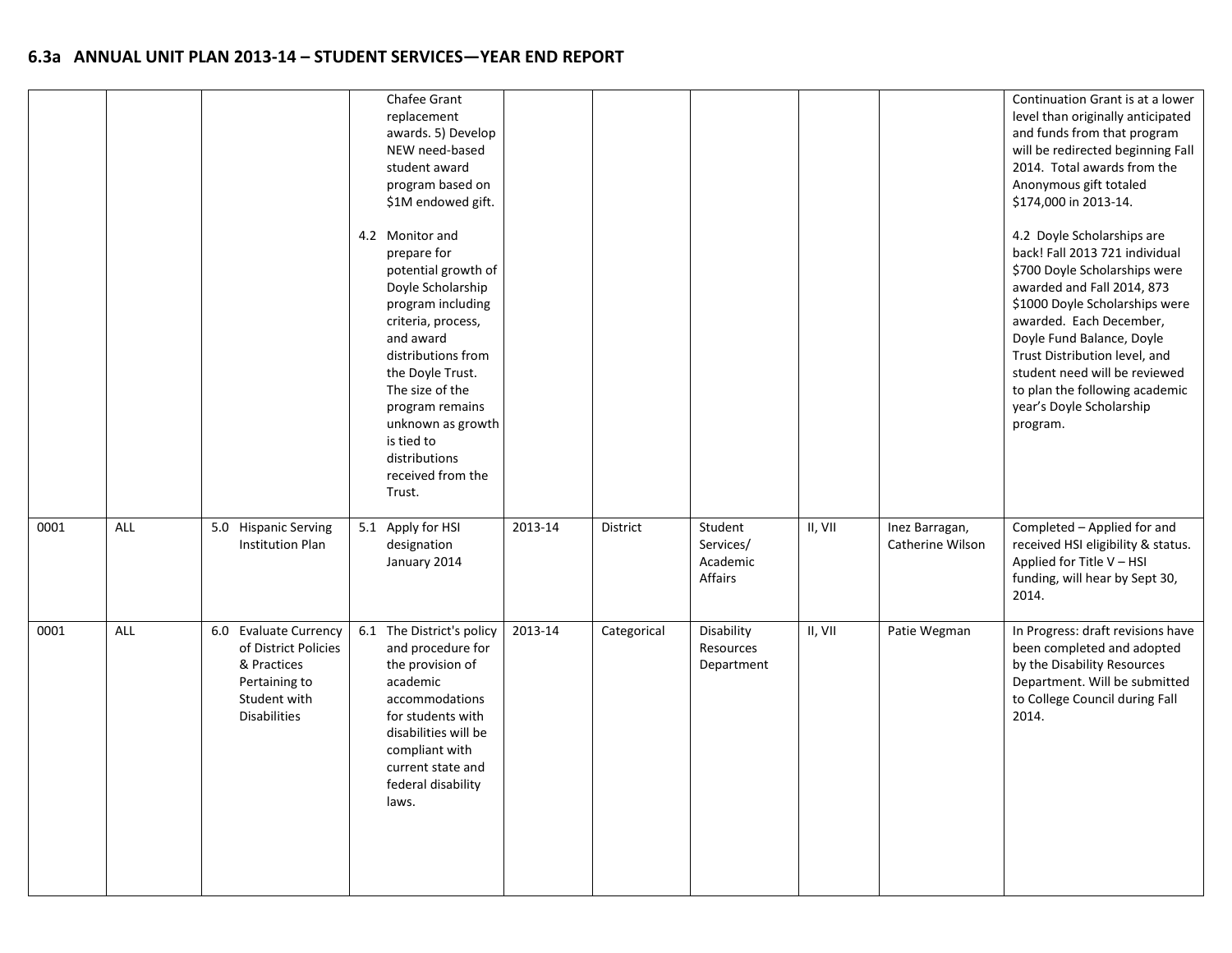| 0001 | ALL | 7.0 Prepare for<br>implementation<br>of Student<br><b>Success Act</b><br>implementation<br>of matriculation<br>requirements | 7.1 Counseling, EOPS,<br>DRD & CalWorks<br>will collaborate and<br>consult with IT and<br>A&R to ensure all<br>elements are in<br>place to document<br>Orientation,<br>Assessment, and<br>Academic Plans for<br>Fall 14<br>implementation. | 2013-14              | District                 | Student<br>Success and<br>Retention<br>Office | II, VII | Marty Lee, Inez<br>Barragan, Patie<br>Wegman, Lily<br>Hunnemeder-<br>Bergfelt | Completed:<br>Reviewed counseling and<br>categorical program orientation<br>against Title 5 requirement;<br>Revised District policy and<br>procedures related to SSSP to<br>ensure compliance with State<br>regulations;<br>Completed MIS reporting<br>mapping for orientation,<br>assessment, and education<br>planning;<br>Completed: Converted Plover<br>558 to a computerized<br>classroom that will<br>accommodate assessment<br>testing and education planning;<br>Developed Student Success<br>Theme: Create Your Future.<br>Start Here; launched theme<br>campaign through multiple<br>media.<br>Completed: Collaboration with<br>all offices and IT was conducted<br>to ensure the 11 elements were<br>evaluated and implementation<br>of essential services for all new<br>students. |
|------|-----|-----------------------------------------------------------------------------------------------------------------------------|--------------------------------------------------------------------------------------------------------------------------------------------------------------------------------------------------------------------------------------------|----------------------|--------------------------|-----------------------------------------------|---------|-------------------------------------------------------------------------------|------------------------------------------------------------------------------------------------------------------------------------------------------------------------------------------------------------------------------------------------------------------------------------------------------------------------------------------------------------------------------------------------------------------------------------------------------------------------------------------------------------------------------------------------------------------------------------------------------------------------------------------------------------------------------------------------------------------------------------------------------------------------------------------------|
| 0001 | ALL | 8.0 Implement<br><b>Student Success</b><br>and Support<br>Program (SSSP)                                                    | 8.1 Develop SSSP plan<br>following State<br>guidelines.                                                                                                                                                                                    | 2013-14<br>(ongoing) | Categorical/<br>District | Student<br>Success and<br>Retention<br>Office | II, VII | Li Collier, Lauralyn<br>Larsen                                                | 8.1 In progress: SSSP Plan draft<br>started in spring 2013 and<br>continued through summer in<br>conjunction with Student<br>Equity Plan; expected<br>completion Oct. 2014; Separate<br>budget plan proposal complete;<br>awaiting state allocation.                                                                                                                                                                                                                                                                                                                                                                                                                                                                                                                                           |
|      |     |                                                                                                                             | 8.2 Increase district-<br>wide collaboration<br>and coordination of<br>student success<br>initiatives.                                                                                                                                     |                      |                          |                                               |         |                                                                               | 8.2 Completed: formation of<br><b>Student Success and Equity</b><br>Committee; provided various<br>professional development<br>related to SSSP. Ongoing:<br>increased collaboration and<br>professional development<br>across the District.                                                                                                                                                                                                                                                                                                                                                                                                                                                                                                                                                    |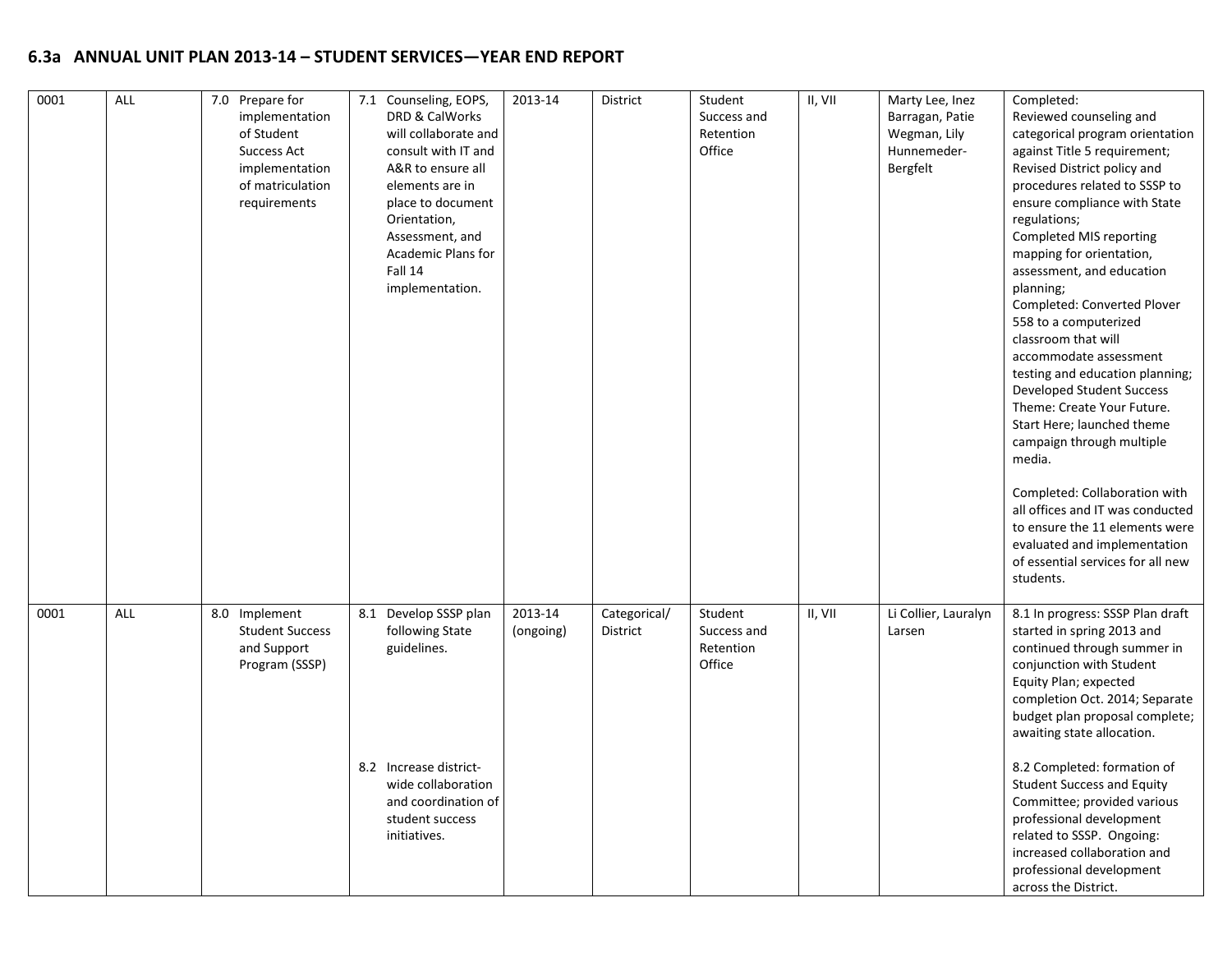|  | 8.3 Provide core<br>matriculation<br>services:<br>assessment,<br>orientation, and<br>education planning,<br>to all non-exempt<br>students |  |  | 8.3 In progress: increased core<br>service volume; plan to<br>mandate core services to all<br>non-exempt first time students<br>starting Spring 2015;<br>established SARS Message<br>system to manage Counseling<br>wait list; established English<br>and Math JAM for assessment<br>preparation; increased<br>Assessment and Counseling<br>staff; more SSSP Counselor and<br>staff recruitment in progress. |
|--|-------------------------------------------------------------------------------------------------------------------------------------------|--|--|--------------------------------------------------------------------------------------------------------------------------------------------------------------------------------------------------------------------------------------------------------------------------------------------------------------------------------------------------------------------------------------------------------------|
|  |                                                                                                                                           |  |  | Completed: SWC staffing<br>proposal approved; established<br>on-site management capacity.<br>In progress: recruitment of<br>regular classified staff to<br>provide non-credit<br>matriculation services;<br>expanding services to off-<br>campus sites for NC ESL.                                                                                                                                           |
|  | 8.4 Review and revise<br>program reporting<br>and evaluation<br>through MIS and<br><b>ARCC 2.0</b>                                        |  |  | 8.4 Completed: SS01 through<br>SS10 MIS reporting data<br>elements collection and<br>reporting pathways; thru<br>workgroup w/IT.<br>In progress: SS11, Follow-up<br>Services needs to identify more<br>service locations and<br>collect/report service data;<br>Alpha Card system is being<br>implemented in Fall 2014.                                                                                      |
|  | 8.5 Design and<br>implement an<br>effective early<br>intervention<br>system to promote<br>student retention<br>and success.               |  |  | 8.5 Completed the design of<br>the Early Connection Program<br>as an early alert mechanism;<br>launched program in spring<br>2014; in progress to expand to<br>larger scale starting Fall 2014;<br>teaching faculty uses and<br>benefits through PDA<br>workshops and targeted<br>trainings.                                                                                                                 |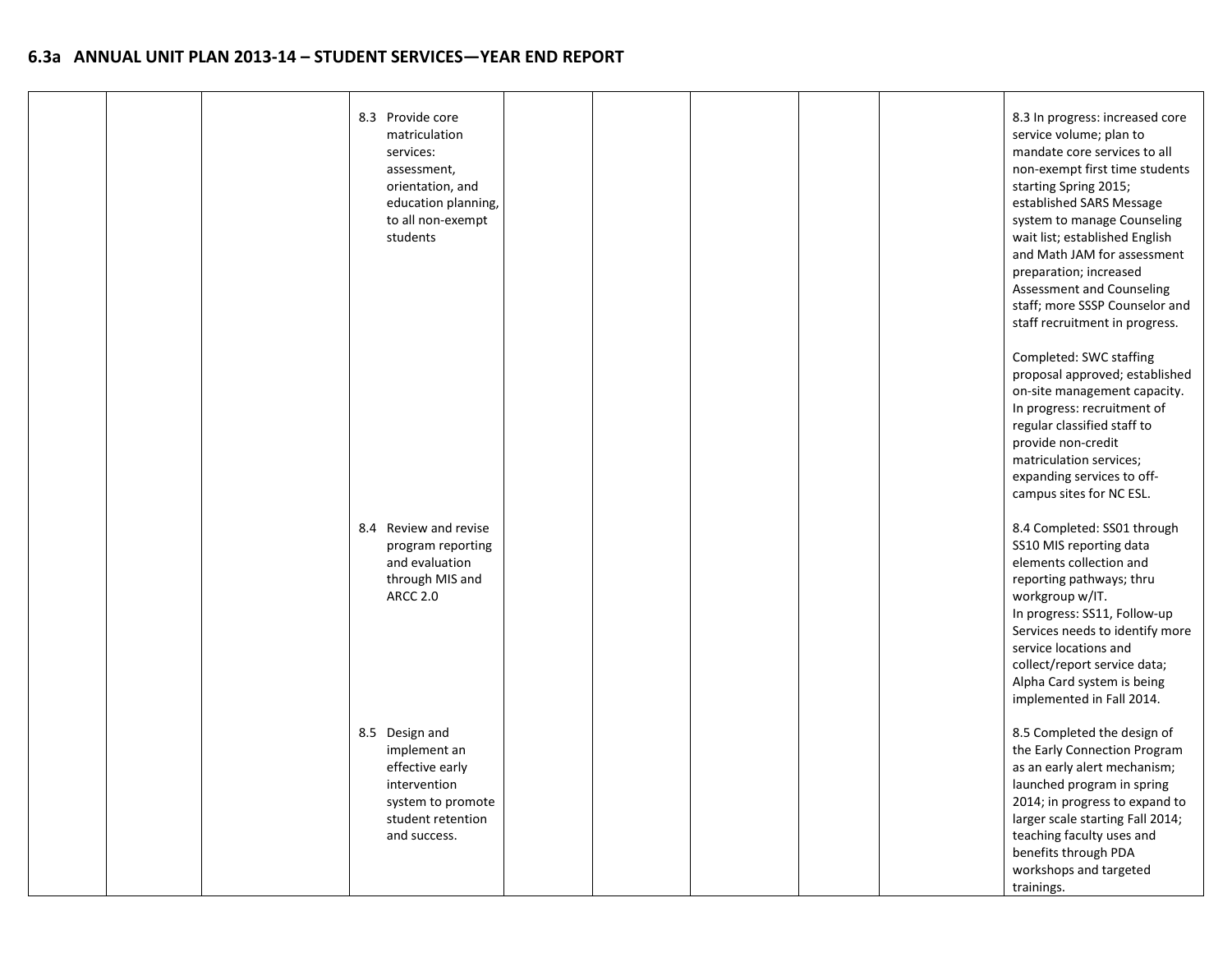| 0001 | ALL      | 9.0 Become a Pearson<br>Vue - Approved<br><b>Testing Center</b><br>and transition<br>GED testing to the<br>new computer-<br>based testing | 9.1 Obtain approval to<br>become a PVTC by<br>preparing SRJC<br>testing facilities to<br>meet GED Testing<br>Services and<br>Pearson Vue<br>requirements. | 2013-14 | District / GED<br>Revenue<br>Fund | Assessment<br>Services | II, VII | Li Collier                     | 9.1 Completed: all facility and<br>technical requirements were<br>met in fall 2014; established<br>two Pearson Vue Testing<br>Centers (Santa Rosa and<br>Petaluma) in December 2013.                              |
|------|----------|-------------------------------------------------------------------------------------------------------------------------------------------|-----------------------------------------------------------------------------------------------------------------------------------------------------------|---------|-----------------------------------|------------------------|---------|--------------------------------|-------------------------------------------------------------------------------------------------------------------------------------------------------------------------------------------------------------------|
|      |          |                                                                                                                                           | 9.2 Help GED<br>candidates<br>complete 2002<br>series.                                                                                                    |         |                                   |                        |         |                                | 9.2 Completed: increased<br>amount of testing sessions to<br>accommodate high GED testing<br>volume in 2013; assisted over<br>1,000 GED candidates, more<br>than double the prior year.                           |
|      |          |                                                                                                                                           | 9.3 Train Assessment<br>staff for the new<br>computer-based<br>GED testing.                                                                               |         |                                   |                        |         |                                | 9.3 Completed: all current<br>Assessment staff has been<br>trained and certification<br>obtained; provided over 400<br>GED candidates through<br>computer-based GED testing in<br>first half of 2014.             |
| 0001 | Petaluma | 10.0 Improve the<br>delivery of<br>assessment<br>services                                                                                 | 10.1 Upgrade Math,<br>English, and ESL<br>assessment to<br>computerized or<br>Internet based<br>testing                                                   | 2013-14 | District /<br>Categorical         | Petaluma               | II, VII | Lauralyn Larsen, Li<br>Collier | 10.1 Completed: COMPASS<br>Math and ESL migration to<br>internet-based testing; in<br>progress with converting<br>English placement testing to<br>computerized testing through<br>local programming.              |
|      |          |                                                                                                                                           | 10.2 Increase<br>collaboration with<br>high schools to<br>provide early<br>assessment for<br>high school seniors.                                         |         |                                   |                        |         |                                | 10.2 Ongoing and in progress:<br>increase the collaboration with<br>local high schools both at Santa<br>Rosa and Petaluma campuses;<br>encourage high school seniors<br>to complete assessment in<br>senior year. |
|      |          |                                                                                                                                           |                                                                                                                                                           |         |                                   |                        |         |                                | In Progress: Developed a<br>Jumpstart to College Program<br>to Pilot at a South County High<br>School to be expanded at other<br>key high schools in the district.                                                |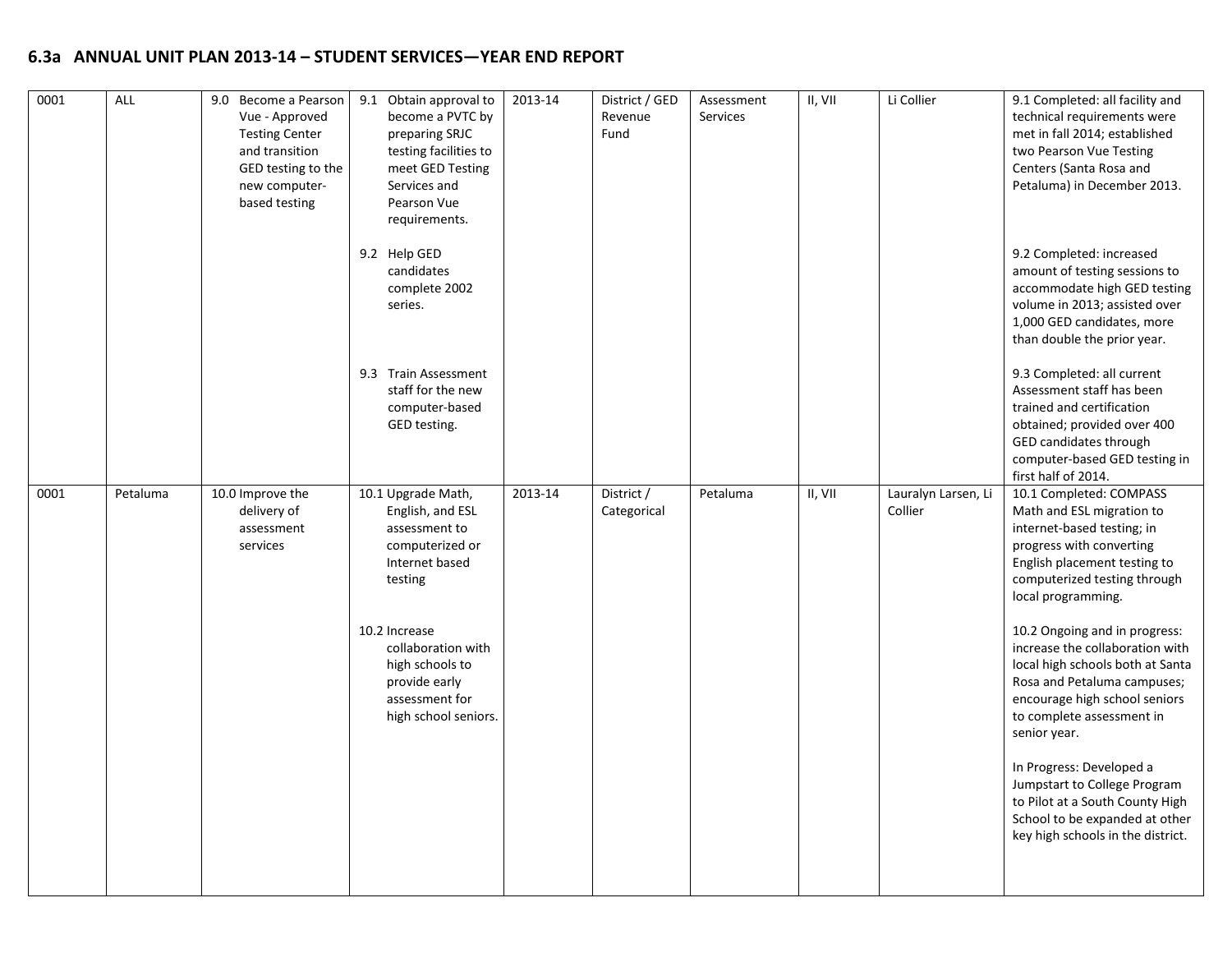| 0001 | ALL | 11.0 Additional<br>resources for the<br>Counseling<br>Department to<br>meet the<br>Educational<br>Planning mandate<br>as defined by the<br><b>Student Success</b><br>Act. | 11.1 Human resources<br>and additional<br>funding must be<br>identified and<br>allocated so<br>students are able<br>to meet with a<br>counselor to<br>develop an<br>appropriate<br>education plan.<br>Additionally,<br>follow-up services<br>need to be<br>developed so that<br>students are<br>identified,<br>contacted and<br>provided services<br>that enable them<br>to develop their<br>educational plan.                              | 2013-14 | District | Counseling             | II, VII | Marty Lee, Audrey<br>Spall | In-Progress: Four full-time<br>Counselors were hired and<br>additional adjunct to help meet<br>the demand of creating<br>educational plans for students.<br>Four more will be hired fall '14.<br>A comprehensive plan is in<br>development to address the<br>needs of all students with an<br>academic goal who have<br>completed 15 units to develop<br>and educational plan.                                                                                                                                                                                                                                                                                                                                                                         |
|------|-----|---------------------------------------------------------------------------------------------------------------------------------------------------------------------------|---------------------------------------------------------------------------------------------------------------------------------------------------------------------------------------------------------------------------------------------------------------------------------------------------------------------------------------------------------------------------------------------------------------------------------------------|---------|----------|------------------------|---------|----------------------------|--------------------------------------------------------------------------------------------------------------------------------------------------------------------------------------------------------------------------------------------------------------------------------------------------------------------------------------------------------------------------------------------------------------------------------------------------------------------------------------------------------------------------------------------------------------------------------------------------------------------------------------------------------------------------------------------------------------------------------------------------------|
| 0001 | ALL | 12.0 Re-establishment<br>of New Student<br>Programs and<br>Services.                                                                                                      | 12.1 The Office of New<br><b>Student Programs</b><br>and Services needs<br>to be a priority for<br>the District if it is to<br>meet its enrollment<br>targets, engage<br>students in a<br>meaningful way as<br>they begin their<br>pathway towards<br>degree and<br>certificate<br>completion, and<br>meet the mandates<br>as defined by the<br><b>Student Success</b><br>Act in the areas of<br>Orientation and<br>Counseling<br>services. | 2013-14 | District | <b>Student Affairs</b> | II, VII | Robert Ethington           | Some aspects of the old New<br>Student Programs area have<br>been transitioned into the<br>Counseling department and the<br>Student Affairs & Engagement<br>Programs department. With the<br>loss of human and budget<br>resources, it is very difficult to<br>reestablish the program,<br>however, maintaining the<br>services that are the most<br>beneficial to student<br>engagement and success is<br>important to support SSSP<br>initiatives. This includes the<br>Welcome Center, First Oaks,<br>Student Ambassadors, etc. As<br>initiatives for new students<br>(e.g. the Call Campaign)<br>continue to be developed and<br>institutionalized, Student<br>Affairs will continue to<br>advocate for increased staff<br>resources in this area. |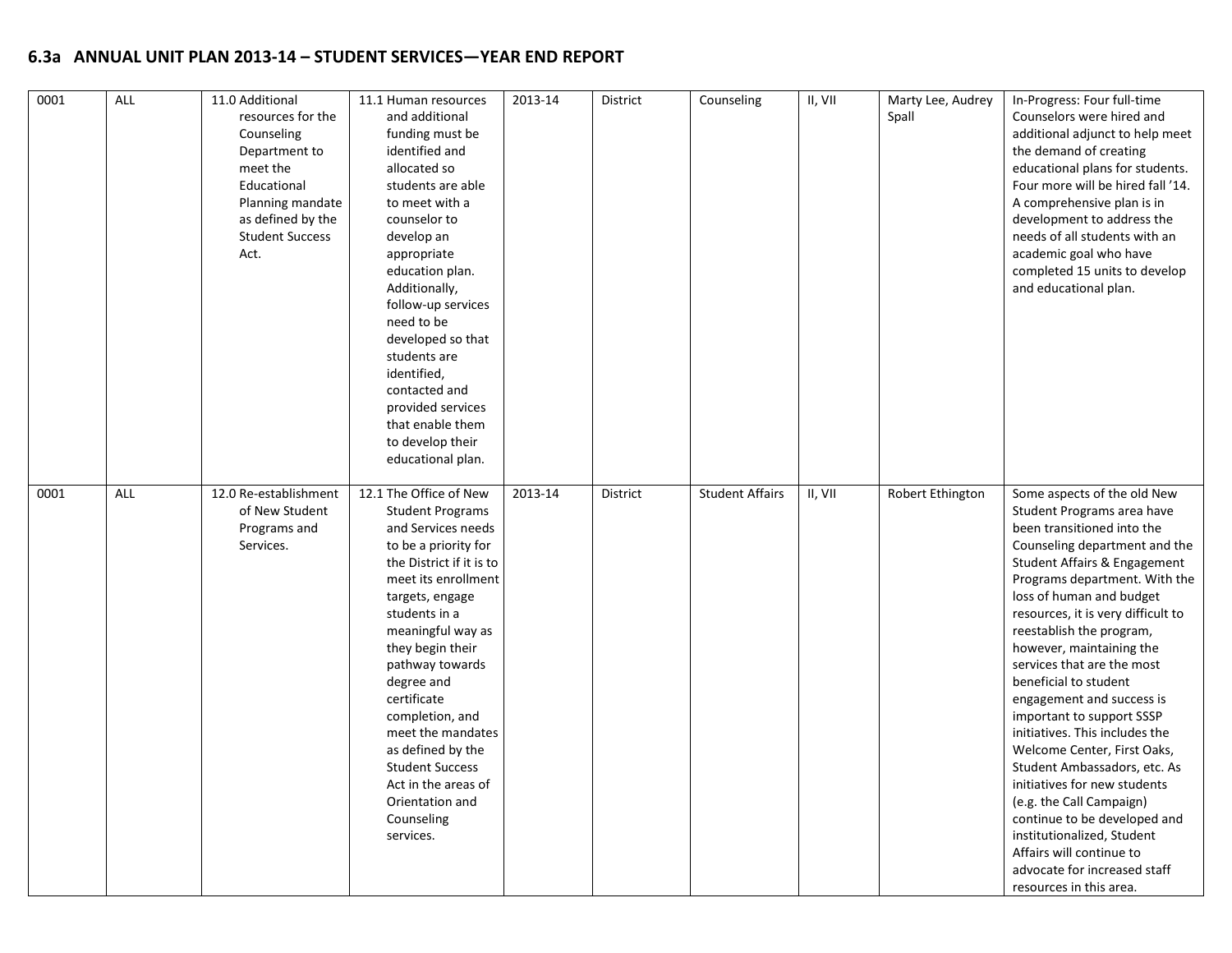| 0001 | <b>ALL</b> | 13.0 High School<br>Equivalency<br>Program (HEP)<br>Grant | 13.1 To enroll and serve<br>174 students in 13-<br>14, Graduate 120<br>students with GED<br>or equivalent<br>(pending on<br>California's<br>adoption of<br>another test<br>instrument).<br>13.2 Matriculate 96<br>graduates into | 2013-14 | Grant funded   | <b>HEP</b>              | II, VII | Catherine Wilson,<br>Beatriz Camargo | 13.1 In Progress: Enrolled 183<br>HEP students in FY 13 -14,<br>graduated 42 students (changes<br>to GED online created issues<br>with testing)<br>13.2 In progress: 32 students<br>(out of 42 attainers above) have                                                                                                                                                                                                                                                                                                                                                                                                                                                                                                                                                                                                              |
|------|------------|-----------------------------------------------------------|----------------------------------------------------------------------------------------------------------------------------------------------------------------------------------------------------------------------------------|---------|----------------|-------------------------|---------|--------------------------------------|-----------------------------------------------------------------------------------------------------------------------------------------------------------------------------------------------------------------------------------------------------------------------------------------------------------------------------------------------------------------------------------------------------------------------------------------------------------------------------------------------------------------------------------------------------------------------------------------------------------------------------------------------------------------------------------------------------------------------------------------------------------------------------------------------------------------------------------|
|      |            |                                                           | College or<br>improved careers.<br>13.3 Have program fully<br>funded by October,<br>2013                                                                                                                                         |         |                |                         |         |                                      | matriculated into college,<br>improved employment. This<br>goal is dependent on 13.1.<br>13.3 Completed Program was<br>fully funded beginning July 1,<br>2014.                                                                                                                                                                                                                                                                                                                                                                                                                                                                                                                                                                                                                                                                    |
| 0001 | ALL        | 14.0 Degree<br>Completion                                 | 14.1 Strengthen and<br>enhance degree<br>audit, degree<br>success, and<br>student evaluation<br>services.                                                                                                                        | 2013-14 | District, SSSP | Admissions &<br>Records | II, VII | Freyja Pereira                       | In-progress<br>The degree and certificate<br>petition forms are now<br>available for students to<br>complete and submit online.<br>Program modifications to be<br>implemented in fall 2014 will<br>provide automated responses<br>to students in their student<br>portals regarding the status of<br>their degree/certificate,<br>eliminating paper and postage<br>and providing more timely<br>notification to students. SRJC is<br>a participant in the CCCCO<br><b>Education Planning and Degree</b><br>Audit Pilot which is developing<br>a statewide ed planning and<br>degree audit tool for students,<br>counselors and evaluators. This<br>new program will replace SRJCs<br>current homegrown degree<br>audit program which currently<br>does not incorporate transfer<br>work. This new CCCCO<br>program will be a more |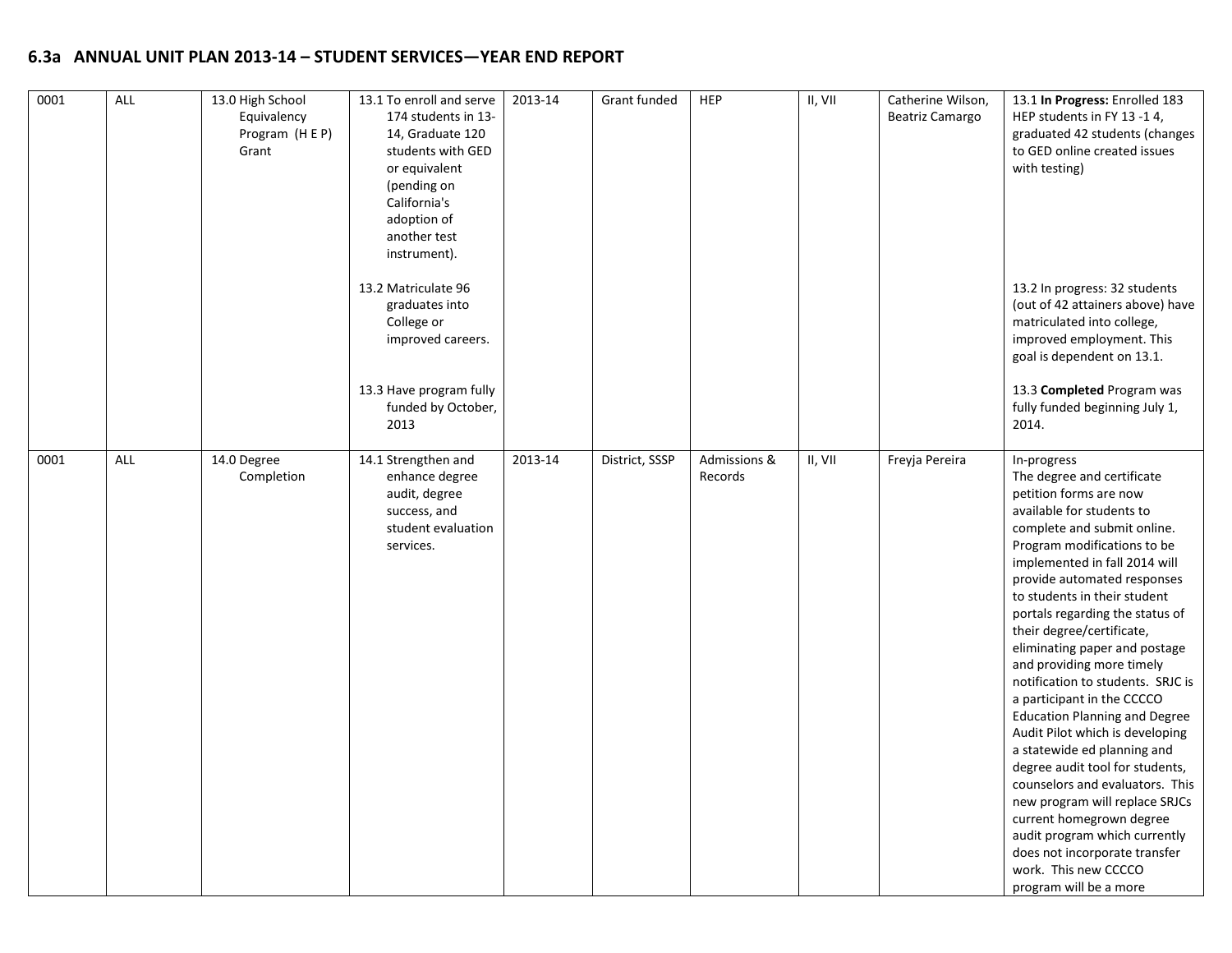|      |            |                                              |                                                                         |         |         |                           |         |              | complete and efficient tool<br>with more features and<br>flexibility. Implementation of<br>this project is planned for fall<br>2015. A&R upgraded the<br>current subscription of College<br>Source to TES (Transfer<br><b>Evaluation Services) which</b><br>allows the evaluation team to<br>enter and maintain a more<br>thorough database of course<br>articulations. A&R is currently<br>recruiting an additional<br>evaluator funded by SSSP funds<br>which is needed to implement<br>the new SSSP mandates<br>involving student assessment<br>and ed planning. This<br>automation of services and<br>additional evaluator position<br>will strengthen and enhance<br>service to students. |
|------|------------|----------------------------------------------|-------------------------------------------------------------------------|---------|---------|---------------------------|---------|--------------|------------------------------------------------------------------------------------------------------------------------------------------------------------------------------------------------------------------------------------------------------------------------------------------------------------------------------------------------------------------------------------------------------------------------------------------------------------------------------------------------------------------------------------------------------------------------------------------------------------------------------------------------------------------------------------------------|
| 0001 | <b>ALL</b> | 15.0 International<br><b>Student Program</b> | 15.1 Enhance outreach,<br>admission and<br>retention of F-1<br>program. | 2013-14 | Special | Admissions and<br>Records | II, VII | Peg Saragina | All objectives completed.<br>Comparing Fall 2013 to Fall<br>2014:<br>Outreach: Increased<br>international recruitment<br>agreements from 2 to 10;<br>developed 8 new MOUs with<br>partner schools; increased Web<br>presence and videos; Web<br>searches by new applicants<br>increased from 3 to 25.<br>Admissions:<br>Applications increased from 60<br>to 95 (58% increase); total<br>enrollment increase from 88 to<br>130 (48%).<br>Retention:<br>Increased continuing students<br>from 49 to 60 (22% increase).                                                                                                                                                                          |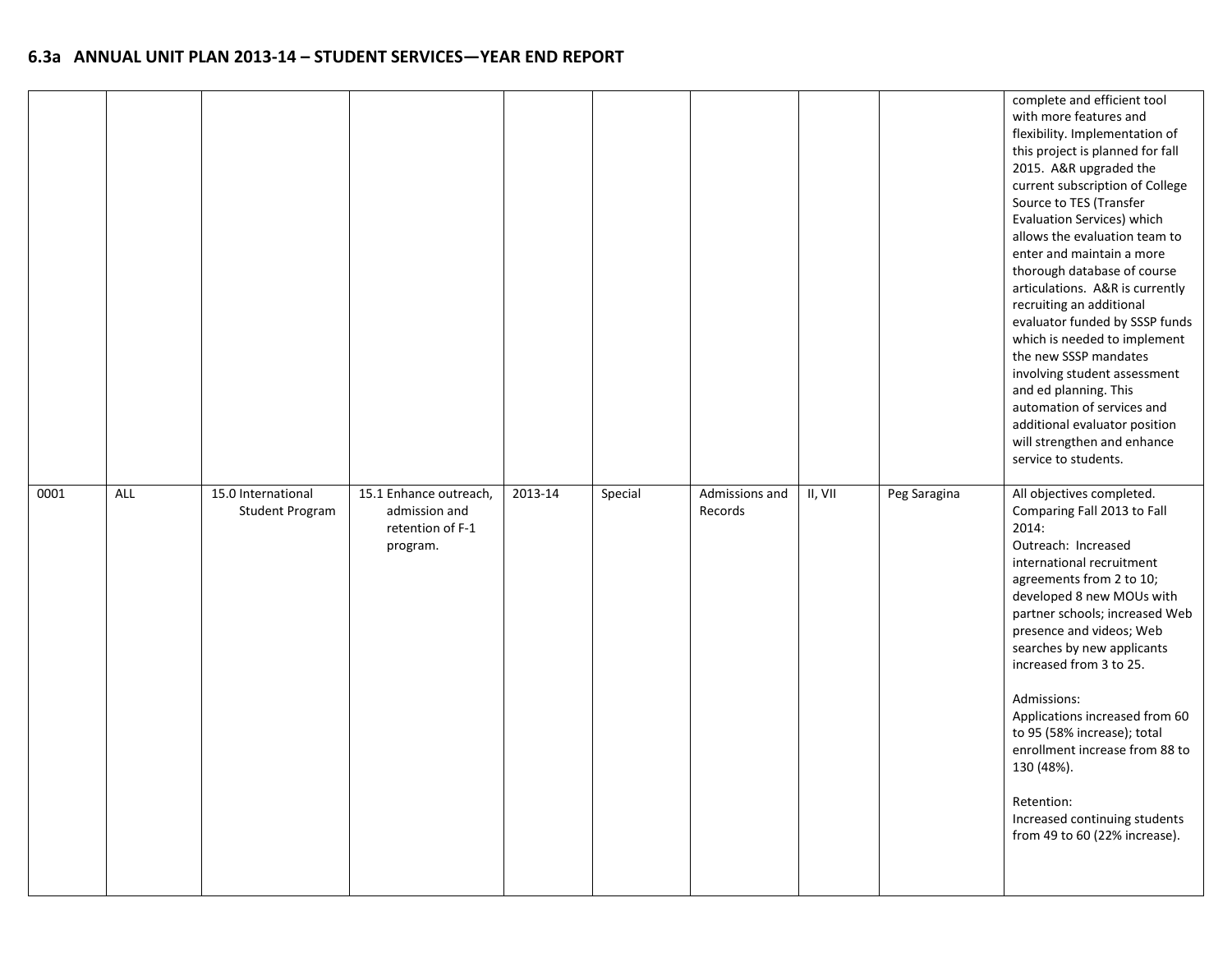| 0001 | ALL | 16.0 Successfully close<br>20 cases (status<br>26) to satisfy the<br><b>WAIII contract</b><br>with DOR                                                       | 16.1 Increase job<br>placement services<br>and employer<br>outreach. Continue<br>to provide<br>employment<br>preparation<br>services to<br>consumers/<br>students through<br>with academic<br>tutoring and career<br>development. | 2013-14 | Grant funded | Disability<br>Resources<br>Department | VII     | Patie Wegman                         | Completed: Successfully closed<br>22 cases (2 more than the<br>contract goal). Increased the<br>job placement and retention<br>services through the hiring of a<br>part time 12 month Job<br>Developer for the Workability II<br>program.                                                                                                                                                                                      |
|------|-----|--------------------------------------------------------------------------------------------------------------------------------------------------------------|-----------------------------------------------------------------------------------------------------------------------------------------------------------------------------------------------------------------------------------|---------|--------------|---------------------------------------|---------|--------------------------------------|--------------------------------------------------------------------------------------------------------------------------------------------------------------------------------------------------------------------------------------------------------------------------------------------------------------------------------------------------------------------------------------------------------------------------------|
| 0001 | ALL | 17.0 Provide greater<br>access to Assistive<br>Technology<br>programs and<br>services, to<br>support DRD<br>students achieve<br>their Educational<br>Goal(s) | 17.1 Provide instruction<br>to DRD students on<br>Assistive<br>technology<br>programs and<br>services that can be<br>independently<br>accessed on<br>campus. Increase<br>awareness of<br>access stations<br>throughout campus     | 2013-14 | Categorical  | Disability<br>Resources               | VII     | Patie Wegman                         | Completed: Increase staff hours<br>available to provide training to<br>students in the Assistive<br>Technology Lab (Santa Rosa<br>Campus). Direct students to<br>Assistive Technology computer<br>stations in all open labs on<br>Petaluma and Santa Rosa<br>Campus, through updated<br>Campus Maps, Campus<br>Websites, and Flyers.<br>In Progress: Place signage on<br>designated Access Stations<br>throughout the District |
| 0001 | ALL | 18.0 Implement<br><b>Student Survey</b><br>for 10% of credit<br>population in<br>collaboration with<br>Office of<br>Institutional<br>Research                | 18.1 Evaluate students'<br>needs and<br>satisfaction based<br>on their response<br>to specific<br>questions.                                                                                                                      | 2013-14 | District     | <b>VPSS &amp; OIR</b>                 | II, VII | Ricardo<br>Navarrette, KC<br>Greaney | Completed: Student Survey<br>sent to 10% of credit course<br>sections with a response of<br>2,780 individual students. OIR<br>has completed initial reports<br>with an analysis of student<br>survey patterns at the Santa<br>Rosa and Petaluma campuses.<br>Disaggregated responses based<br>on student personal<br>characteristics will be<br>addressed in Fall 2014.                                                        |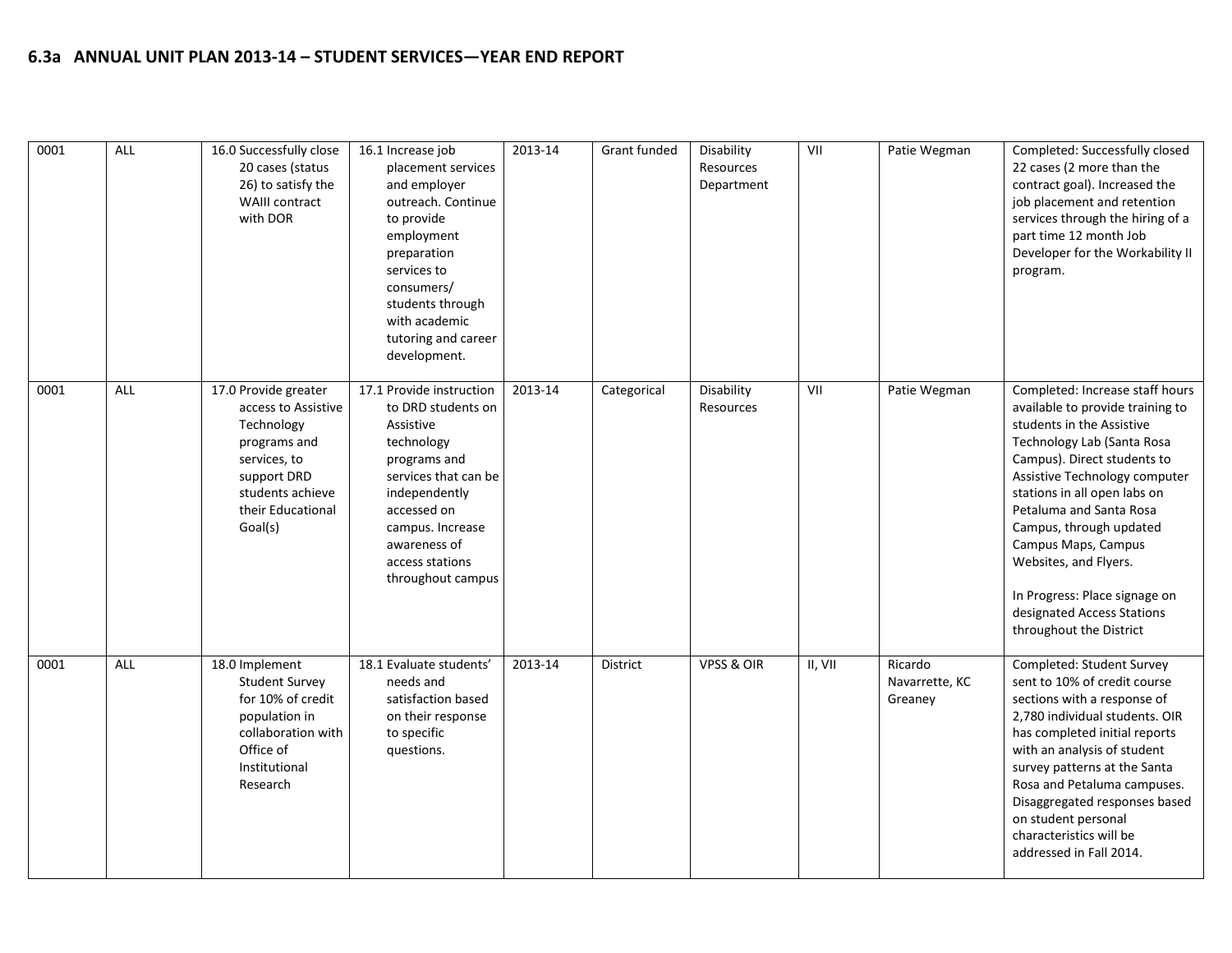| Goal<br>Rank | Location      | Goal                                                                                   | <b>Objectives</b>                                                                                                                                                  | <b>Timeframe</b>      | <b>Resources</b><br><b>Required</b> | Area | <b>College</b><br>Initiative                                  | Person(s)<br>Responsible       | <b>ACCOMPLISHMENTS</b>            |
|--------------|---------------|----------------------------------------------------------------------------------------|--------------------------------------------------------------------------------------------------------------------------------------------------------------------|-----------------------|-------------------------------------|------|---------------------------------------------------------------|--------------------------------|-----------------------------------|
| 1.0          | District Wide | 1.0 Manage and<br>Coordinate<br>District Wide<br>Projects and<br><b>Space Planning</b> | 1.1 Plan, design, bid and<br>complete the<br>removal and<br>restoration of<br>roadway and                                                                          | June 2014             | $+/- 50,000$                        |      | $\mathsf{I}, \mathsf{II}, \mathsf{III}, \mathsf{IV},$<br>VIII | Ichsan/Bielen                  | Complete                          |
|              |               |                                                                                        | parking surface as<br>needed.                                                                                                                                      | June 2014             | $+/- 250,000$                       |      | I, II, III, IV,<br>VIII                                       | Bielen/Ichsan                  |                                   |
|              |               |                                                                                        | 1.2 Plan, design, bid and<br>complete the re-<br>roofing of Plover<br>Hall as needed                                                                               | December<br>2013      | $+/- 15,000$                        |      | I, II, III, IV,<br>VIII                                       | Bielen/Ichsan                  | Complete                          |
|              |               |                                                                                        | 1.3 RFP and Implement<br>contract for cogen<br>engine and chiller at June 2014<br>no cost to the<br>District for the<br>replacement (est.<br>\$1,200,000 savings). |                       | $+/- 150,000$                       |      | I, II, III, IV,<br>VIII                                       | Bielen/Ichsan                  | Complete                          |
|              |               |                                                                                        | 1.4 Plan, design, bid and June 2014<br>coordinate with<br>PSTC to complete 7<br>projects to allow the<br>Fire Program to be                                        | June 2014             | $+/- 60,000$<br>$+/- 75,000$        |      | 1, II, III, IV,<br>VIII<br>1, II, III, IV,                    | Bielen/Ichsan<br>Bielen/Ichsan | 90% Complete<br><b>DSA Review</b> |
|              |               |                                                                                        | offered on-site.                                                                                                                                                   |                       |                                     |      | VIII                                                          |                                |                                   |
|              |               |                                                                                        | 1.5 Plan, design, bid and<br>complete the ADA<br>improvement<br>projects                                                                                           | Ongoing/<br>June 2014 | <b>TBD</b>                          |      | 1, II, III, IV,<br>VIII                                       | Bielen/Ichsan                  | Complete                          |
|              |               |                                                                                        | 1.6 Review, order,<br>replace lock and<br>door hardware as<br>needed in Burbank<br>and Call Children<br>Center.                                                    | June 2014             | TBD/In-House                        |      | 1, II, III, IV,<br>VIII                                       | Bielen/Ichsan                  | Complete                          |
|              |               |                                                                                        | 1.7 Space planning and<br>improvements as<br>minimally required<br>to meet                                                                                         | April 2014            | <b>TBD</b>                          |      | 1, II, III, IV,<br>VIII                                       | Ichsan                         | On-going                          |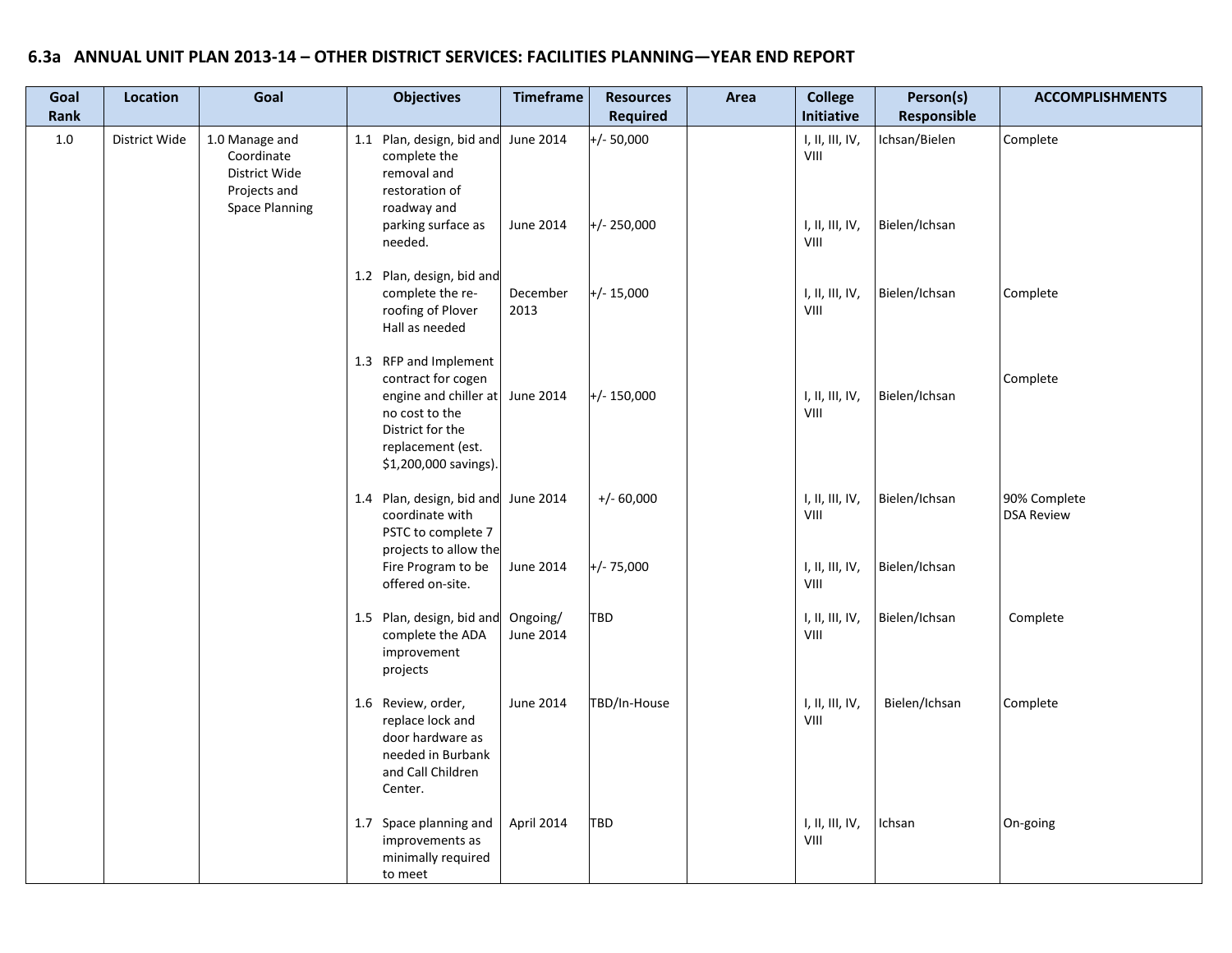| Goal<br>Rank | <b>Location</b> | Goal                                                                                        | <b>Objectives</b>                                                                                         | <b>Timeframe</b>      | <b>Resources</b><br><b>Required</b> | Area | <b>College</b><br>Initiative                                                        | Person(s)<br>Responsible | <b>ACCOMPLISHMENTS</b>              |
|--------------|-----------------|---------------------------------------------------------------------------------------------|-----------------------------------------------------------------------------------------------------------|-----------------------|-------------------------------------|------|-------------------------------------------------------------------------------------|--------------------------|-------------------------------------|
|              |                 |                                                                                             | departmental and<br>grant/programmatic<br>need(s).                                                        |                       |                                     |      |                                                                                     |                          |                                     |
|              |                 |                                                                                             | 1.8 Plan design and<br>complete the<br>acoustical<br>installation in the<br>Petaluma Call Hall<br>Offices | December<br>2014      | $+/- 12,000$                        |      | I, II, III, IV,<br>VIII                                                             | Watts/Ichsan             | Complete                            |
|              |                 |                                                                                             | 1.9 Review with VPSS<br>regarding layout of<br>Commencement<br>site                                       | December<br>2014      | <b>TBD</b>                          |      | I, II, III, IV,<br>VIII                                                             | Ichsan/Navarette         | Complete                            |
|              |                 |                                                                                             | 1.10 Coordinate and<br>support VPSS in<br>reconfiguring the<br>Associates Lounge<br>for improved usage.   | December<br>2014      | $+/- 8,000$                         |      | I, II, III, IV,<br>$\ensuremath{\mathsf{V}}\xspace\ensuremath{\mathsf{III}}\xspace$ | Ichsan/Navarette         | Complete                            |
|              |                 |                                                                                             | 1.11 Establish with<br>Foundation and<br>garner BFC approval<br>for Donor "Brick"<br>pathway program.     | December<br>2014      | <b>TBD</b>                          |      | I, II, III, IV,<br>VIII                                                             | Ichsan/McClintock        | Complete                            |
| $1.0\,$      | District Wide   | 2.0 Develop and<br>submit the<br>District Five-Year<br>Capital Outlay<br>Plan to the State  | 2.1 Prepare, obtain<br>Board approval and<br>submit the 2014-<br>2019 Major Capital<br><b>Outlay Plan</b> | June 2014             |                                     |      | $\mathsf{II}, \mathsf{III}, \mathsf{IV},$<br>VIII                                   | Ichsan                   | In-Progress<br>Based on CO feedback |
| $1.0\,$      | District Wide   | 3.0 Develop and<br>submit the<br><b>District Five-Year</b><br>Scheduled<br>Maintenance Plan | 3.1 Prepare, obtain<br>Board approval, and<br>submit the District<br>Five-Year Scheduled<br>Maintenance   | December<br>2013      |                                     |      | I, II, III, IV,<br>VIII                                                             | Ichsan                   | Complete                            |
|              |                 | to the State                                                                                | Program<br>3.2 Establish a Total<br>Cost of Ownership                                                     | Ongoing/<br>June 2013 |                                     |      |                                                                                     | Ichsan                   | Complete                            |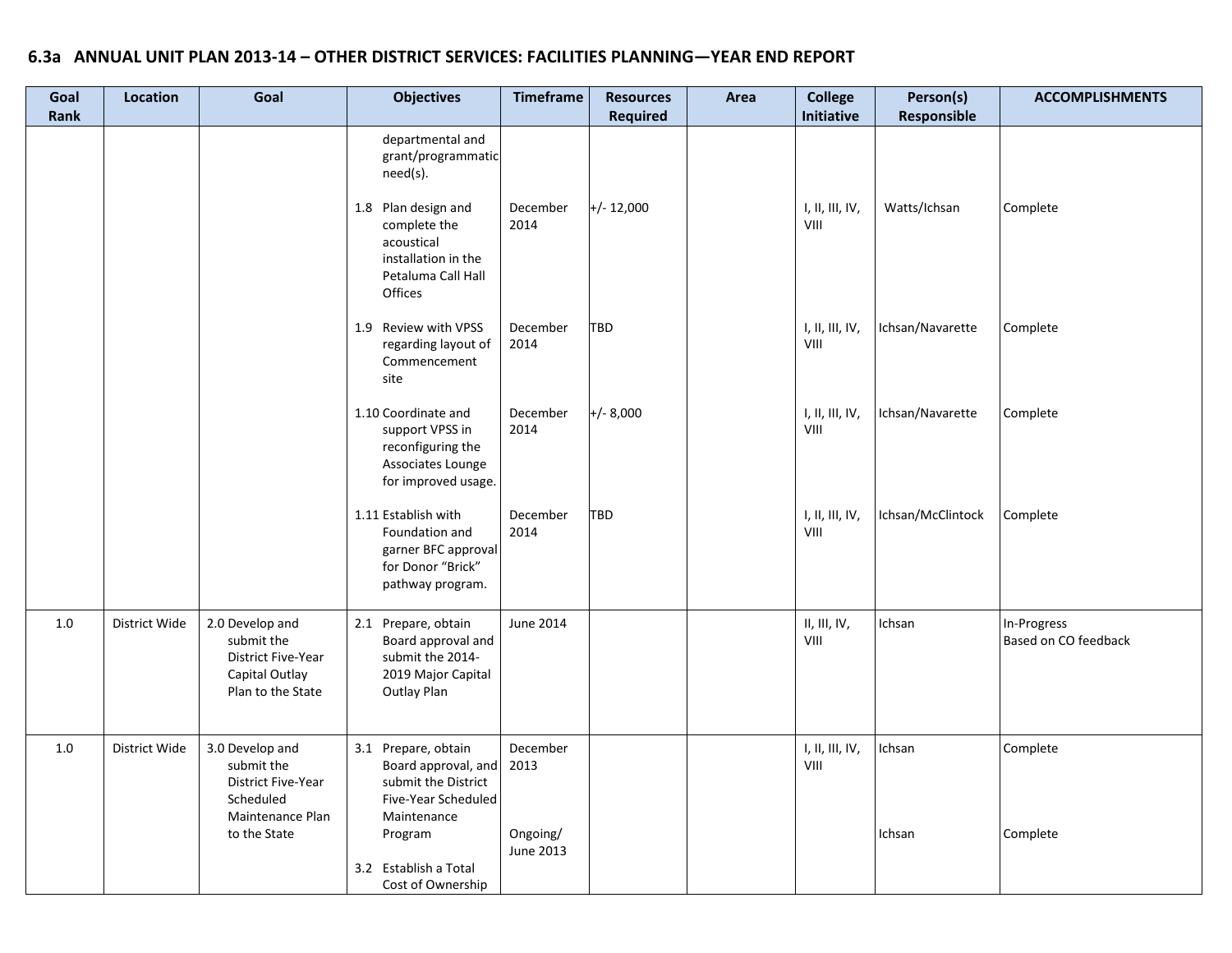| Goal<br>Rank | <b>Location</b> | Goal                                                                                                                  | <b>Objectives</b>                                                                                                                                                                                                                                                                      | <b>Timeframe</b>      | <b>Resources</b><br><b>Required</b> | Area | <b>College</b><br>Initiative | Person(s)<br>Responsible | <b>ACCOMPLISHMENTS</b> |
|--------------|-----------------|-----------------------------------------------------------------------------------------------------------------------|----------------------------------------------------------------------------------------------------------------------------------------------------------------------------------------------------------------------------------------------------------------------------------------|-----------------------|-------------------------------------|------|------------------------------|--------------------------|------------------------|
|              |                 |                                                                                                                       | practice towards<br>maintenance and<br>modernization<br>planning.                                                                                                                                                                                                                      |                       |                                     |      |                              |                          |                        |
| 1.0          | District Wide   | 4.0 Continue to<br>Implement<br>District-wide<br>Energy<br>Conservation<br>Measures and<br>Sustainable<br>Initiatives | 4.1 Provide leadership<br>and determine<br>feasibility and<br>effectiveness of<br>various energy<br>efficiency measures<br>for Prop 39<br>submission,<br>including study for<br>the Solar Initiative.                                                                                  | June 2014             |                                     |      | 1, II, III, IV,<br>VIII      | Ichsan/Bielen            | Complete               |
|              |                 |                                                                                                                       | 4.2 Based on<br>TCO/Accreditation<br>requirements,<br>establish need for<br>"Energy and<br>Sustainability<br>Coordinator"<br>position reporting<br>to Dean FPO                                                                                                                         | Ongoing/<br>June 2014 | $+/- 75,000$                        |      | 1, II, III, IV,<br>VIII      | Ichsan                   | Complete               |
|              |                 |                                                                                                                       | 4.3 Establish and adopt<br>during the design<br>phase, conservation<br>and sustainable<br>elements whenever<br>feasible. Such as,<br>PVs, lighting<br>controls, ground-<br>source heat pumps,<br>thermal energy<br>storage, LEDs,<br>increased recycling<br>and water<br>conservation. | Ongoing/<br>June 2014 |                                     |      | 1, II, III, IV,<br>VIII      | Ichsan                   | Complete               |
|              |                 |                                                                                                                       | 4.4 Replacement of the<br>Santa Rosa<br>Cogeneration plant                                                                                                                                                                                                                             | December<br>2013      | $+/- 15,000$                        |      | I, II, III, IV,<br>VIII      | Bielen/Ichsan            | Complete               |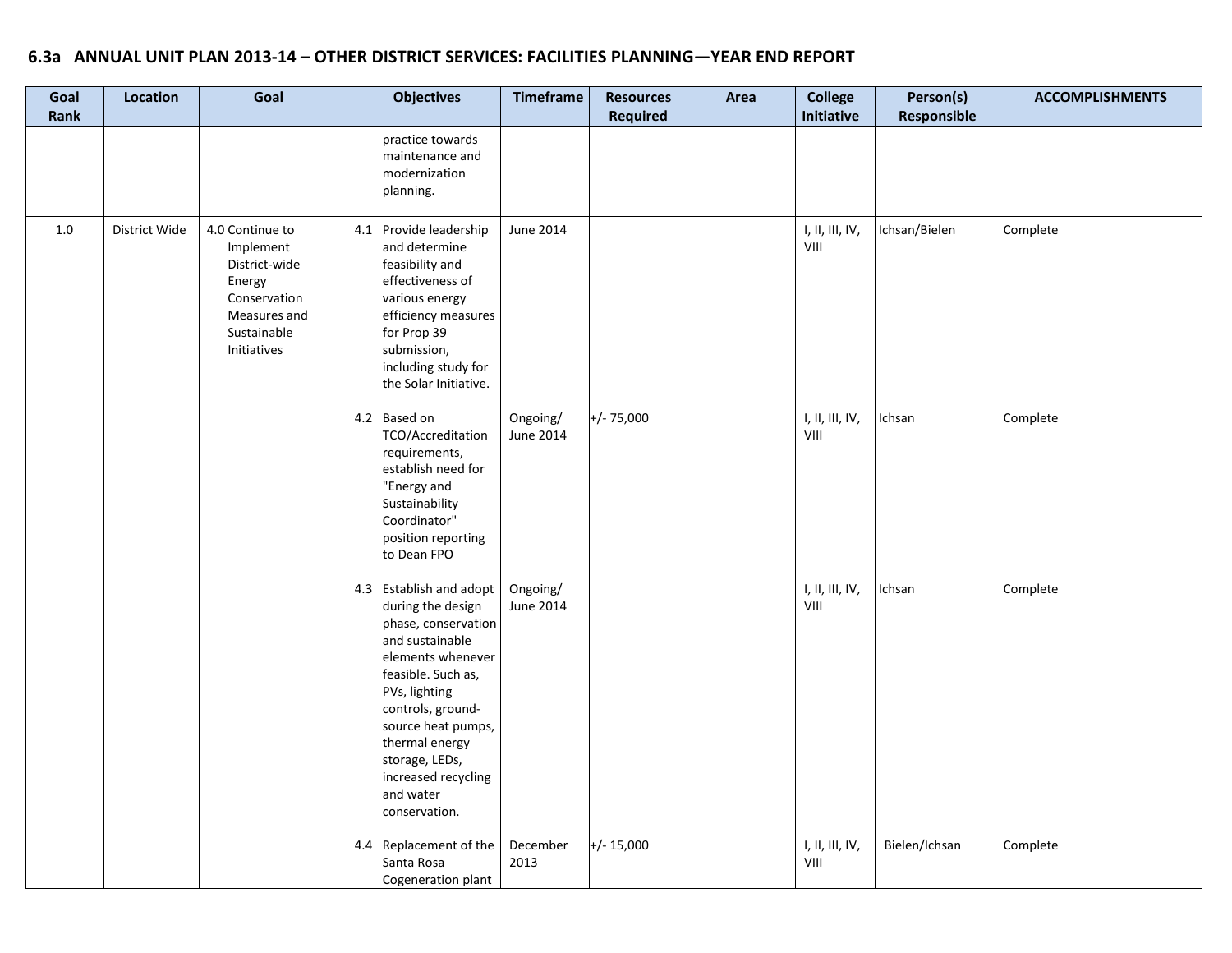| Goal<br>Rank | Location      | Goal                                                        | <b>Objectives</b>                                                                                                                                                                                                                  | <b>Timeframe</b>      | <b>Resources</b><br><b>Required</b> | Area | <b>College</b><br>Initiative | Person(s)<br>Responsible | <b>ACCOMPLISHMENTS</b>                     |
|--------------|---------------|-------------------------------------------------------------|------------------------------------------------------------------------------------------------------------------------------------------------------------------------------------------------------------------------------------|-----------------------|-------------------------------------|------|------------------------------|--------------------------|--------------------------------------------|
|              |               |                                                             | with new engines<br>for efficiency and<br>savings through cost<br>avoidance, to not<br>only reduce the<br>carbon footprint,<br>but also save on<br>utility costs and<br>avoid ongoing<br>annual maintenance<br>costs for 10 years. |                       |                                     |      |                              |                          |                                            |
|              |               |                                                             | 4.5 Provide leadership<br>and continue to<br>foster a relationship<br>with the possibility<br>of engaging in a no-<br>cost energy<br>conservation<br>initiative at the<br>District.                                                | Ongoing/<br>June 2013 | <b>TBD</b>                          |      | I, II, III, IV,<br>VIII      | Ichsan                   | Complete                                   |
| 1.0          | District Wide | 5.0 Enhance District-<br>Wide Safety and<br>Risk Management | 5.1 Review and update<br>the District Hazard<br>Communication<br>program for the<br>new GHS-SDS<br>requirements                                                                                                                    | Jun 2014              | $+/- 25,000$                        |      | II, III, IV,<br>VIII         | Kuula/Ichsan             | In-Progress<br>RFP the necessary program   |
|              |               |                                                             | 5.2 Review and improve<br>the health and<br>safety training<br>awareness, by<br>establishing<br>monthly offerings of<br>New Employee<br>Safety Orientation<br>and Emergency<br>Preparedness.                                       | Ongoing/<br>June 2014 | $+/- 35,000$                        |      |                              | Kuula/Ichsan             | Complete<br>RFP the required LMS offerings |
|              |               |                                                             | 5.3 Review and identify<br>loss exposure trends<br>with carrier to focus<br>on supporting the                                                                                                                                      | Ongoing/<br>June 2014 |                                     |      |                              | Ichsan/Kuula             | In-Progress                                |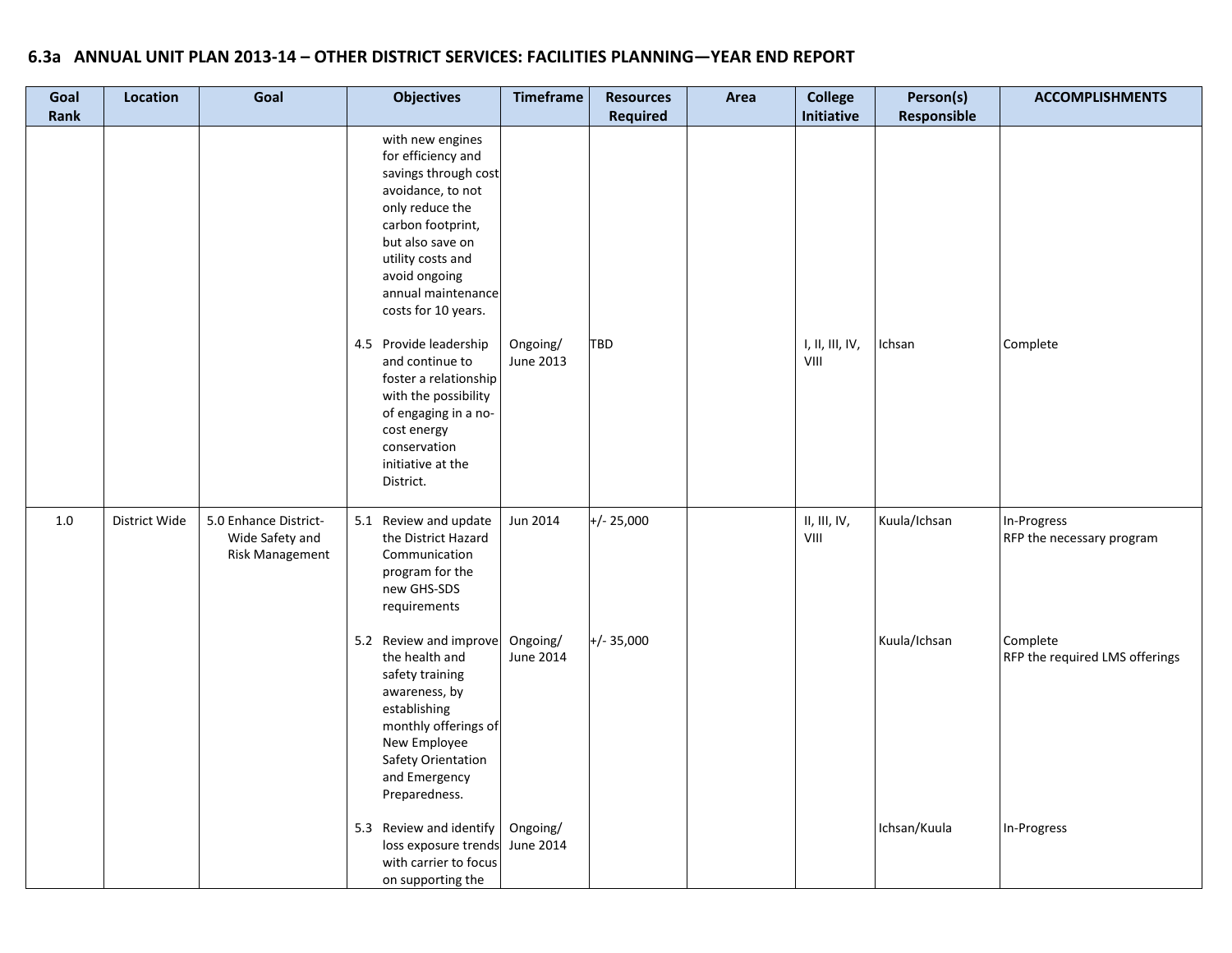| Goal<br><b>Rank</b> | <b>Location</b> | Goal                                                           | <b>Objectives</b>                                                                                                                                                                                                            | <b>Timeframe</b>      | <b>Resources</b><br>Required | Area | <b>College</b><br>Initiative          | Person(s)<br>Responsible | <b>ACCOMPLISHMENTS</b> |
|---------------------|-----------------|----------------------------------------------------------------|------------------------------------------------------------------------------------------------------------------------------------------------------------------------------------------------------------------------------|-----------------------|------------------------------|------|---------------------------------------|--------------------------|------------------------|
|                     |                 |                                                                | reduction of the<br><b>District loss</b><br>exposure.<br>5.4 Review and<br>restructure District<br>Safety Programs,<br>allowing for routine<br>inspection teams<br>and follow-up<br>corrections.                             | Ongoing/<br>June 2013 |                              |      |                                       | Kuula/Ichsan             | Complete               |
|                     |                 |                                                                | 5.5 Update and revise<br>Dept. Safety Leader<br>program to Building<br>Safety Coordinator<br>and Area Safety<br>Coordinator<br>program towards<br>supporting<br>regulatory<br>compliance and<br>operational<br>coordination. | Ongoing/<br>June 2013 |                              |      |                                       | Kuula/Ichsan             | Complete               |
| 1.0                 | District Wide   | 6.0 Enhance District-<br>Wide<br>Sustainability<br>Initiatives | 6.1 Continue review<br>District-wide<br>sustainable<br>initiatives through<br>IEPC to ensure<br>conformance with<br>District facility and<br>budgetary<br>parameters.                                                        | Ongoing/<br>June 2014 |                              |      | II, III, IV,<br>$V\parallel\parallel$ | Ichsan                   | Complete               |
|                     |                 |                                                                | 6.2 Based on TCO/<br>Accreditation<br>requirements,<br>establish need for<br>"Energy and<br>Sustainability<br>Coordinator"                                                                                                   | Ongoing/<br>June 2014 | $+/- 75,000$                 |      |                                       | Ichsan                   | Complete               |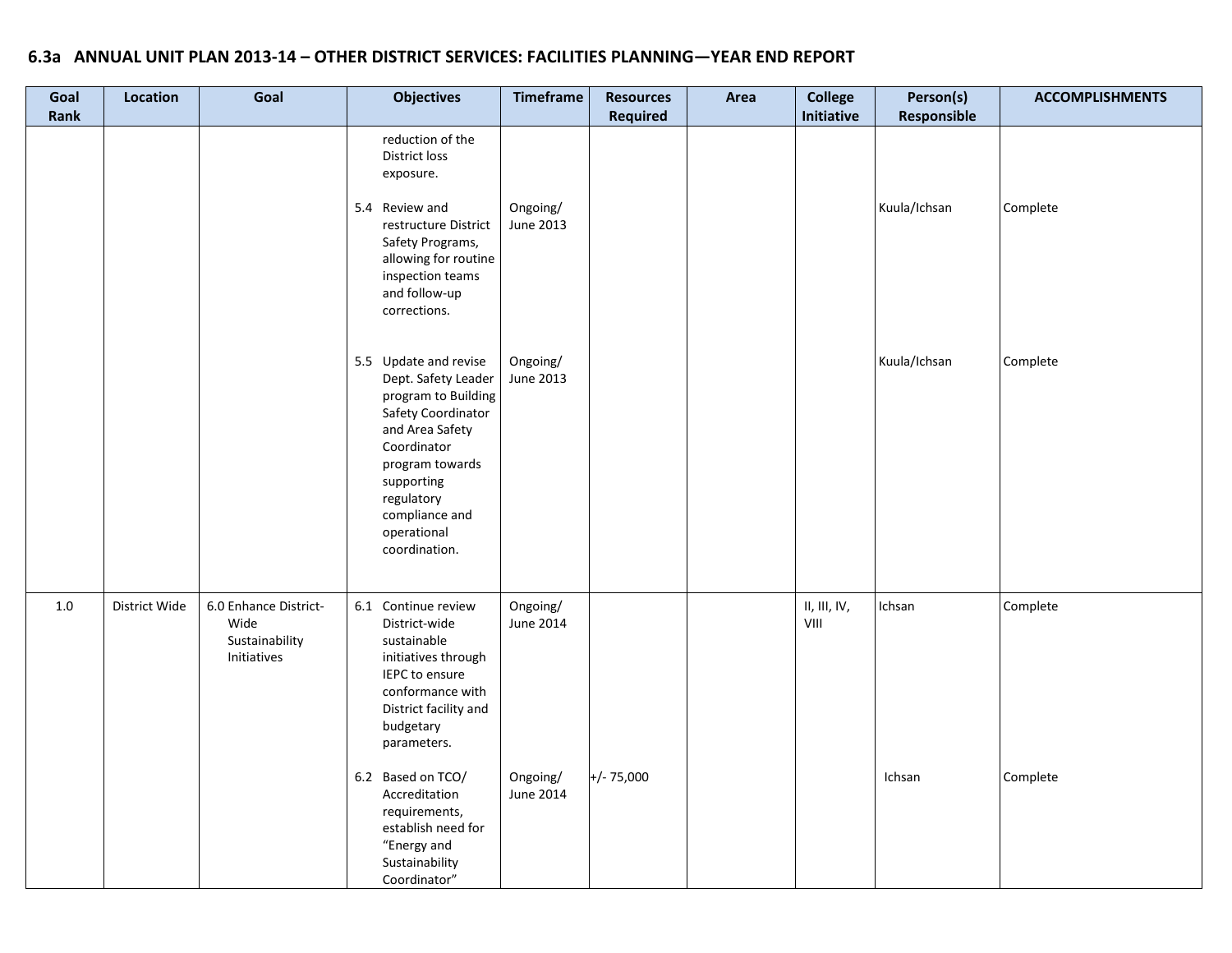| Goal<br>Rank | Location      | Goal                                                                    | <b>Objectives</b>                                                                                                                                                                                                                                                                                                   | <b>Timeframe</b>      | <b>Resources</b><br>Required | Area | <b>College</b><br>Initiative | Person(s)<br>Responsible | <b>ACCOMPLISHMENTS</b> |
|--------------|---------------|-------------------------------------------------------------------------|---------------------------------------------------------------------------------------------------------------------------------------------------------------------------------------------------------------------------------------------------------------------------------------------------------------------|-----------------------|------------------------------|------|------------------------------|--------------------------|------------------------|
|              |               |                                                                         | position reporting<br>to Dir. FacOps/Dean<br>FPO.                                                                                                                                                                                                                                                                   |                       |                              |      |                              |                          |                        |
|              |               |                                                                         | 6.3 Continue to<br>improve the<br>District's<br>sustainability<br>presence and<br>commitment by<br>developing web<br>page content from a<br>cross discipline<br>representation and<br>coordinate efforts<br>with PR/IT to<br>maintain front page<br>web presence as<br>well as accuracy of<br>content.              | Ongoing/<br>June 2014 |                              |      |                              | Ichsan/Behrens           | Complete               |
|              |               |                                                                         | 6.4 Continue to develop<br>the Districts<br>sustainability plan<br>utilizing the CCC<br>program template.                                                                                                                                                                                                           | Ongoing/<br>June 2014 |                              |      |                              | IEPC/Ichsan/Bielen       | In-Progress            |
| 1.0          | District Wide | 7.0 Enhance District-<br>Wide Emergency<br>and Disaster<br>Preparedness | 7.1 Continue to foster<br>cross-component<br>support that would<br>ensure a<br>coordinated effort<br>between the District<br>EOC and the DOC's<br>on campuses/sites<br>during an<br>emergency/disaster,<br>and meet the<br>District's initiative to<br>reflect the College's<br>commitment to<br>maintain readiness | Ongoing/<br>June 2014 |                              |      | II, III, IV, IX              | Ichsan                   | In-Progress            |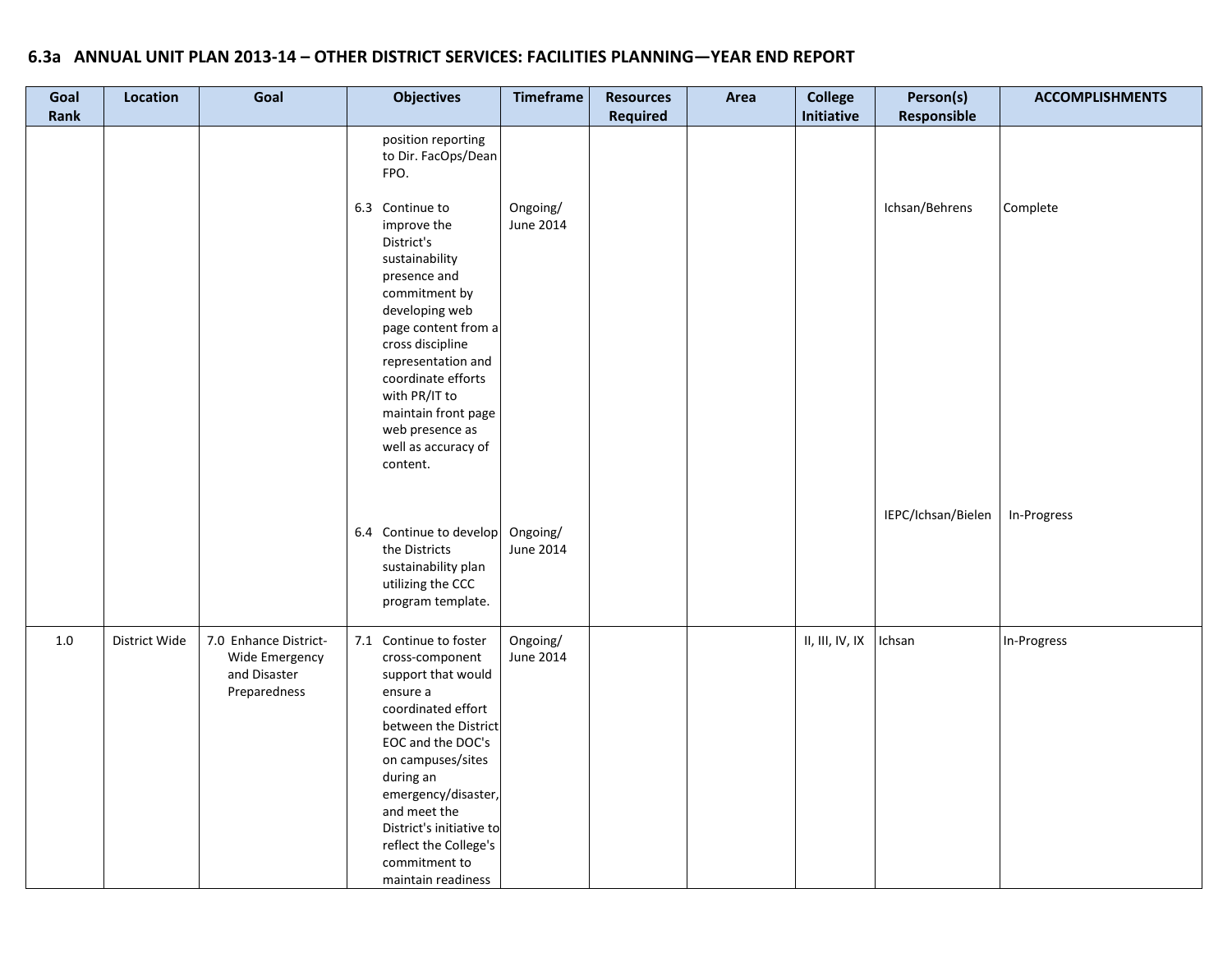| Goal<br>Rank | Location | Goal | <b>Objectives</b>                                                                                                                                                           | <b>Timeframe</b>      | <b>Resources</b><br><b>Required</b> | Area | <b>College</b><br>Initiative | Person(s)<br>Responsible       | <b>ACCOMPLISHMENTS</b> |
|--------------|----------|------|-----------------------------------------------------------------------------------------------------------------------------------------------------------------------------|-----------------------|-------------------------------------|------|------------------------------|--------------------------------|------------------------|
|              |          |      | in the event of an<br>emergency.<br>7.2 Provide an update<br>on District<br>preparedness to the<br>President and                                                            | Ongoing/<br>Fall 2013 |                                     |      | II, III, IV, IX              | Ichsan                         | Complete               |
|              |          |      | Board.<br>7.3 Implement the next<br>phase of the<br>Emergency<br>Management<br>Program with an                                                                              | December<br>2014      |                                     |      | II, III, IV, IX              | Kuula/Ichsan                   | In-Progress            |
|              |          |      | outreach to the<br>Santa Rosa<br>community by<br>developing and<br>launching the<br><b>Building Safety</b><br>Coordinator/Area<br>Safety Coordinator<br>program.            |                       |                                     |      |                              |                                |                        |
|              |          |      | 7.4 Establish permanent<br>EOC in Pedroncelli<br>to utilize for District-<br>wide regulatory<br>required training<br>(e.g. monthly<br>NESO/Dis Prep,<br>EOC/DOC, BSC/ASC)   | December<br>2014      |                                     |      | II, III, IV, IX              | Kuula/Ichsan                   | In-Progress            |
|              |          |      | 7.5 Develop and<br>implement table top<br>exercise that is<br>campus/site specific<br>covering possible<br>topics such as<br>earthquake<br>preparedness,<br>active shooter, | Ongoing/<br>June 2014 |                                     |      |                              | II, III, IV, IX   Kuula/Ichsan | In-Progress            |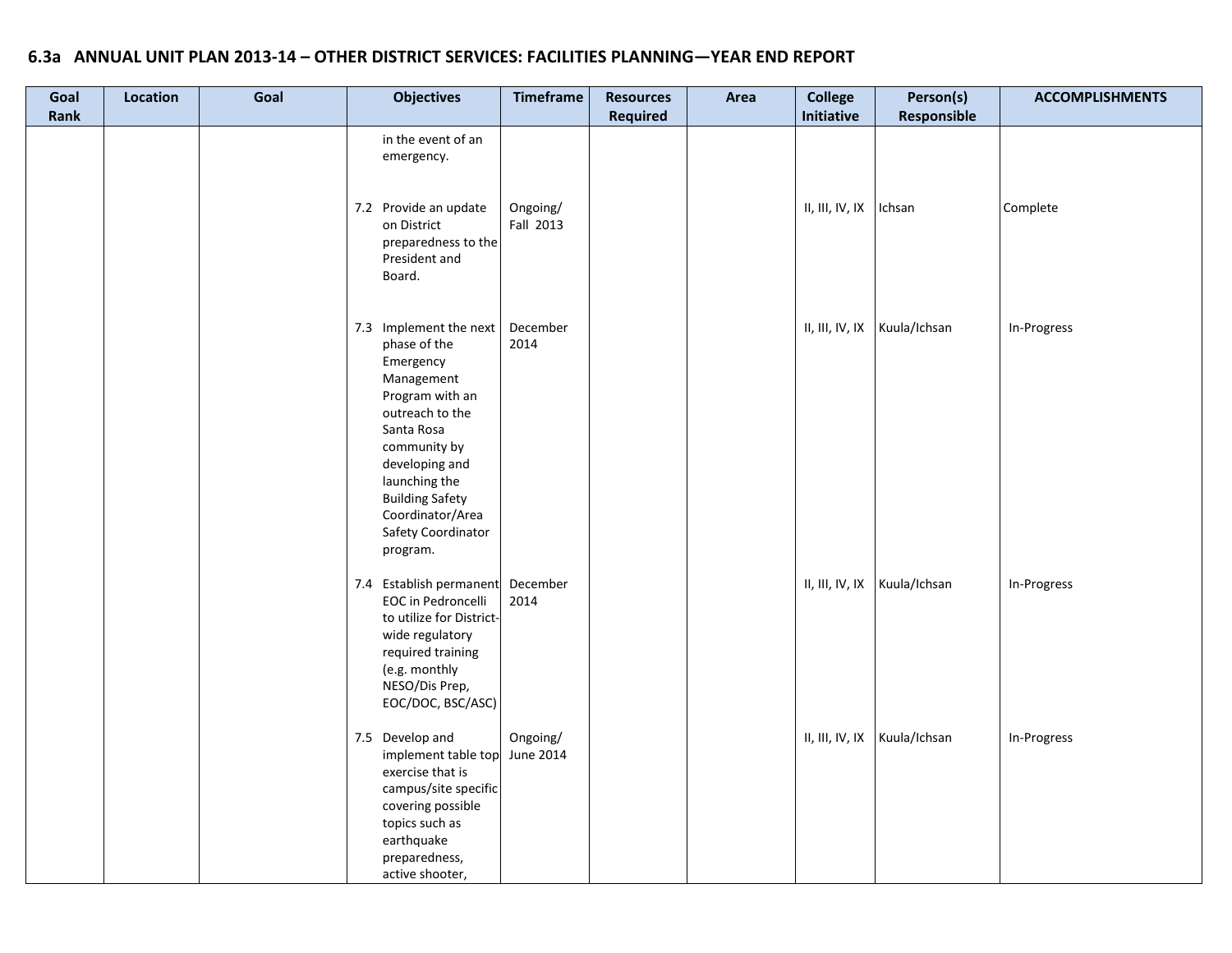| Goal | Location | Goal | <b>Objectives</b>                                                                                                                                                                                                                                                    | <b>Timeframe</b>      | <b>Resources</b><br><b>Required</b> | Area | <b>College</b><br>Initiative | Person(s)    | <b>ACCOMPLISHMENTS</b> |
|------|----------|------|----------------------------------------------------------------------------------------------------------------------------------------------------------------------------------------------------------------------------------------------------------------------|-----------------------|-------------------------------------|------|------------------------------|--------------|------------------------|
| Rank |          |      | special needs,<br>disruptive<br>individuals, fire,<br>bomb threat, etc.<br>7.6 Continue to provide<br>leadership and<br>foster established<br>relationships for<br>District practices in                                                                             | Ongoing/<br>June 2014 |                                     |      | $II, III, IV, IX$   Ichsan   | Responsible  | In-Progress            |
|      |          |      | emergency and<br>disaster.<br>Participate in the<br>7.7<br>Great California<br>Shakeout not only<br>with the<br>Operational Area,<br>but also to<br>test/practice District<br>procedures such as,                                                                    | October<br>2013       |                                     |      | I, II, III, IV,<br>$\sf IX$  | Kuula/Ichsan | Complete               |
|      |          |      | Alert U, Net Support<br>Notify, duck, cover<br>and hold-on (where<br>applicable), etc.<br>7.8 Provide leadership<br>to the North Coast<br>College University<br>Mutual Aid Group<br>as program<br>manager of the six<br><b>Community Colleges</b><br>and three CSUs. | Ongoing/<br>June 2014 |                                     |      | 1, II, III, IV,<br>IX        | Ichsan       | Complete               |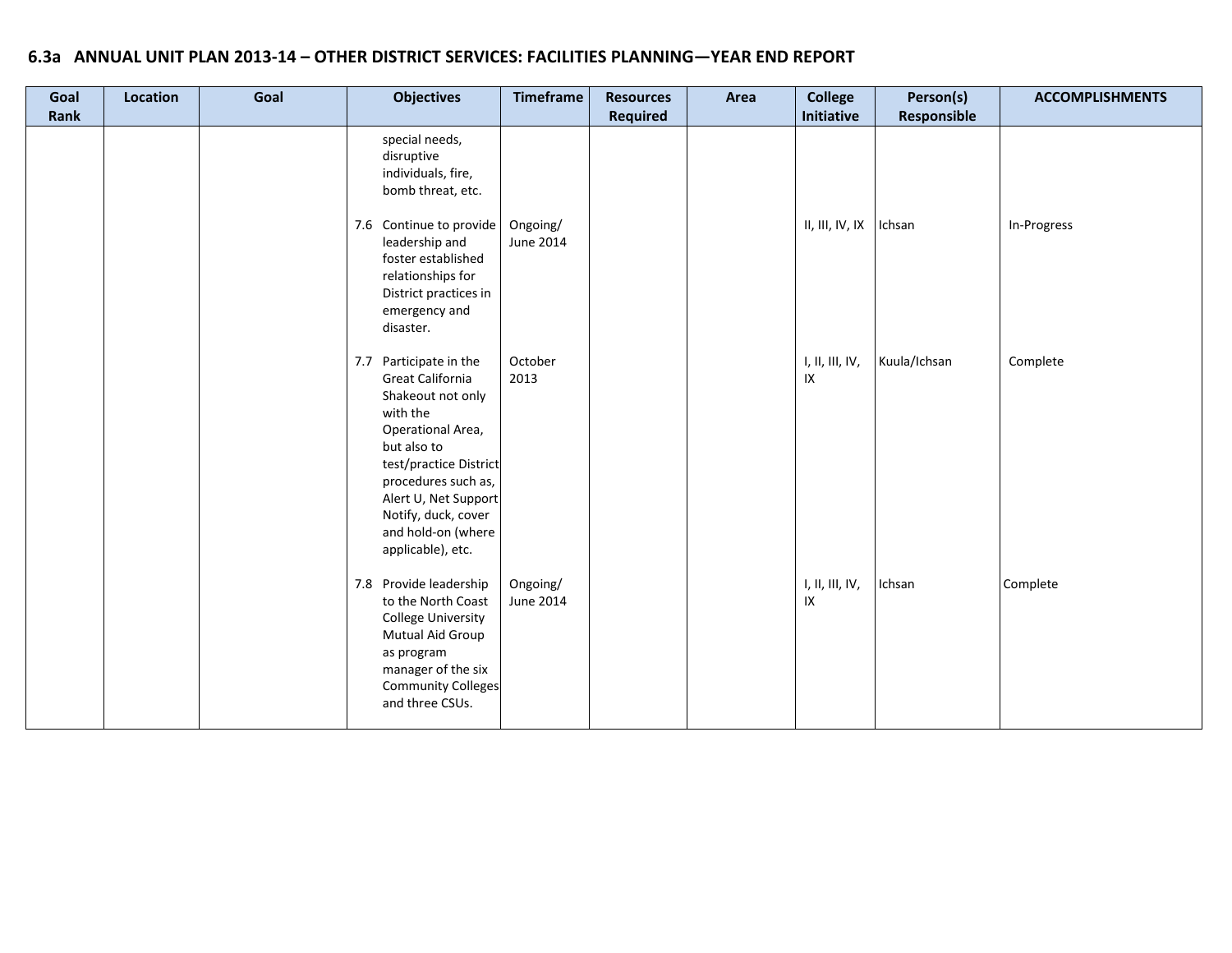# **6.3a ANNUAL UNIT PLAN 2013-14 – OTHER DISTRICT SERVICES: SRJC FOUNDATION—YEAR END REPORT**

| Goal           | Location | Goal                                       | <b>Objectives</b>                                                                                            | <b>Timeframe</b> | <b>Resources</b> | Area       | <b>College</b> | Person(s)                                        | <b>ACCOMPLISHMENTS</b>                                                                                                                                      |
|----------------|----------|--------------------------------------------|--------------------------------------------------------------------------------------------------------------|------------------|------------------|------------|----------------|--------------------------------------------------|-------------------------------------------------------------------------------------------------------------------------------------------------------------|
| <b>Rank</b>    |          |                                            |                                                                                                              |                  | <b>Required</b>  |            | Initiative     | <b>Responsible</b>                               |                                                                                                                                                             |
| $\mathbf{1}$   | ALL      | 1.0 Endowment<br>Campaign                  | 1.1 Secure transforma-<br>tional (\$500K) &<br>major gifts \$25K)<br>from current<br>donors.                 | FY 2013-14       | <b>NA</b>        | Foundation | $\mathbf 0$    | Kate, Board, Staff<br>& Fdn Committees           | 1.1 Raised \$3.5 million to<br>support student<br>scholarships and SRJC<br>instructional programs.                                                          |
|                |          |                                            | 1.2 Prospect, cultivate<br>&secure major gifts<br>from new donors.                                           |                  |                  |            |                |                                                  | 1.2 Raised \$150,000 from<br>four new donors.                                                                                                               |
|                |          |                                            | 1.3 Broaden donor base<br>through Annual<br>Fund, President's<br>Circle and mid-level<br>(\$1K-\$25K) gifts. |                  |                  |            |                |                                                  | 1.3 Increased President's<br>Circle giving from \$90K<br>to \$145K and Annual Fund<br>from $$16K$ to $$25K$ .                                               |
|                |          |                                            | 1.4 Secure commitment<br>from SRJC president<br>& Foundation board<br>to actively<br>fundraise.              |                  |                  |            |                |                                                  | 1.4 Ongoing. President and<br><b>SRJC Foundation Board</b><br>assist with fund<br>development and help<br>identify prospects.                               |
|                |          |                                            | 1.3 Recruit new Found-<br>ation board<br>members with<br>emphasis on<br>engaged<br>fundraising.              |                  |                  |            |                |                                                  | 1.5 Recruited five new Board<br>members with interest in<br>fundraising.                                                                                    |
| $\overline{2}$ | ALL      | 2.0 100th Anniversary<br>Campaign for SRJC | 2.1<br>Conclude feasibility<br>survey to determine<br>support from<br>College leadership<br>and key donors.  | FY2013-2019      | <b>NA</b>        | Foundation | $\mathbf 0$    | Kate, Board, Staff<br>& Foundation<br>Committees | 2.1 Feasibility study completed.<br>Results presented to SRJC<br>Foundation executive board.                                                                |
|                |          |                                            | 2.2 Develop campaign<br>strategies based on<br>feasibility<br>recommendations.                               |                  |                  |            |                |                                                  | 2.2 Based on survey results,<br>recommendation not to<br>proceed with multi-million<br>dollar campaign.                                                     |
|                |          |                                            | 2.3 Implement<br>campaign in<br>community.                                                                   |                  |                  |            |                |                                                  | 2.3 Campaign will not be<br>implemented, however the<br>Foundation will look at other<br>options to engage donors for<br>the 100 <sup>th</sup> Anniversary. |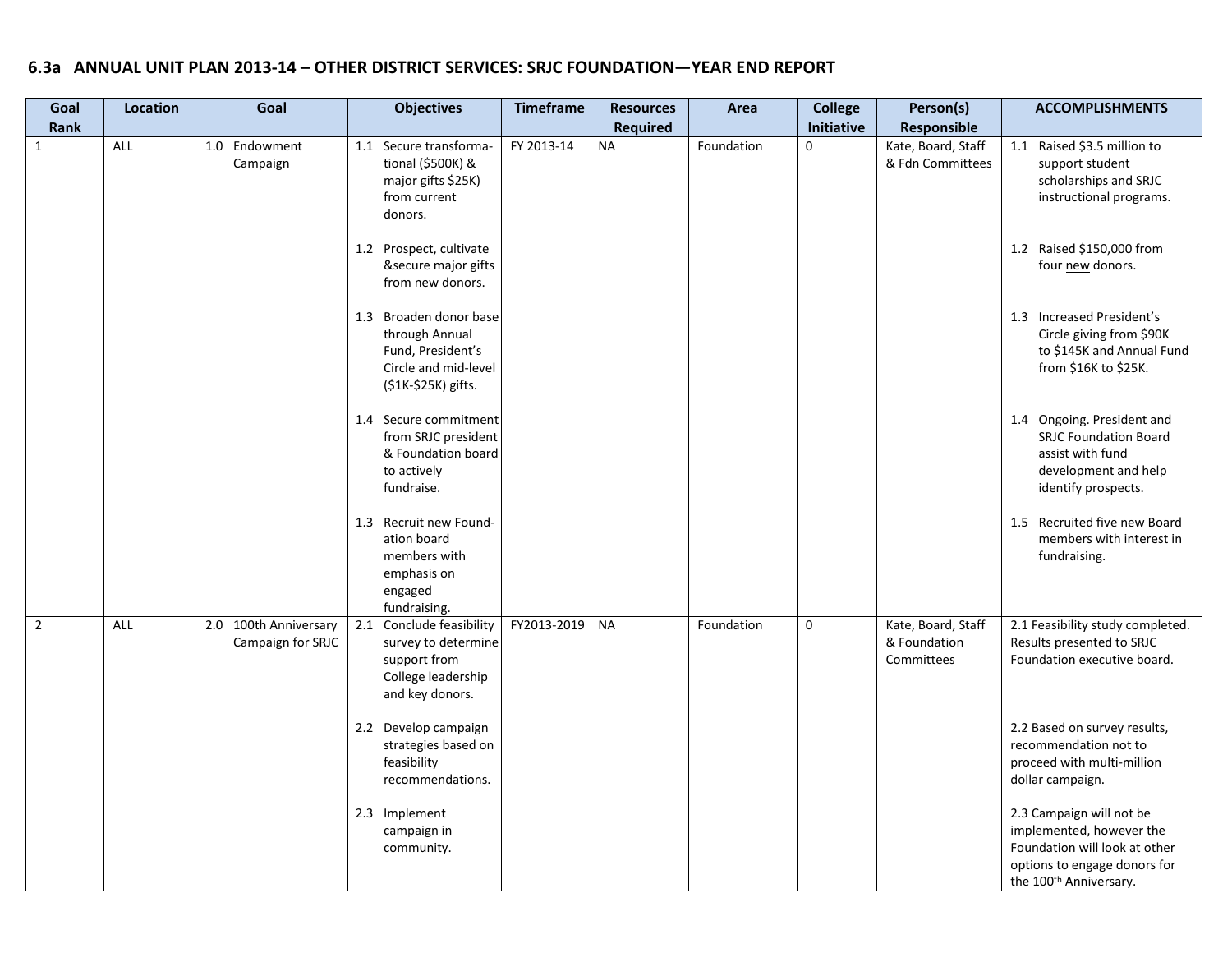# **6.3a ANNUAL UNIT PLAN 2013-14 – OTHER DISTRICT SERVICES: SRJC FOUNDATION—YEAR END REPORT**

| Goal         | <b>Location</b> | Goal                                                                                                                      | <b>Objectives</b>                                                                                                                                                                                                                                                                                                                                                                       | Timeframe   | <b>Resources</b> | Area       | <b>College</b>    | Person(s)          | <b>ACCOMPLISHMENTS</b>                                                                                                                                                                                                                                                                                                                                                                                                                                                                                                                                                               |
|--------------|-----------------|---------------------------------------------------------------------------------------------------------------------------|-----------------------------------------------------------------------------------------------------------------------------------------------------------------------------------------------------------------------------------------------------------------------------------------------------------------------------------------------------------------------------------------|-------------|------------------|------------|-------------------|--------------------|--------------------------------------------------------------------------------------------------------------------------------------------------------------------------------------------------------------------------------------------------------------------------------------------------------------------------------------------------------------------------------------------------------------------------------------------------------------------------------------------------------------------------------------------------------------------------------------|
| Rank         |                 |                                                                                                                           |                                                                                                                                                                                                                                                                                                                                                                                         |             | <b>Required</b>  |            | <b>Initiative</b> | <b>Responsible</b> |                                                                                                                                                                                                                                                                                                                                                                                                                                                                                                                                                                                      |
| 1            | ALL             | 3.0 College Program<br>Support                                                                                            | 3.1 Collaborate with<br>College president<br>and Foundation<br>board to establish<br>organizational<br>direction for<br>Foundation.<br>3.2 Work with College<br>leaders to<br>determine highest<br>priority needs.<br>3.3 Cultivate and secure<br>gifts to support<br>College priorities.                                                                                               | FY2013-2014 | <b>NA</b>        | Foundation | $\mathbf 0$       | Kate, Staff        | 3.1 Completed. Organizational<br>goals and staffing priorities<br>have been developed and<br>implementation is underway.<br>Foundation's five-year strategic<br>plan has been successfully<br>completed and is in review for<br>next five years.<br>3.2 Ongoing. Direct contact to<br>President, VPs, Deans,<br>department chairs and others<br>to determine immediate and<br>ongoing needs. Also use of<br>PRPP and other customized list.<br>3.3 Completed and ongoing.                                                                                                            |
| $\mathbf{1}$ | <b>ALL</b>      | 4.0 Hire and/or<br>promote staff to<br>focus on specific<br>fund development<br>programs to<br>ensure greater<br>success. | 4.1 Identify potential<br>areas of support, i.e.<br>corporate, planned<br>giving, major gifts.<br>4.2 Assign qualified staff<br>to utilize specific<br>fundraising<br>techniques to<br>secure gifts in focus<br>areas.<br>4.3 Maintain active<br>prospects lists and<br>tracking systems for<br>more effective<br>relationship building<br>and communication<br>between<br>fundraisers. | FY2013-2014 | <b>NA</b>        | Foundation | $\mathbf 0$       | Kate, Board        | 4.1 Identified/increased three<br>major areas of support:<br>corporate relations, planned<br>giving/CGAs, and major gifts.<br>4.2 Assigned three fundraisers<br>to focus on: corporate giving<br>and resource development,<br>planned gifts, and major gifts.<br>Concentrated efforts to<br>develop new prospect pool and<br>expand personal connections to<br>potential donors<br>4.3 Conduct prospect meetings<br>with fundraisers every two<br>weeks. Each maintains prospect<br>pool of 20+ names. Purchased a<br>wealth screening program to<br>assist in qualifying prospects. |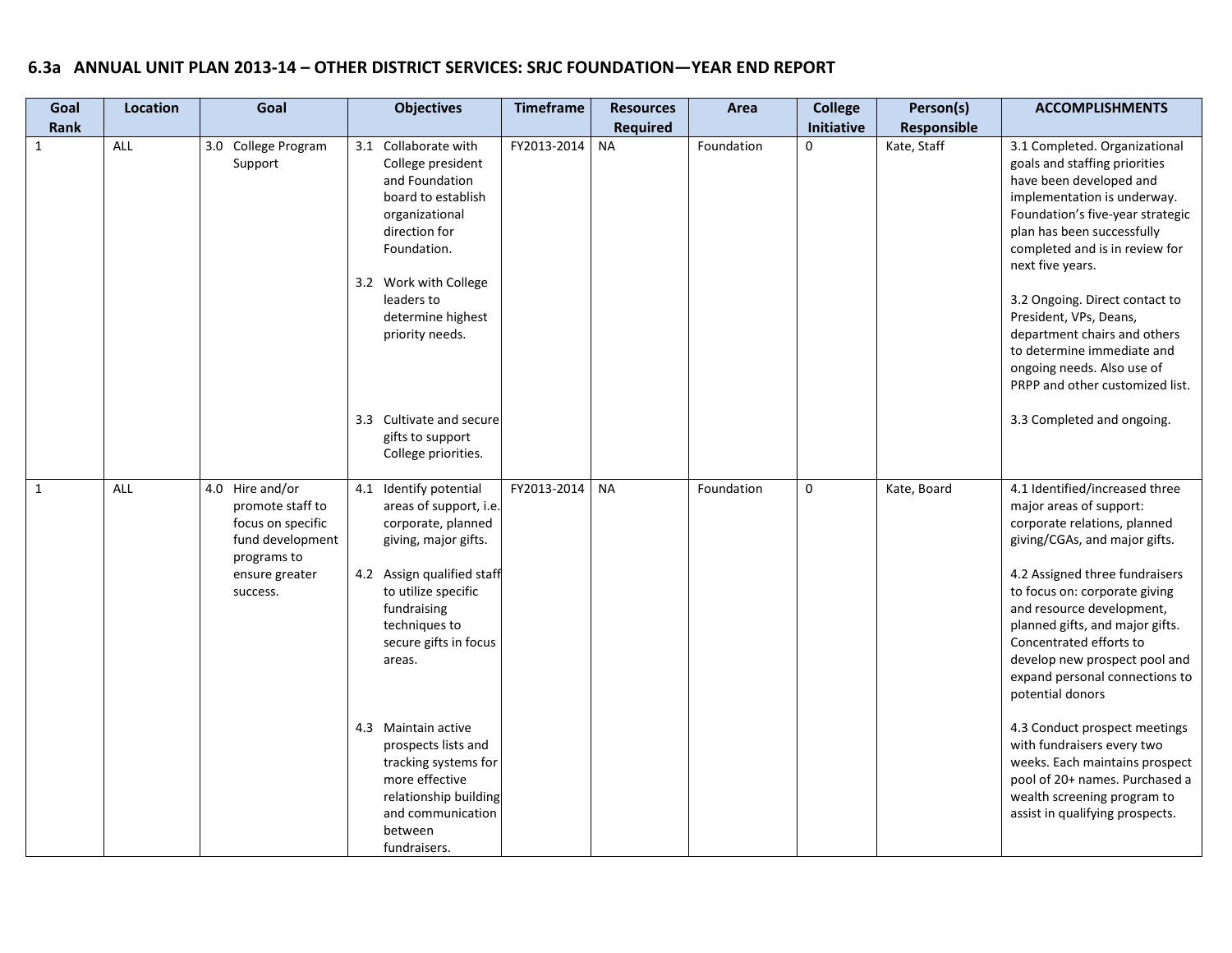# **6.3a ANNUAL UNIT PLAN 2013-14 – OTHER DISTRICT SERVICES: INSTITUTIONAL RESEARCH—YEAR END REPORT**

| <b>Goal Rank</b> | <b>Location</b> | Goal                                                                                                         | <b>Objectives</b>                                                                                                                              | <b>Timeframe</b>      | <b>Resources</b>                                                                                              | Area                                      | <b>College</b>                                    | Person(s)                   | <b>ACCOMPLISHMENTS</b>                                                                                                                                                                                   |
|------------------|-----------------|--------------------------------------------------------------------------------------------------------------|------------------------------------------------------------------------------------------------------------------------------------------------|-----------------------|---------------------------------------------------------------------------------------------------------------|-------------------------------------------|---------------------------------------------------|-----------------------------|----------------------------------------------------------------------------------------------------------------------------------------------------------------------------------------------------------|
|                  | All             | 1.0 Conduct research in<br>support of district<br>planning efforts by                                        | 1.1 Support IPC and the<br>district's quest for<br>integrated planning                                                                         | Throughout<br>2012-13 | <b>Required</b><br>staff time                                                                                 | Institutional<br>Research                 | Initiative<br>I, II, III, IV,<br>V, VI, VII, VIII | Responsible<br>Greaney      | Completed. OIR regularly<br>supports IPC and makes<br>presentations at meetings in                                                                                                                       |
|                  |                 | providing relevant<br>data, analysis and<br>information                                                      | 1.2 Support the                                                                                                                                | Throughout            | staff time                                                                                                    | Institutional                             | Ш                                                 | Greaney                     | addition to research and analysis<br>projects to support planning.<br>Completed. OIR was very                                                                                                            |
|                  |                 |                                                                                                              | district's Strategic<br>Planning effort                                                                                                        | 2012-13               |                                                                                                               | Research                                  |                                                   |                             | involved in the strategic planning<br>process, particularly with the<br>environmental scanning and<br>evaluation work groups, and in<br>development of the Strategic<br>Plan Scorecard.                  |
|                  |                 |                                                                                                              | 1.3 Support the<br>district's<br>Accreditation effort                                                                                          | Throughout<br>2012-13 | staff time                                                                                                    | Institutional<br>Research                 | IV                                                | Greaney, Hunter             | Completed. In addition to other<br>efforts, OIR produced the staff<br>and student accreditation<br>surveys.                                                                                              |
|                  |                 |                                                                                                              | 1.4 Maintain the<br>district's planning<br>website                                                                                             | Throughout<br>2012-13 | staff time                                                                                                    | Institutional<br>Research                 | Ш                                                 | Greaney, Fadelli            | Completed, but the website<br>needs to be overhauled (not just<br>maintained)                                                                                                                            |
|                  |                 |                                                                                                              | 1.5 Implement a<br>visually appealing<br>interactive web site<br>where SRJC users<br>can explore data in<br>an engaging, user-<br>friendly way | Throughout<br>2012-13 | staff time, and<br>\$6,000 for the<br>Tableau softwar<br>suite necessary<br>for implementing<br>objective 1.5 | Institutional<br>Research,<br>possibly IT | Ш                                                 | Greaney, Hunter,<br>Fadelli | Completed. The data<br>visualizations have been created,<br>for the Strategic Plan Scorecard<br>and plans are underway to<br>present other data, including the<br>SCJCD Fact Book in the same<br>format. |
|                  |                 |                                                                                                              | 1.6 Publish the annual<br>SCJCD Fact Book,<br>the primary source<br>for longitudinal<br>institutional data<br>used for planning<br>purposes    | Throughout<br>2012-13 | staff time                                                                                                    | Institutional<br>Research                 | II, III, IV VVI,<br>VII                           | Greaney, Fadelli,<br>Hunter | Completed.                                                                                                                                                                                               |
|                  | All             | 2.0 Conduct required<br>data collection and<br>verification for<br>state and federal<br>reporting, including | 2.1 Provide required<br>data, analysis and<br>verification                                                                                     | Throughout<br>2012-13 | staff time                                                                                                    | Institutional<br>Research                 | Ш                                                 | Greaney, Fadelli,<br>Hunter | Completed. All required federal<br>and state reporting through OIR<br>is completed accurately and on<br>time.                                                                                            |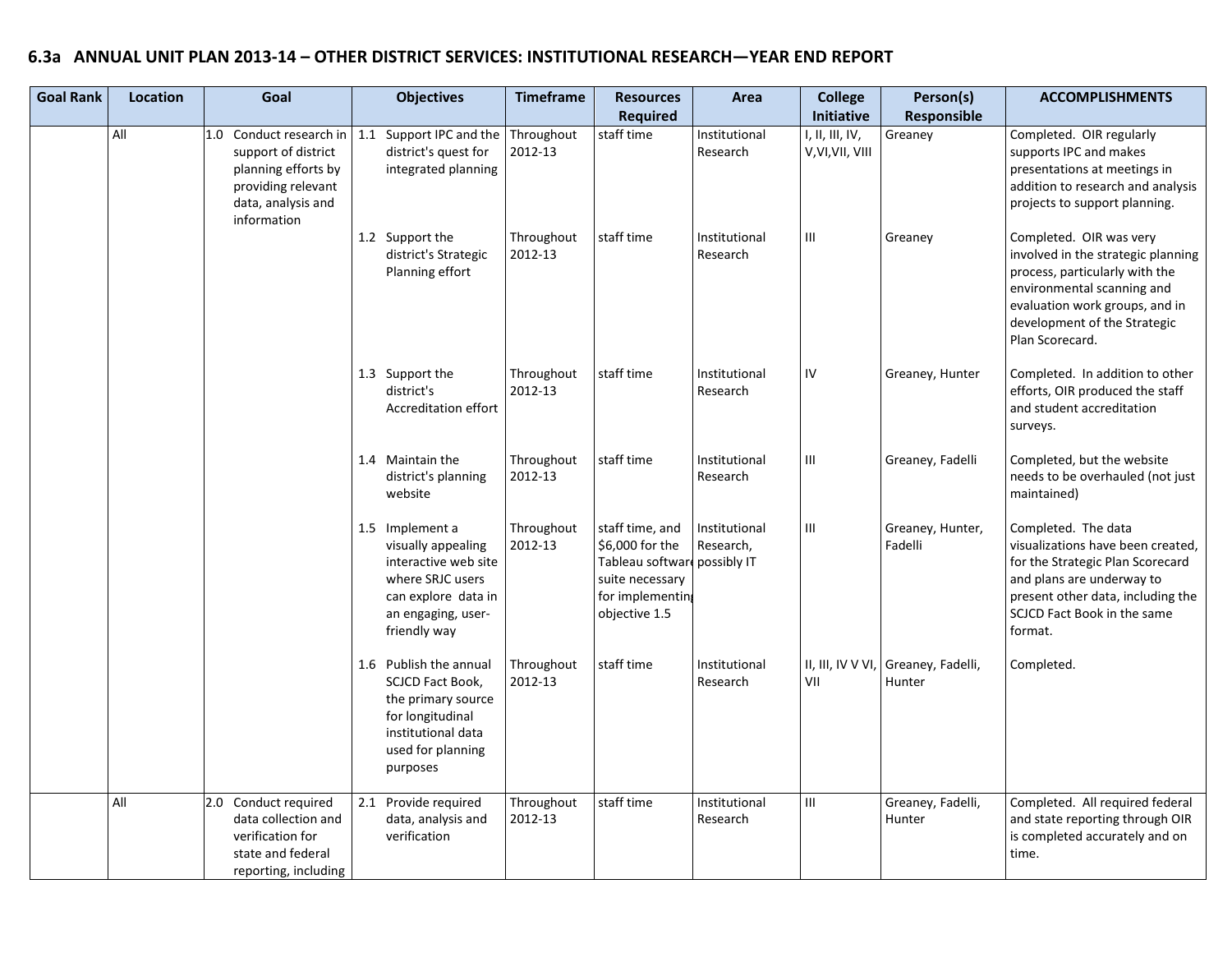# **6.3a ANNUAL UNIT PLAN 2013-14 – OTHER DISTRICT SERVICES: INSTITUTIONAL RESEARCH—YEAR END REPORT**

| <b>Goal Rank</b> | Location | Goal                                                                                                                                                                                          | <b>Objectives</b>                                                                                                                               | <b>Timeframe</b>      | <b>Resources</b><br><b>Required</b> | Area                          | <b>College</b><br>Initiative | Person(s)<br><b>Responsible</b> | <b>ACCOMPLISHMENTS</b>                                                                                                                                                                                                 |
|------------------|----------|-----------------------------------------------------------------------------------------------------------------------------------------------------------------------------------------------|-------------------------------------------------------------------------------------------------------------------------------------------------|-----------------------|-------------------------------------|-------------------------------|------------------------------|---------------------------------|------------------------------------------------------------------------------------------------------------------------------------------------------------------------------------------------------------------------|
|                  |          | IPEDS, Student<br>Success Scorecard,<br>Gainful<br>Employment, and<br>placement test<br>validation studies                                                                                    | 2.2 Provide leadership<br>in data verification<br>efforts, specifically<br>by chairing the MIS<br><b>Task Force</b>                             | Throughout<br>2012-13 | staff time                          | Institutional<br>Research, IT | Ш                            | Greaney                         | Completed and ongoing. In<br>13/14 there was particular<br>emphasis on the new EMS<br>software.                                                                                                                        |
|                  |          |                                                                                                                                                                                               | 2.3 Meet all deadlines<br>to keep the SCJCD<br>in compliance with<br>state and federal<br>data submissions                                      | Throughout<br>2012-13 | staff time                          | Institutional<br>Research     | Ш                            | Greaney                         | Completed.                                                                                                                                                                                                             |
|                  | All      | 3.0 Conduct research in   3.1<br>support of grant<br>and categorical<br>programs and other<br>outside funding<br>sources (CTEOS,<br>Basic Skills, Perkins,<br>matriculation,<br>HSACCC, etc.) | Particularly for<br>categorical and<br>grant funding<br>sources for OIR,<br>conduct research<br>and gather data as<br>requested and<br>required | Throughout<br>2012-13 | Grant and<br>categorical<br>funding | Institutional<br>Research     | II, V, VI VII                | Greaney, Fadelli,<br>Hunter     | Completed. Examples include<br>assessment test validation<br>studies, TEAS (Tracking the<br>Success of Nursing Students), and<br>AB86 research efforts.                                                                |
|                  |          |                                                                                                                                                                                               | 3.2 Contract with other<br>community colleges<br>to conduct the 2014<br><b>CTE Outcomes</b><br>Survey                                           | Throughout<br>2012-13 | Grant and<br>categorical<br>funding | Institutional<br>Research     |                              | Greaney                         | Completed. Work for the 2015<br>survey is already underway.                                                                                                                                                            |
|                  | All      | 4.0 Assess the<br>effectiveness of<br>Santa Rosa Junior<br>College                                                                                                                            | Provide 2013<br>4.1<br>Institutional<br>Effectiveness<br>Report, and widely<br>share results<br>throughout the<br>district                      | Throughout<br>2012-13 | staff time                          | Institutional<br>Research     | III, IV, V, VI<br>VII        | Greaney                         | Completed. The results were<br>shared at IPC and with the Board<br>of Trustees.                                                                                                                                        |
|                  |          |                                                                                                                                                                                               | 4.2 Modify the<br>Institutional<br>Effectiveness<br>Report template for<br>2014 to align with<br>the newly<br>developed Strategic<br>Plan       | Throughout<br>2012-13 | staff time                          | Institutional<br>Research     | Ш                            | Greaney                         | Not completed. The decision was<br>made to follow the IES report<br>template one more year as we<br>close out the old process of<br>College Initiatives. The transition<br>to a Strategic Plan-Scorecard has<br>begun. |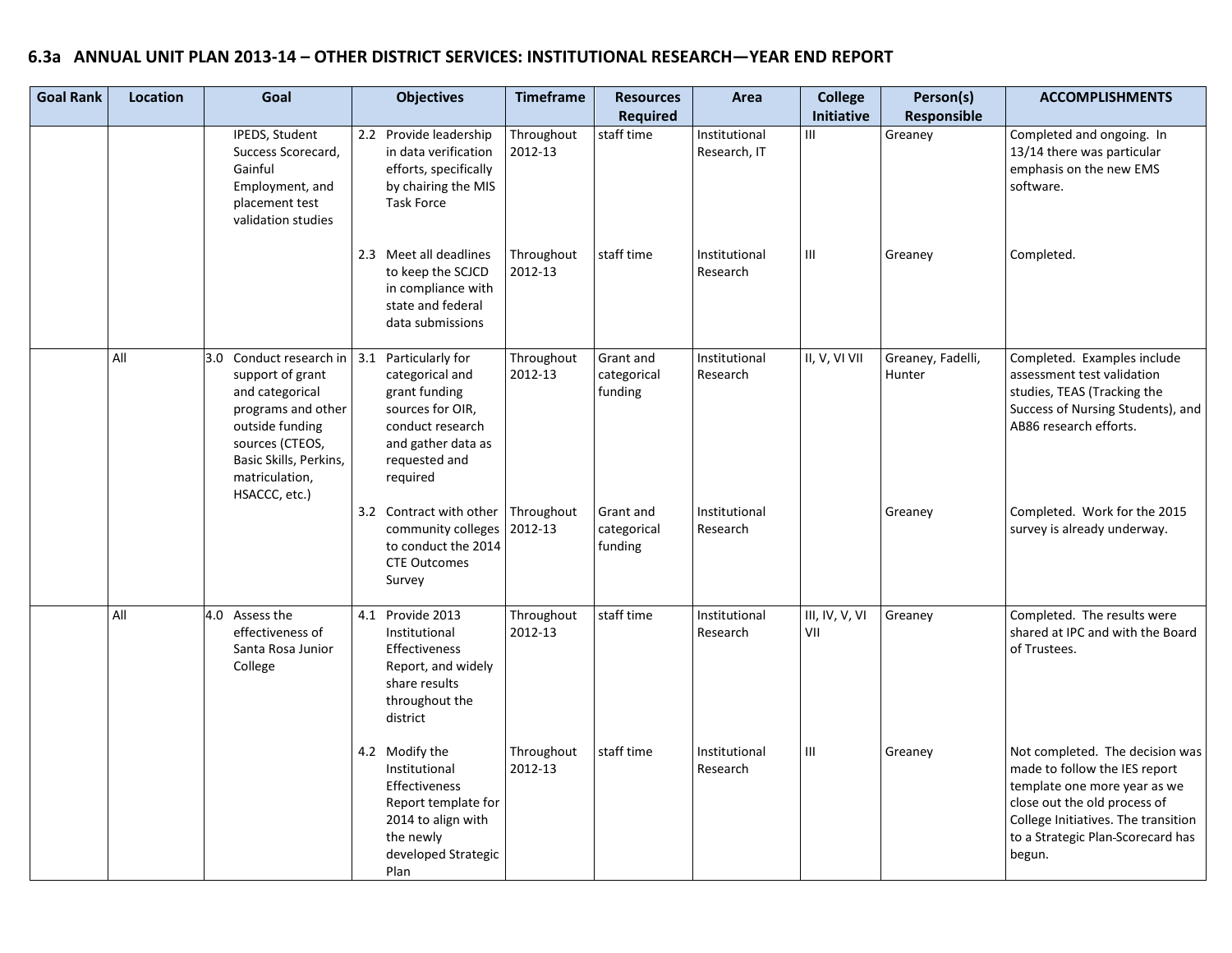# **6.3a ANNUAL UNIT PLAN 2013-14 – OTHER DISTRICT SERVICES: INSTITUTIONAL RESEARCH—YEAR END REPORT**

| <b>Goal Rank</b> | Location | Goal | <b>Objectives</b>                                                                                                                                                   | <b>Timeframe</b>      | <b>Resources</b> | Area                      | <b>College</b> | Person(s)                   | <b>ACCOMPLISHMENTS</b>                                                                                                  |
|------------------|----------|------|---------------------------------------------------------------------------------------------------------------------------------------------------------------------|-----------------------|------------------|---------------------------|----------------|-----------------------------|-------------------------------------------------------------------------------------------------------------------------|
|                  |          |      |                                                                                                                                                                     |                       | Required         |                           | Initiative     | Responsible                 |                                                                                                                         |
|                  |          |      | 4.3 Conduct other<br>analysis as<br>requested and staff<br>time permitting to<br>compare SRJC with<br>other community<br>colleges in the state<br>and in the nation | Throughout<br>2012-13 | staff time       | Institutional<br>Research | Ш              | Greaney, Fadelli,<br>Hunter | Completed. Various analyses<br>completed at the request of the<br>President, Vice President, and<br>other stakeholders. |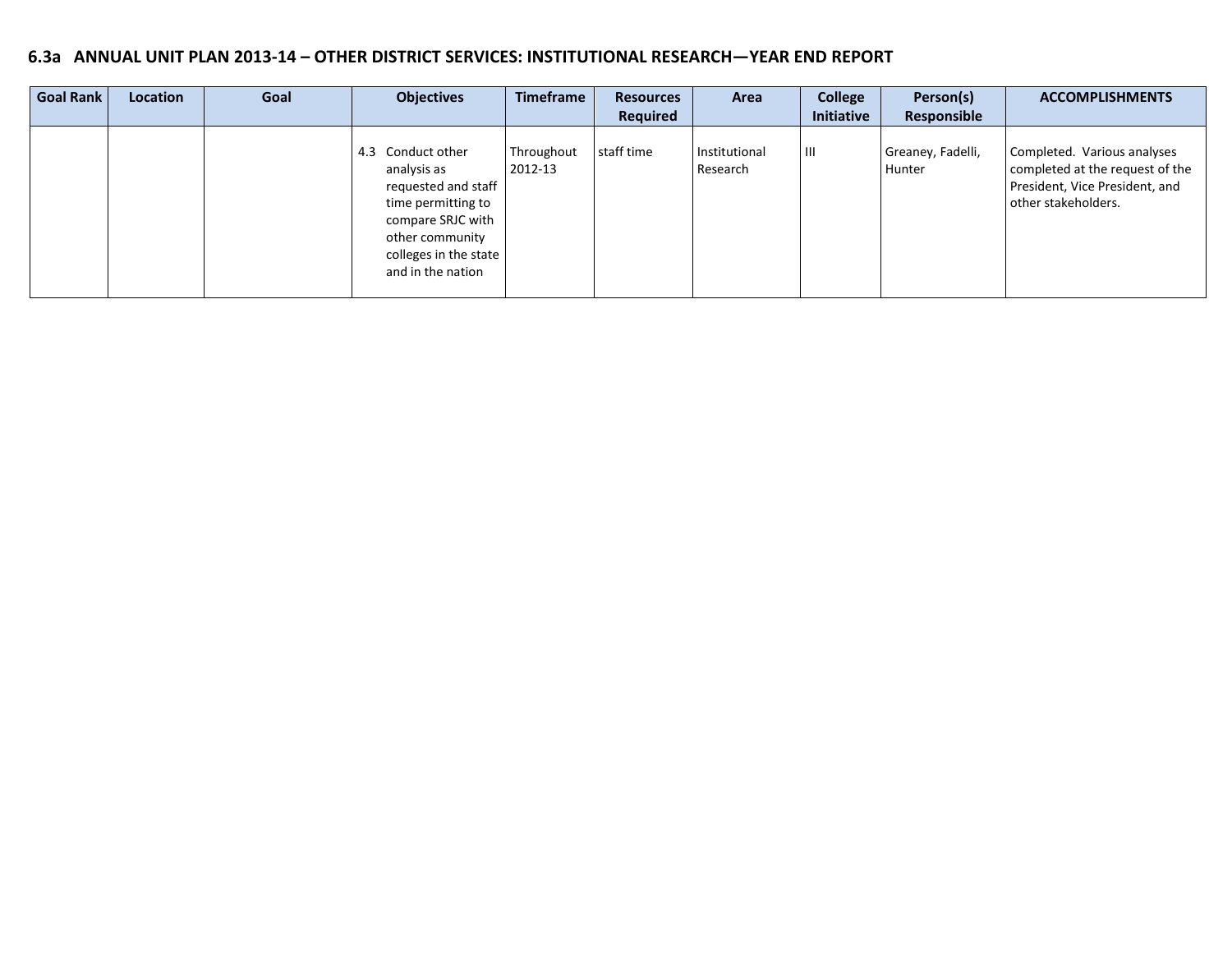# **6.a ANNUAL UNIT PLAN 2013-14 – OTHER DISTRICT SERVICES: INFORMATION TECHNOLOGY—YEAR END REPORT**

| Goal           | Location | Goal                                                                                                                                                                                                                                                            | <b>Objectives</b>                                                                                                                                                                                                                                                                  | <b>Timeframe</b> | <b>Resources</b>                                                                                                                                                    | Area | <b>College</b>                   | Person(s)                 | <b>Accomplishments</b>                                                                                                                                                                                                                                                                                                      |
|----------------|----------|-----------------------------------------------------------------------------------------------------------------------------------------------------------------------------------------------------------------------------------------------------------------|------------------------------------------------------------------------------------------------------------------------------------------------------------------------------------------------------------------------------------------------------------------------------------|------------------|---------------------------------------------------------------------------------------------------------------------------------------------------------------------|------|----------------------------------|---------------------------|-----------------------------------------------------------------------------------------------------------------------------------------------------------------------------------------------------------------------------------------------------------------------------------------------------------------------------|
| Rank           |          |                                                                                                                                                                                                                                                                 |                                                                                                                                                                                                                                                                                    |                  | <b>Required</b>                                                                                                                                                     |      | Initiative                       | Responsible               |                                                                                                                                                                                                                                                                                                                             |
| $\mathbf{1}$   | All      | 1.0 Implement<br>enterprise level<br>Student<br>Information<br>System database<br>(SIS) replacement.<br>Ideal goal is to<br>have a cloud<br>based system to<br>reduce<br>infrastructure<br>cost and<br>improved<br>reliability at a<br>reduced overall<br>cost. | Implement a more<br>1.1<br>robust and industry<br>standard SIS system<br>similar to other CA<br>community colleges.                                                                                                                                                                | 5 years          | Database<br>Analyst, SIS<br>architect,<br>senior<br>programmer<br>analysists,<br>and reports<br>programmers<br>. Hardware<br>and Software<br>funding. Est.<br>\$15M | All  | II, III, IV, V,<br>VI, VII, VIII | Scott Conrad, Don<br>Webb | IT has been contacting vendors<br>and talking to other colleges via<br>CISOA to explore future<br>options. IT facilitated hiring SIG<br>consulting to work with HR and<br>A&R to start assessing their<br>future IT support needs. IT has<br>been defining costs and timing<br>for a new ERP system if<br>Measure H passes. |
| $\overline{2}$ | All      | 2.0 Instructional<br>ComputingLab<br>Upgrades                                                                                                                                                                                                                   | Doyle Library Public<br>2.1<br>Access - 50 laptops;<br>2. Doyle Library<br>Classroom - 30<br>computers; 3. Doyle<br><b>Media Viewing</b><br>Machines - 15<br>computers; 4.<br>Windsor PSTC labs-<br>50 laptops; Cisco<br>Petaluma Lab-50<br>PC's; etc. See Josh's<br>detailed list | 3 years          | <b>Bond Funding</b><br>\$200,000 per<br>year                                                                                                                        | All  | I, II, VII                       | Josh Adams                | IT has an ongoing plan for all<br>computer labs (over 100)<br>hardware and software<br>upgrades and maintenance.<br>This is updated 2x per year with<br>inputs from faculty and staff.<br>All upgrades are ITG Bond<br>funded, so the success of<br>Measure H is critical to future<br>lab support.                         |
| $\overline{3}$ | All      | 3.0 Instructional<br>Computing<br>Distance<br><b>Education Server</b><br>Upgrade                                                                                                                                                                                | <b>Upgrade Distance</b><br>3.1<br><b>Education Moodle</b><br>Server                                                                                                                                                                                                                | 1 year           | <b>Bond Funding</b><br>\$25,000                                                                                                                                     | All  | II, IV, V, VI,<br>VII            | Josh Adams                | The new server was purchased<br>and implemented! DONE                                                                                                                                                                                                                                                                       |
| $\overline{4}$ | All      | 4.0 Upgrade all<br>District Phones to<br><b>VOIP</b>                                                                                                                                                                                                            | <b>Build out Cisco</b><br>4.1<br>network<br>infrastructure to<br>support VOIP at all<br>major campus<br>buildings                                                                                                                                                                  | 3 year           | <b>Bond Funding</b><br>\$1,000,000                                                                                                                                  | All  | II, IX                           | Patrick Ekoue-<br>totou   | 98% Done. Still finishing<br>elevator and alarm lines. The<br>goal is to complete the project<br>by December 2014.                                                                                                                                                                                                          |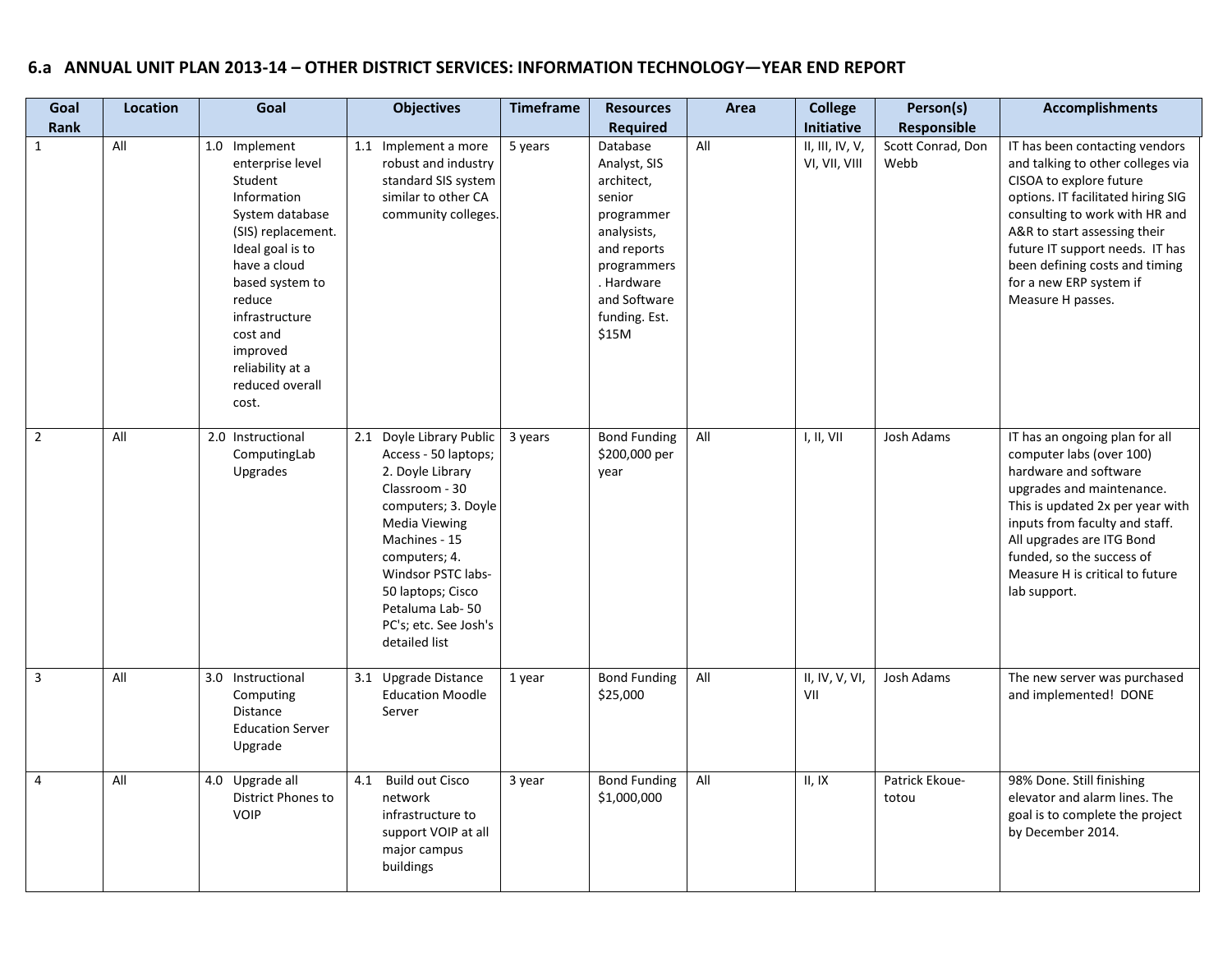## **6.a ANNUAL UNIT PLAN 2013-14 – OTHER DISTRICT SERVICES: INFORMATION TECHNOLOGY—YEAR END REPORT**

| Goal | Location   | Goal                                                      | <b>Objectives</b>                                                                                                                       | Timeframe | <b>Resources</b>                   | Area       | <b>College</b>      | Person(s)               | <b>Accomplishments</b> |
|------|------------|-----------------------------------------------------------|-----------------------------------------------------------------------------------------------------------------------------------------|-----------|------------------------------------|------------|---------------------|-------------------------|------------------------|
| Rank |            |                                                           |                                                                                                                                         |           | Required                           |            | <b>Initiative</b>   | Responsible             |                        |
|      | Santa Rosa | 5.0<br>Server Room<br>Earthquake and<br>Security upgrades | 5.1<br>Make server room<br>more secure to<br>meet PCI standards.<br>2. Improve bracing<br>to reduce potential<br>earthquake<br>damages. | 3 year    | Bond<br>Funding, est:<br>\$100,000 | Santa Rosa | II, IV, VIII,<br>IX | Patrick Ekoue-<br>totou | Done.                  |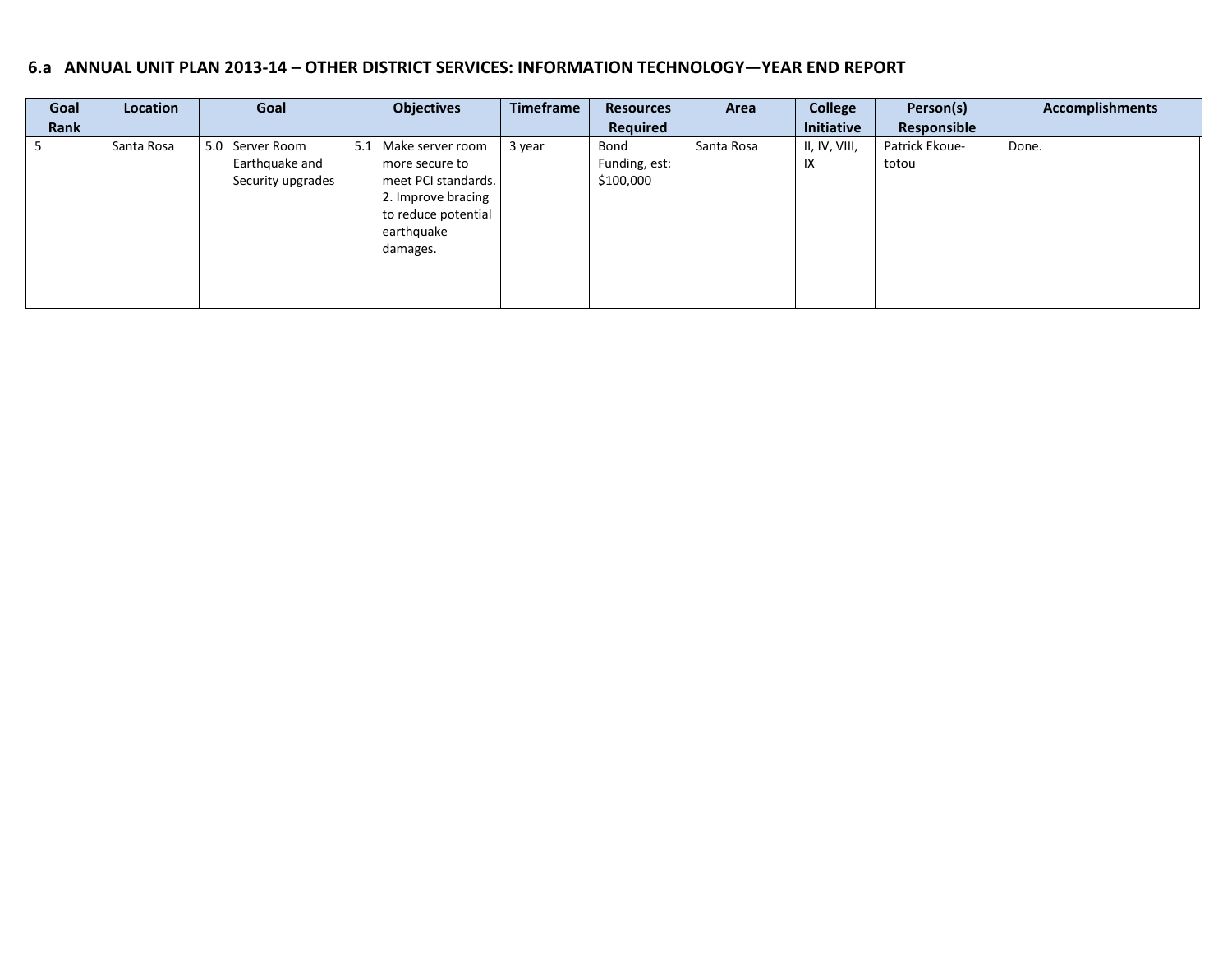# **6.3a ANNUAL UNIT PLAN 2013-14 – OTHER DISTRICT SERVICES: PUBLIC RELATIONS—YEAR END REPORT**

| Goal         | Location | Goal                                                                      | <b>Objectives</b>                                                                                                                                                                                                                                         | Timeframe                  | <b>Resources</b> | Area                    | <b>College</b> | Person(s)                | <b>ACCOMPLISHMENTS</b>                                                                                                                                                                                                                                                                                                                                                                                                                                               |
|--------------|----------|---------------------------------------------------------------------------|-----------------------------------------------------------------------------------------------------------------------------------------------------------------------------------------------------------------------------------------------------------|----------------------------|------------------|-------------------------|----------------|--------------------------|----------------------------------------------------------------------------------------------------------------------------------------------------------------------------------------------------------------------------------------------------------------------------------------------------------------------------------------------------------------------------------------------------------------------------------------------------------------------|
| Rank         |          |                                                                           |                                                                                                                                                                                                                                                           |                            | <b>Required</b>  |                         | Initiative     | Responsible              |                                                                                                                                                                                                                                                                                                                                                                                                                                                                      |
| $\mathbf{1}$ | All      | 1.0 Build support<br>significantly for<br>College through<br>social media | 1.1<br>Develop and<br>implement social<br>media strategy that<br>builds significantly<br>expanded support<br>for and enrollment<br>in SRJC                                                                                                                | Fall 2013 -<br>Spring 2014 | <b>Staffing</b>  | <b>Public Relations</b> | II, III, VII   | Ellen Maremont<br>Silver | 1.1 Integrated strategy is in<br>development, will be<br>completed by new social<br>media/marketing staff<br>member (to be hired in<br>Fall 2014). With current<br>STNC focused on<br>Facebook, "likes" went<br>from 2000 to 5000, with<br>exceptional "engagement"<br>(involvement) from<br>students and community.<br>Strategy included focus on<br>stories showing students<br>who overcame odds to<br>succeed and interesting,<br>motivating faculty<br>members. |
|              |          |                                                                           | 1.2 Steadily expand the<br>College's video<br>library to build social<br>media.                                                                                                                                                                           |                            |                  |                         |                |                          | 1.2 Video library increased<br>with videos focused on<br>international student<br>program, First Oaks,<br>WOLM, PDA, Paralegal<br>Studies, athletics and<br>more.                                                                                                                                                                                                                                                                                                    |
|              |          |                                                                           | 1.3 Steadily expand the<br>College's photo<br>library. Provide a<br>steady stream of<br>new photos to<br>support social<br>media, annual<br>report, other<br>projects and<br>departments. Keep<br>images current with<br>changing<br>department cultures. |                            |                  |                         |                |                          | 1.3 Hired an STNC student<br>with a professional<br>photography background<br>who has taken thousands<br>of high quality photos.                                                                                                                                                                                                                                                                                                                                     |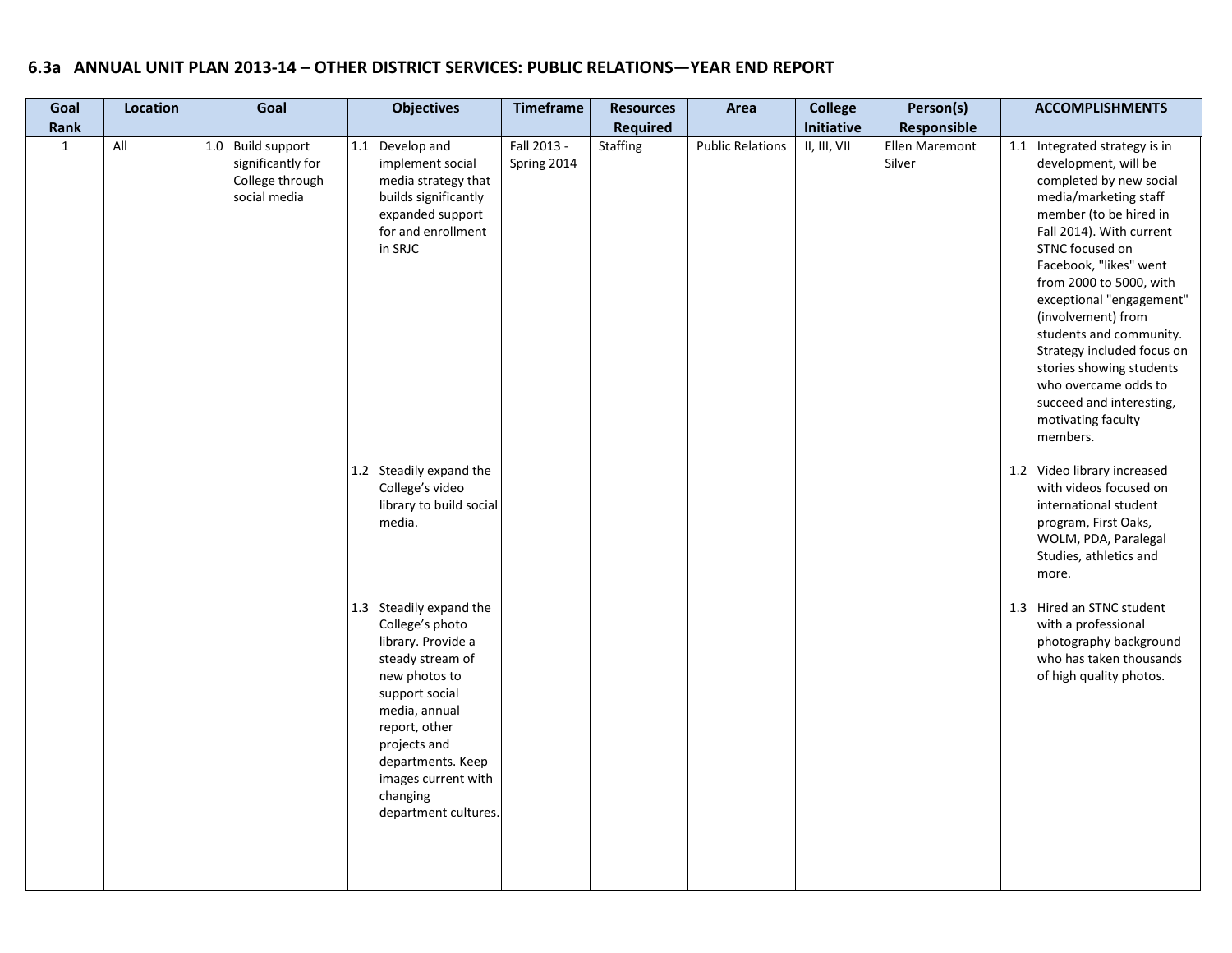# **6.3a ANNUAL UNIT PLAN 2013-14 – OTHER DISTRICT SERVICES: PUBLIC RELATIONS—YEAR END REPORT**

| Goal           | Location | Goal                                                                                   | <b>Objectives</b>                                                                                                                                                                            | <b>Timeframe</b>        | <b>Resources</b>                                                                                    | Area                    | <b>College</b> | Person(s)                                                            | <b>ACCOMPLISHMENTS</b>                                                                                                                                                                                      |
|----------------|----------|----------------------------------------------------------------------------------------|----------------------------------------------------------------------------------------------------------------------------------------------------------------------------------------------|-------------------------|-----------------------------------------------------------------------------------------------------|-------------------------|----------------|----------------------------------------------------------------------|-------------------------------------------------------------------------------------------------------------------------------------------------------------------------------------------------------------|
| Rank           |          |                                                                                        |                                                                                                                                                                                              |                         | <b>Required</b>                                                                                     |                         | Initiative     | Responsible                                                          |                                                                                                                                                                                                             |
| $\overline{2}$ | All      | 2.0 "Your (service<br>person), our<br>graduate"<br>campaign                            | 2.1 Targeted media<br>campaign featuring<br>personalized student<br>success stories to a<br>wide variety of<br>demographics, with<br>a component of web<br>interactivity.                    | Spring, 2014            | Current staff<br>time plus<br>\$36,000                                                              | <b>Public Relations</b> | VII            | PR staff                                                             | 2.1 This campaign is on hold<br>(dependent on funding and<br>possible implementation to<br>increase community support<br>for SRJC)                                                                          |
|                |          |                                                                                        | 2.2 Campaign goal is to<br>increase the<br>community's feeling<br>of shared identity<br>and stakeholding in<br>SRJC success, and<br>encourage<br>community<br>investment in that<br>success. |                         |                                                                                                     |                         |                |                                                                      | 2.2 The campaign's goal is<br>being realized through one of<br>the campaign's component -<br>success stories with wide<br>demographics - which has been<br>successfully implemented in<br>our social media. |
| 3              | All      | 3.0 Redesign home<br>page and web<br>site, moving<br>departments into<br>Drupal system | 3.1<br>Create dynamic,<br>attractive, up-to-<br>date, efficient web<br>site using<br>sophisticated web<br>tools                                                                              | Fall 2013-<br>Fall 2015 | Current staff<br>can implement<br>over 2 years;<br>additional staff<br>needed to do<br>more quickly | Public<br>Relations/IT  | II, III, VII   | <b>Ellen Maremont</b><br>Silver, Scott<br>Conrad, Robert<br>Thompson | 3.1 Current staff has begun<br>implementing the redesign.<br>With current staffing levels,<br>time frame will be from Fall<br>2014-Fall 2016.                                                               |
|                |          |                                                                                        | 3.2 Enable departments<br>to manage their own<br>web presence more<br>easily while<br>maintaining unified<br>design/branding                                                                 |                         |                                                                                                     |                         |                |                                                                      | 3.2 Current staff has begun<br>training the trainers for<br>department web sites. Time<br>frame for new department web<br>sites will be from Fall 2014-Fall<br>2016.                                        |
|                |          |                                                                                        | 3.3 Enable SRJC web<br>presence to be<br>viewed easily on a<br>variety of devices<br>and in different<br>screen sizes (i.e.<br>smartphones,<br>tablets)                                      |                         |                                                                                                     |                         |                |                                                                      | 3.3 Redesign has focused on<br>mobile and other devices,<br>enabling SRJC web site to be<br>seen on any device.                                                                                             |